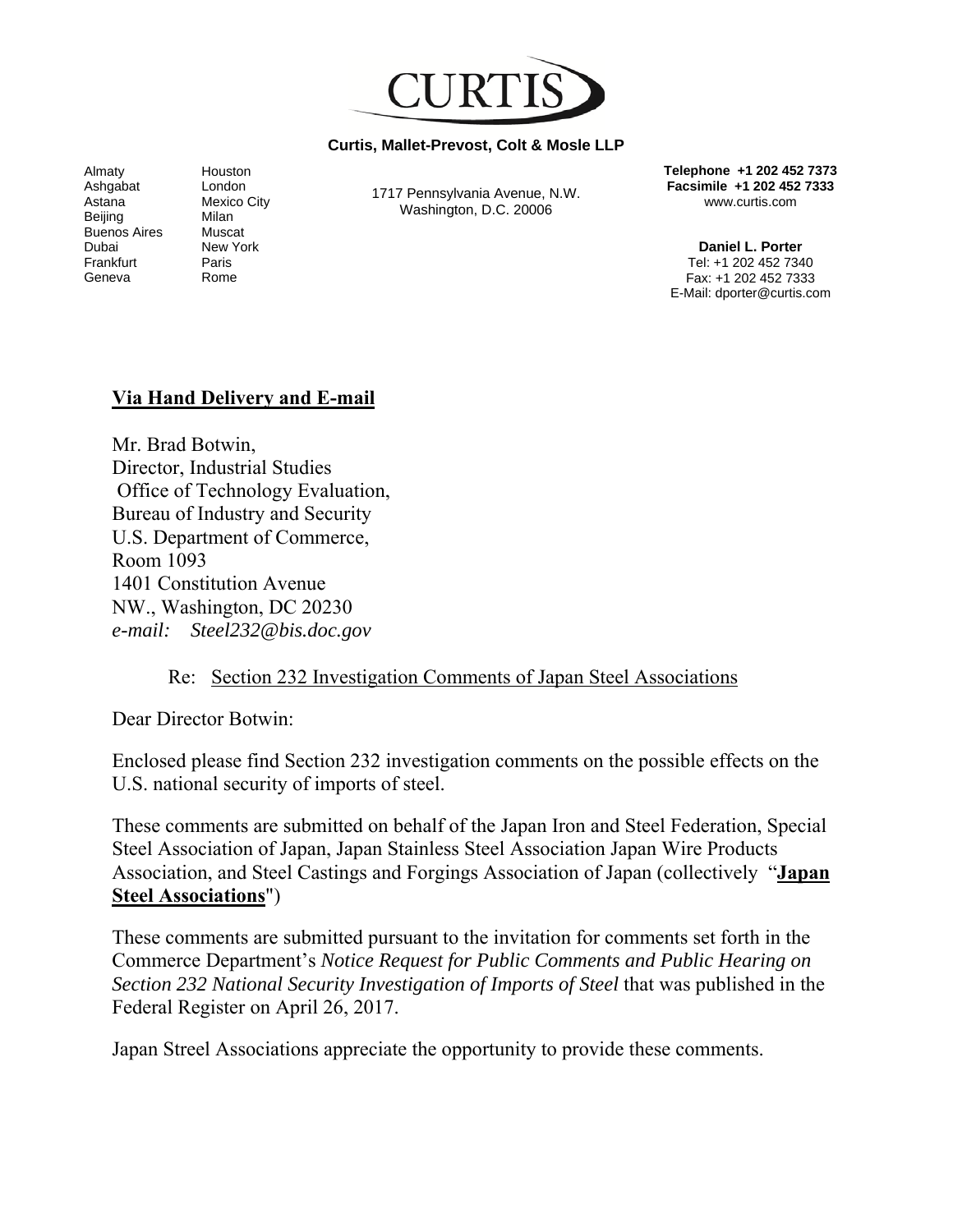

Page 2 **Curtis, Mallet-Prevost, Colt & Mosle LLP** 

Mr. Brad Botwin May 31, 2017

Please do not hesitate to contact any of the undersigned should you have questions.

Respectfully submitted,

/s/ Daniel L. Porter

 William H. Barringer Daniel L. Porter Christopher Dunn James P. Durling Matthew P. McCullough

 *Counsel for Japan Steel Association*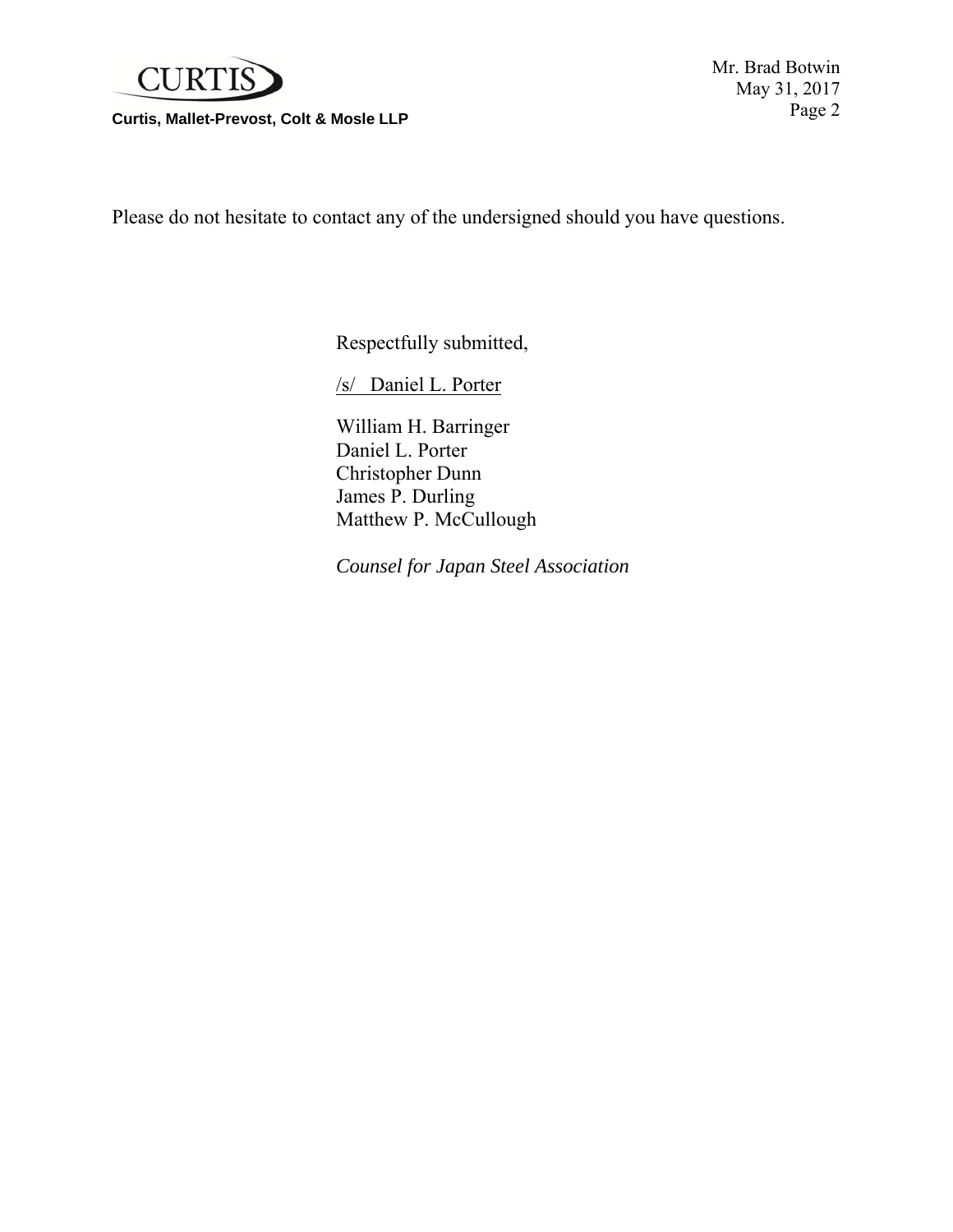## **BEFORE THE UNITED STATES COMMERCE DEPARTMENT BUREAU OF INDUSTRY AND SECURITY**

In the Matter of

# **STEEL IMPORTS**

Investigation conducted under Section 232 of the Trade Expansion Act of 1962, as amended **PUBLIC DOCUMENT** 

# **SECTION 232 INVESTIGATION COMMENTS OF JAPAN STEEL ASSOCIATIONS**

**Curtis, Mallet-Prevost, Colt & Mosle LLP** 

1717 Pennsylvania Avenue, N.W. Washington, DC 20006 (202) 452-7377

May 31, 2017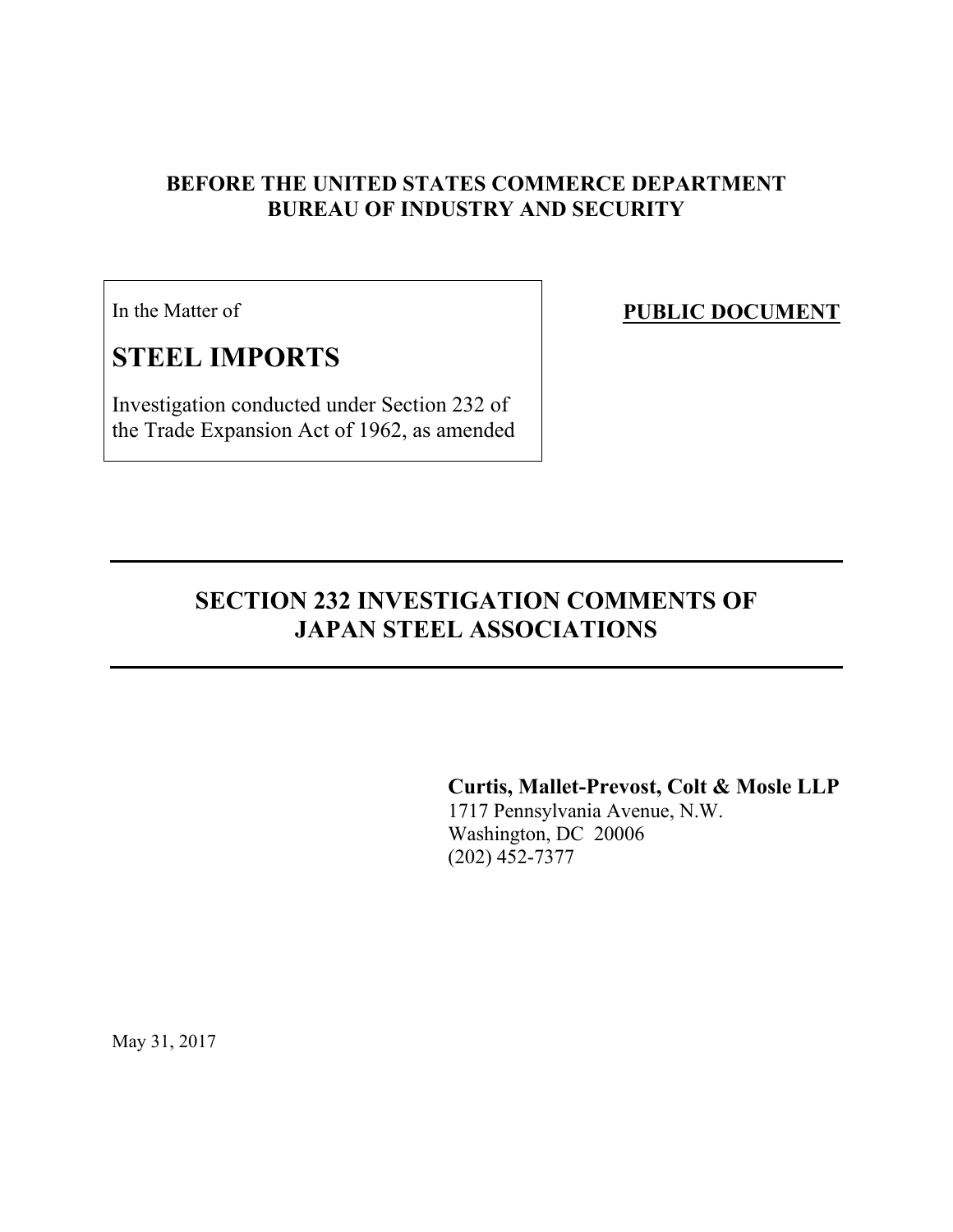# **Table of Contents**

| $\mathbf{I}$ . |             | A SECTION 232 ANALYSIS REQUIRES A PROPER<br>INTERPRETATION OF THE STATUTORY TERM "THREATEN TO                                                                                                                      |  |
|----------------|-------------|--------------------------------------------------------------------------------------------------------------------------------------------------------------------------------------------------------------------|--|
|                | $A_{\cdot}$ | The U.S. Supreme Court Has Held That Term "National Security"<br>Requires A Narrower Interpretation Than "National Interests"  4                                                                                   |  |
|                | <b>B.</b>   | Past Commerce Department Section 232 Determinations Also                                                                                                                                                           |  |
| Π.             |             | UNDERTAKING THE SAME ANALYSIS ADOPTED IN THE<br><b>COMMERCE DEPARTMENT'S PAST SECTION 232 STEEL IMPORT</b><br>DETERMINATION WITH UPDATED DATA CONFIRMS THAT<br>STEEL IMPORTS TODAY STILL DO NOT THREATEN TO IMPAIR |  |
|                | $A_{\cdot}$ | The Very Limited Needs For Finished Steel Of U.S. Defense<br>Department Can Easily Be Satisfied By U.S. Steel Producers.  13                                                                                       |  |
|                | <b>B.</b>   | Likewise, The Steel Needs Of "Critical Industries" Can Also Be                                                                                                                                                     |  |
| III.           |             | STEEL IMPORTS DO NOT THREATEN THE VERY VIABILITY OF                                                                                                                                                                |  |
|                | A.          |                                                                                                                                                                                                                    |  |
|                |             | The U.S. Steel Industry Is Structurally Stronger Today Than It<br>1.<br>Was In 2001, The Last Time The Commerce Department                                                                                         |  |
|                |             | U.S. Steel Producers Have Enjoyed Solid Profits Over Time 25<br>2.                                                                                                                                                 |  |
|                |             | U.S. Steel Industry Has Seen Significant Investment In New<br>3.                                                                                                                                                   |  |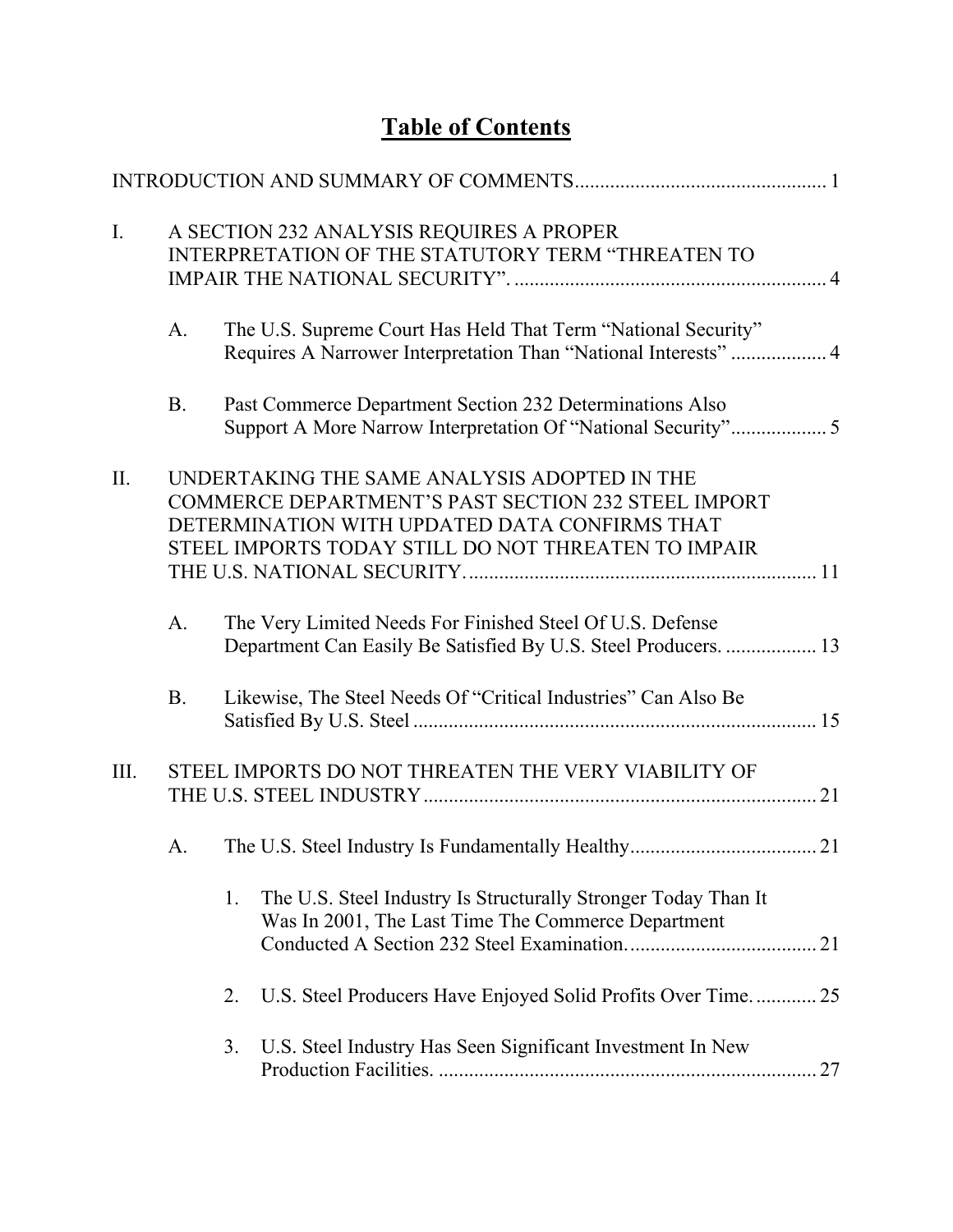|      |             | Lower Capacity Utilization Rates Do Not Threaten Viability.  28<br>4.                                                                                                                                                                                                |  |
|------|-------------|----------------------------------------------------------------------------------------------------------------------------------------------------------------------------------------------------------------------------------------------------------------------|--|
|      |             | 5. U.S. Steel Producers Enjoy The Highest Prices In The World 30                                                                                                                                                                                                     |  |
|      | <b>B.</b>   | Total Steel Imports Do Not Threaten The Existence Of The U.S.<br>Steel Industry Because A Large Portion Of Total Steel Imports Is<br>Actually Purchased By The U.S. Steel Industry Itself Or By U.S.<br>Manufacturing Companies That Are Not Able To Secure Reliable |  |
|      | $C$ .       | Imports Of Steel Do Not Take Away Jobs From The U.S. Steel                                                                                                                                                                                                           |  |
| IV.  |             | U.S. STEEL PRODUCERS ALREADY HAVE STRONG PROTECTION                                                                                                                                                                                                                  |  |
| V.   |             | STEEL IMPORTS FROM JAPAN, IN PARTICULAR, DO NOT                                                                                                                                                                                                                      |  |
|      | $A_{\cdot}$ | The Japanese Steel Industry Has A Long History Of Investment In                                                                                                                                                                                                      |  |
|      | <b>B.</b>   | Imports Of Japanese Steel Are Focused On Specialty Products Not                                                                                                                                                                                                      |  |
| VI.  |             | THE COMMERCE DEPARTMENT SHOULD RECOMMEND A<br>MECHANISM FOR EXCLUDING STEEL IMPORTS THAT DO NOT                                                                                                                                                                      |  |
| VII. |             | THE SECTION 232 CONCLUSION MUST COMPLY WITH THE U.S.                                                                                                                                                                                                                 |  |
|      |             |                                                                                                                                                                                                                                                                      |  |
|      |             |                                                                                                                                                                                                                                                                      |  |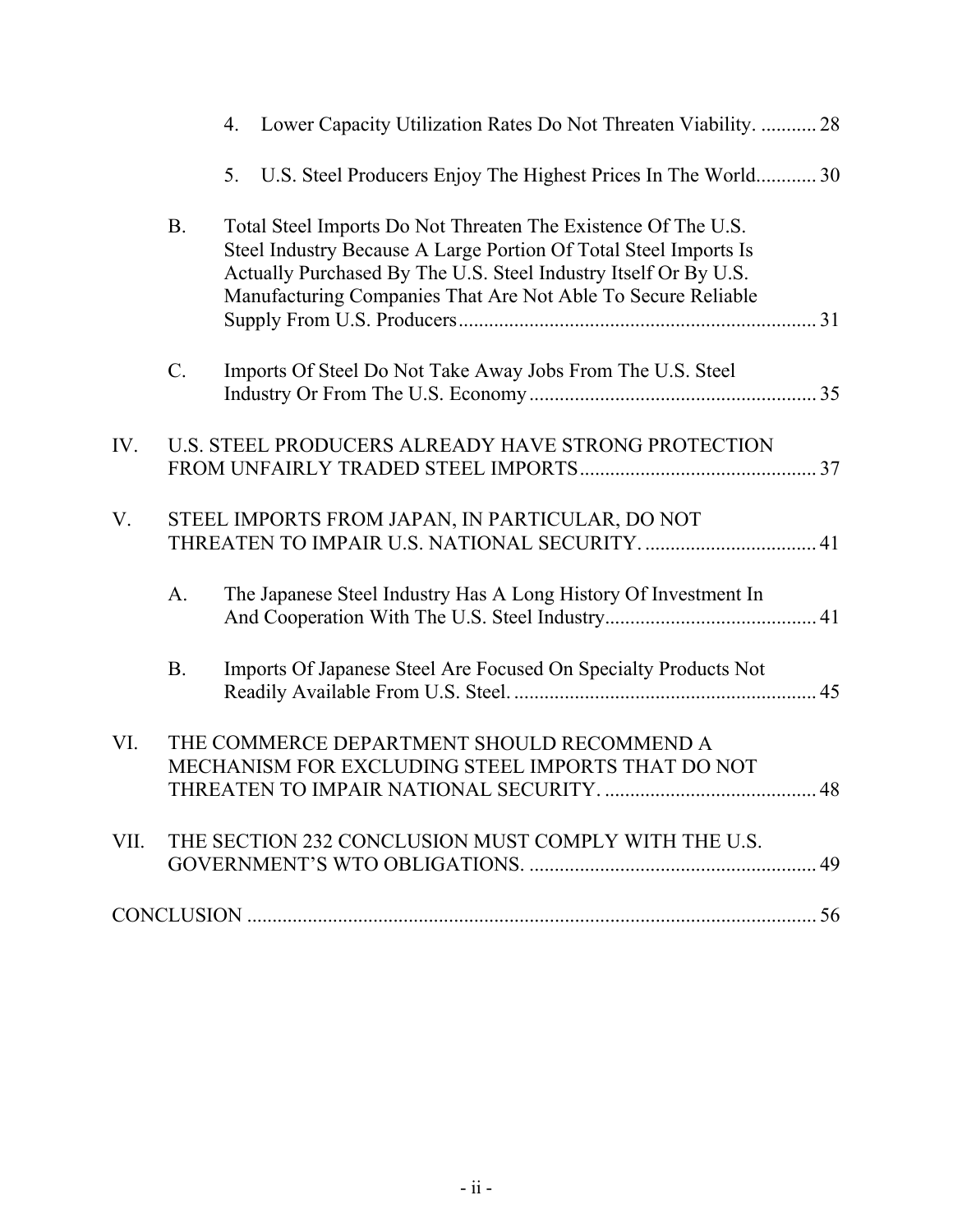#### **INTRODUCTION AND SUMMARY OF COMMENTS**

 We hereby submit Section 232 investigation comments on the possible effects on the U.S. national security of imports of steel. These comments are submitted on behalf of the Japan Iron and Steel Federation, Special Steel Association of Japan, Japan Stainless Steel Association Japan Wire Products Association, and Steel Castings and Forgings Association of Japan (collectively ' Japan Steel Associations").

 These comments are submitted pursuant to the invitation for comments set forth in the Commerce Department's *Notice Request for Public Comments and Public Hearing on Section 232 National Security Investigation of Imports of Steel* that was published in the Federal Register on April 26, 2017. Japan Steel Associations appreciate the opportunity to provide these comments.

These comments have seven separate sections.

**Section I** details the legal support for the proposition that a Section 232 investigation requires a narrow interpretation of the phrase "threaten to impair the national security. Such narrow interpretation is supported by a U.S. Supreme Court decision and past Commerce Department Section 232 determinations.

In **Section II** we demonstrate that undertaking the same analysis adopted in the Commerce Department's past Section 232 steel import determination with updated data confirms that steel imports today still do not threaten to impair the U.S. national security. Still today the very limited needs for finished steel of U.S. Defense Department (DOD)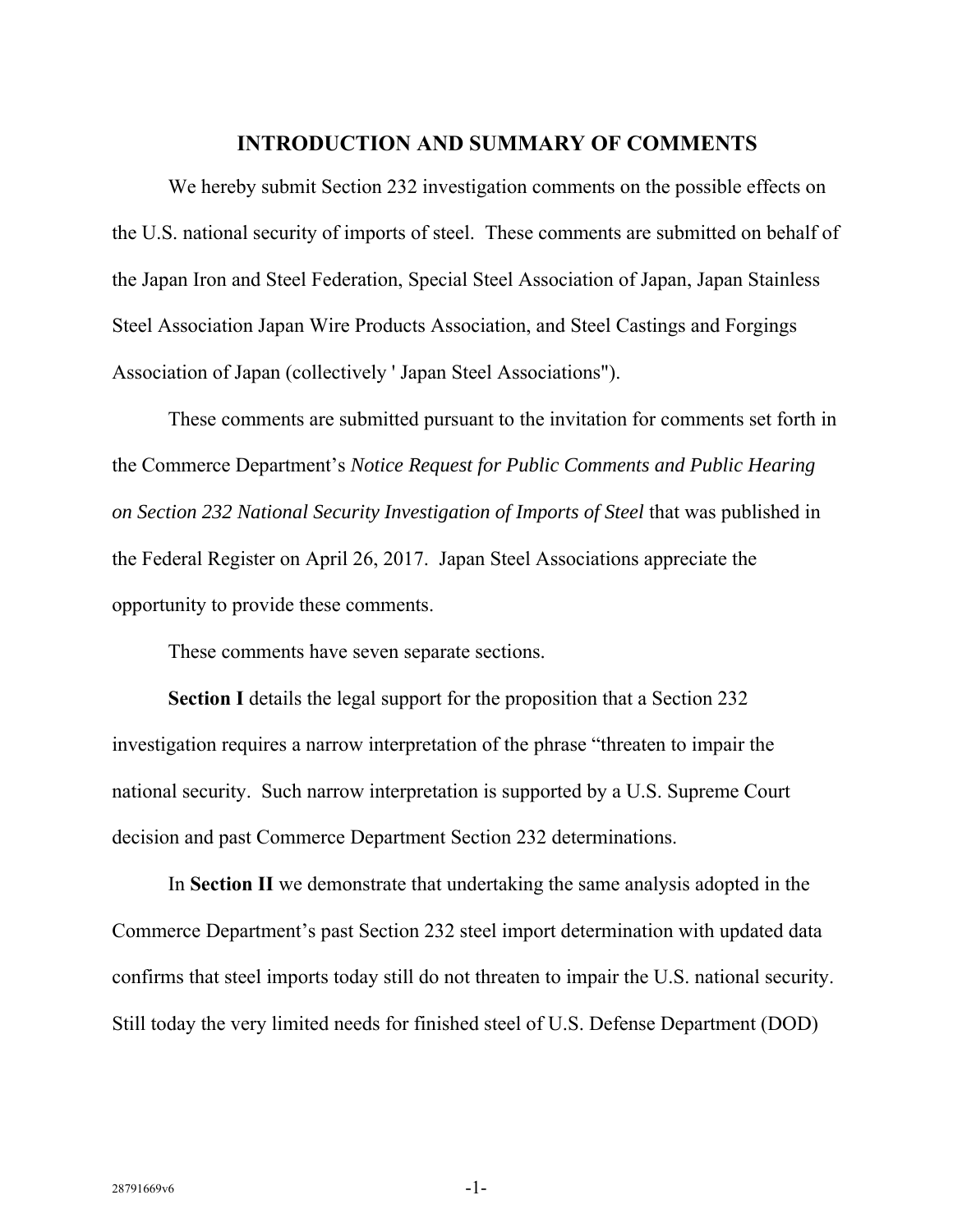can easily be satisfied by U.S. steel producers. And the updated data confirm that still today the steel needs of "critical industries" can also be satisfied by U.S. steel production.

**Section III** demonstrates how and why total steel imports do not threaten the very viability of the U.S. steel industry. Specifically, Section III provides data and information to demonstrate that the U.S. steel industry is fundamentally healthy and explains why total steel imports do not threaten the existence of the U.S. steel industry. Section III demonstrates that a large portion of total steel imports is actually purchased by the U.S. steel industry itself or by U.S. manufacturing companies that are not able to secure reliable supply from U.S. producers. Section III also demonstrates that imports of steel do not take away jobs from the U.S. steel industry or from the U.S. economy.

 In **Section IV** we respectively submit that the Commerce Department's Section 232 analysis must take into account the fact that U.S. steel producers already enjoy strong protection from steel imports. Section IV provides data demonstrating that, at present, there are existing AD and CVD orders against steel products. Moreover, through successful AD-CVD cases, a huge volume of steel mill product imports from China have already been kicked out of the U.S. market.

**Section V** provides information and data demonstrating that steel imports from Japan, in particular, do not threaten to impair U.S. national security. Section V highlights data detailing the Japanese steel industry's long history of U.S. investment in and cooperation with the U.S. steel industry. And Section V explains how imports of Japanese steel are focused on specialty products not readily available from U.S. steel producers.

-2-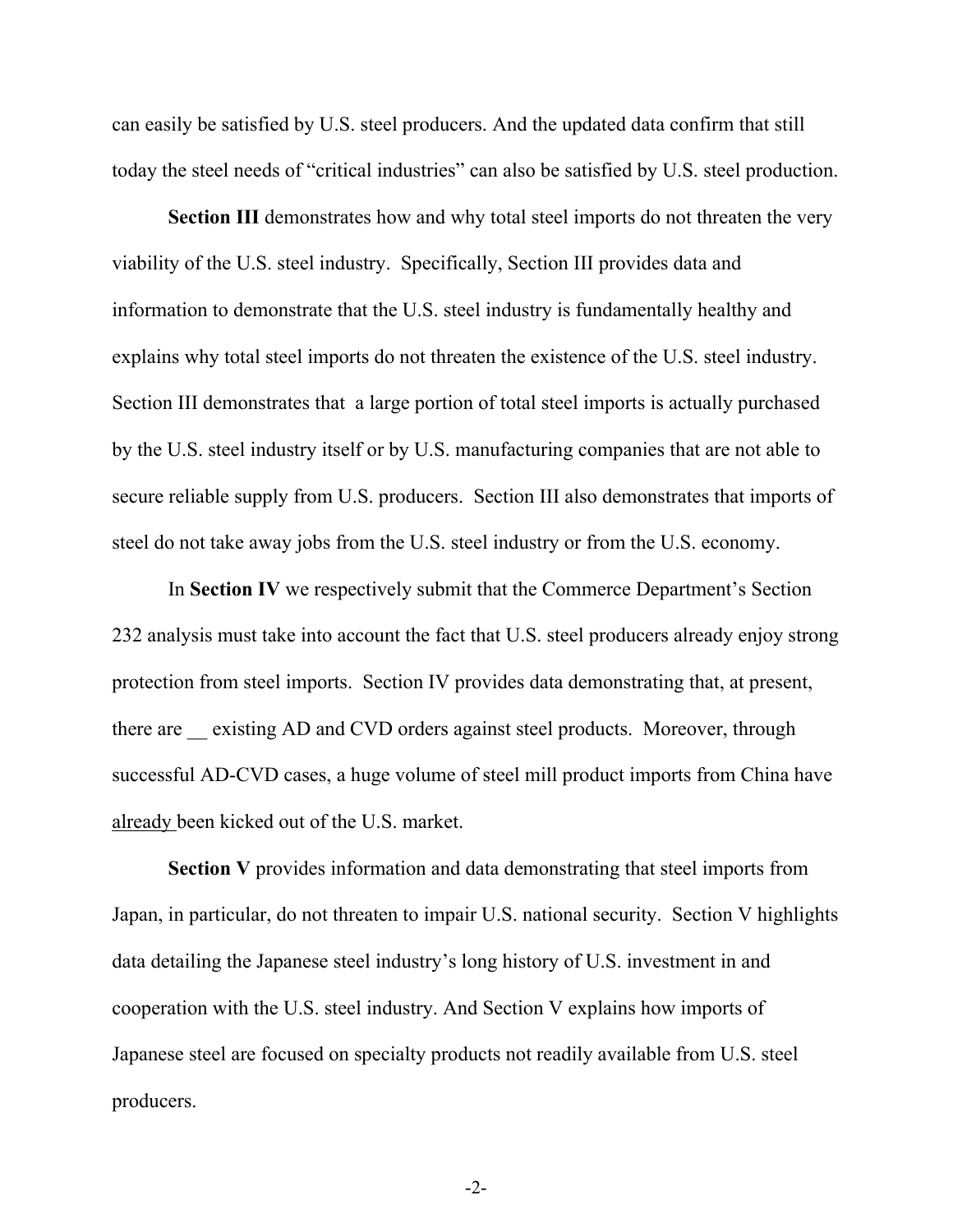In **Section VI** the Japan Steel Associations express their support for the suggestion Secretary of Commerce Wilbur Ross that it may not be necessary to impose any Section 232 restrictions on imports from certain countries or on certain products. In particular, the Japan Steel Associations wholeheartedly support the possibility of a mechanism to allow foreign exporters and U.S. importers to apply for an exclusion from the imposition of any Section 232 restrictions.

 Finally, **Section VII** argues that the Commerce Department's Section 232 investigation conclusion must comply with U.S. Government's WTO obligations.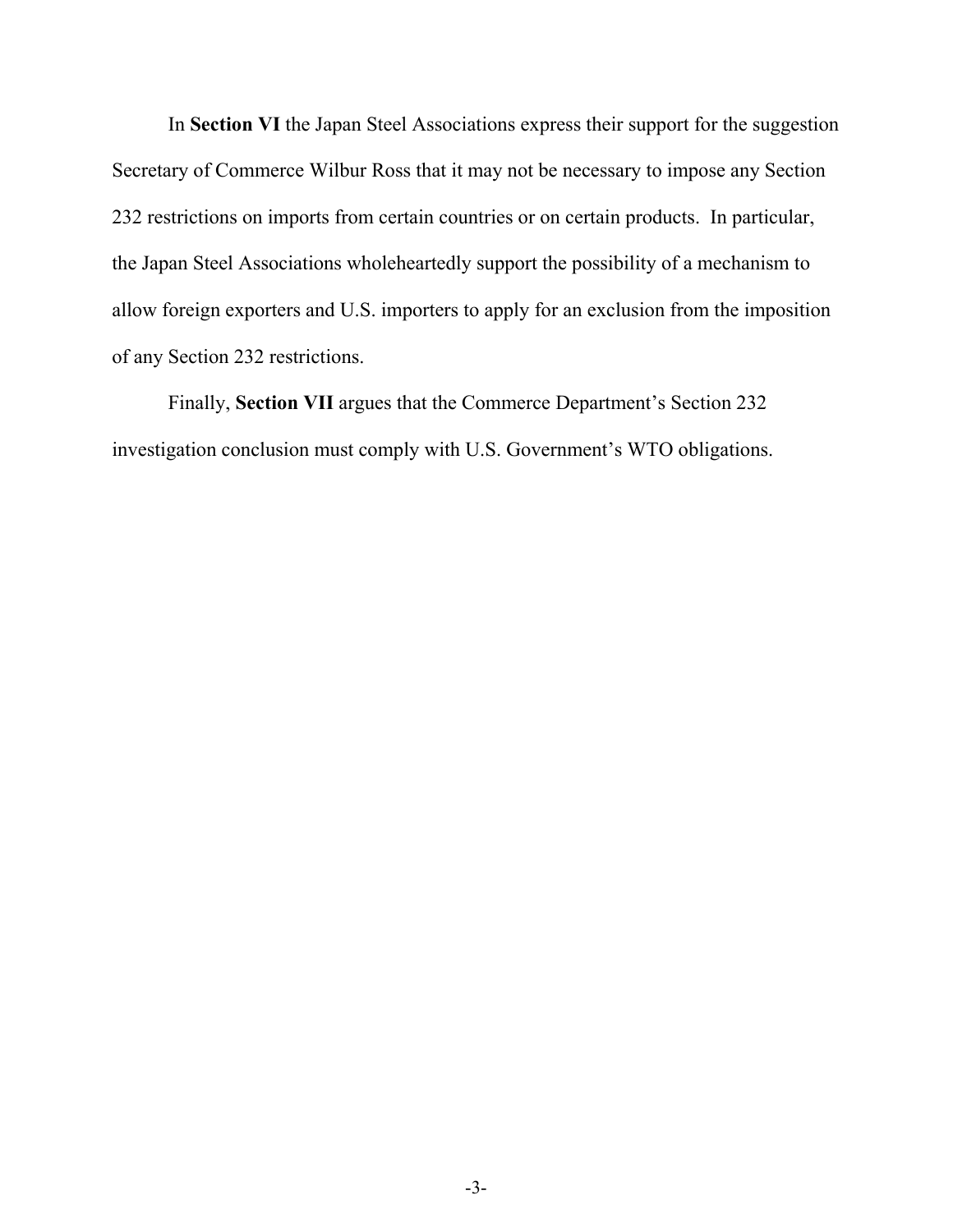## **I. A SECTION 232 ANALYSIS REQUIRES A PROPER INTERPRETATION OF THE STATUTORY TERM "THREATEN TO IMPAIR THE NATIONAL SECURITY".**

A Section 232 investigation requires an analysis of whether the targeted imports "threaten to impair the national security." $\frac{1}{1}$  To undertake this analysis, the Commerce Department is instructed by the statute to investigate "the effects on the national security" of the targeted imports. $2$ 

Neither the statute itself nor the Commerce Department's regulations define the terms "threaten to impair the national security" or "effects on national security." Accordingly, other interpretative sources must be examined for the proper definition of the relevant statutory terms. We provide below what can be learned from (a) relevant court cases and (b) past BIS Section 232 determinations. As detailed below, both of these sources suggest that the term "national security should be interpreted narrowly.

## **A. The U.S. Supreme Court Has Held That Term "National Security" Requires A Narrower Interpretation Than "National Interests"**

There has been just one Supreme Court case addressing the interpretation of Section 232. And in its decision, the Supreme Court applied a relatively narrow definition of the term.

 1 19 U.S.C. §1862. 2 *Id.*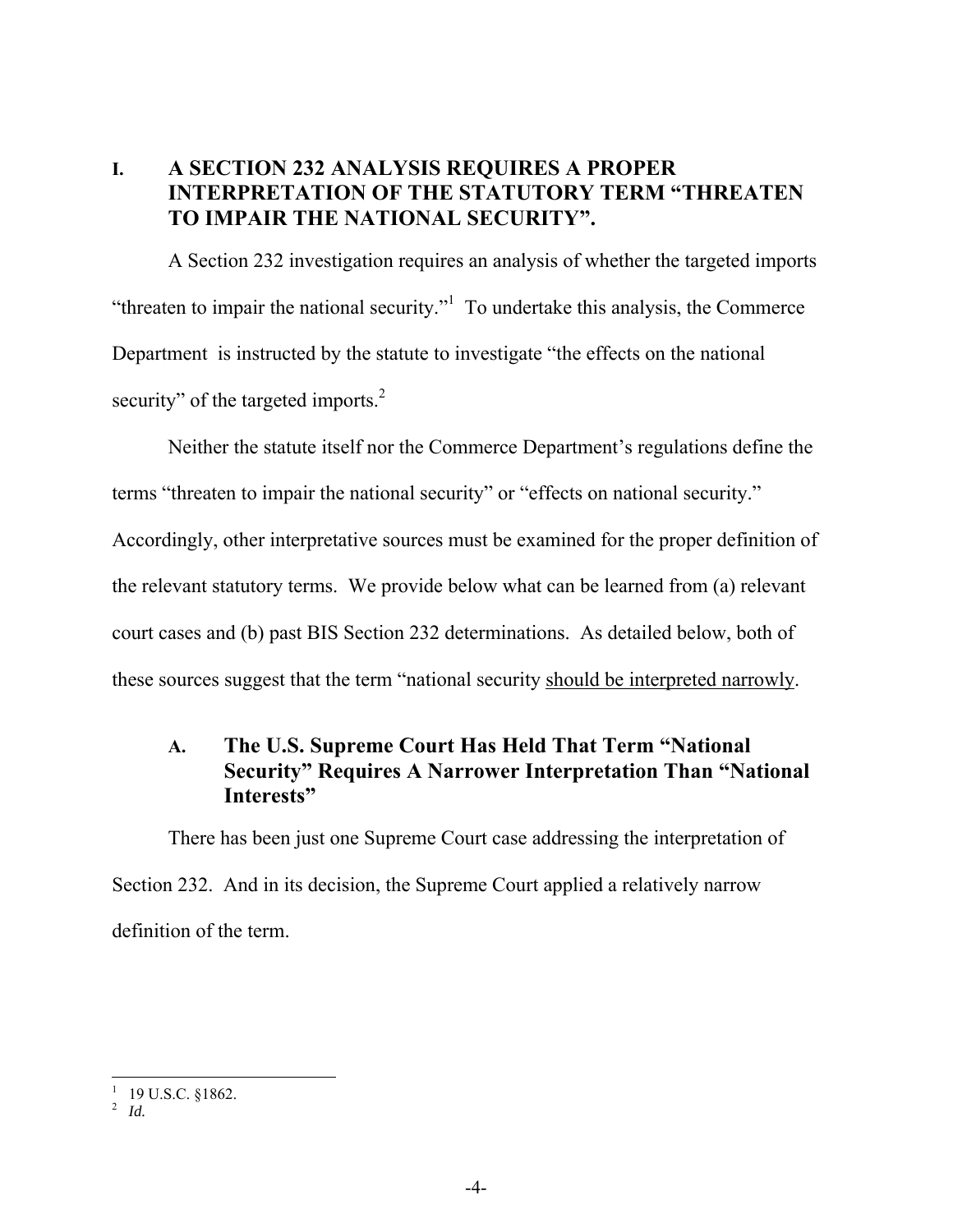Specifically, in *Federal Energy Administration v. Algonquin SNG Inc.*,<sup>3</sup> the Supreme Court noted that, in passing and renewing this provision, Congress specifically rejected an amendment that would have allowed the president to increase the duty on any article "when he finds it in the national interest." Hence, the Court held that "national security," whatever else it may be, is a narrower term than national interest.

Given this Supreme Court interpretation of the relevant statutory provision, we respectfully submit that the Commerce Department's examination of the issue must focus on national security specifically and not on the impact of imports on an industry outside the context of national security.

## **B. Past Commerce Department Section 232 Determinations Also Support A More Narrow Interpretation Of "National Security"**

There have been 14 past Section 232 determinations rendered by the Commerce Department. And virtually all of these past Commerce Department Section 232 decisions support the narrow interpretation of "threaten to impair national security" adopted by the Supreme Court. Specifically, past Commerce Department Section 232 determinations have essentially adopted the interpretation that national security requirements equate to the nation's required supply of particular merchandise during a military conflict scenario.

For example, in its Section 232 investigation on imports of uranium, the Commerce Department's Section 232 analysis focused on uranium requirements for a one-year mobilization period followed by the first three years of a major conventional

<sup>3</sup> Federal Energy Admin. v. Algonquin SNG Inc., 426 U.S. 548, 568-70 (1976).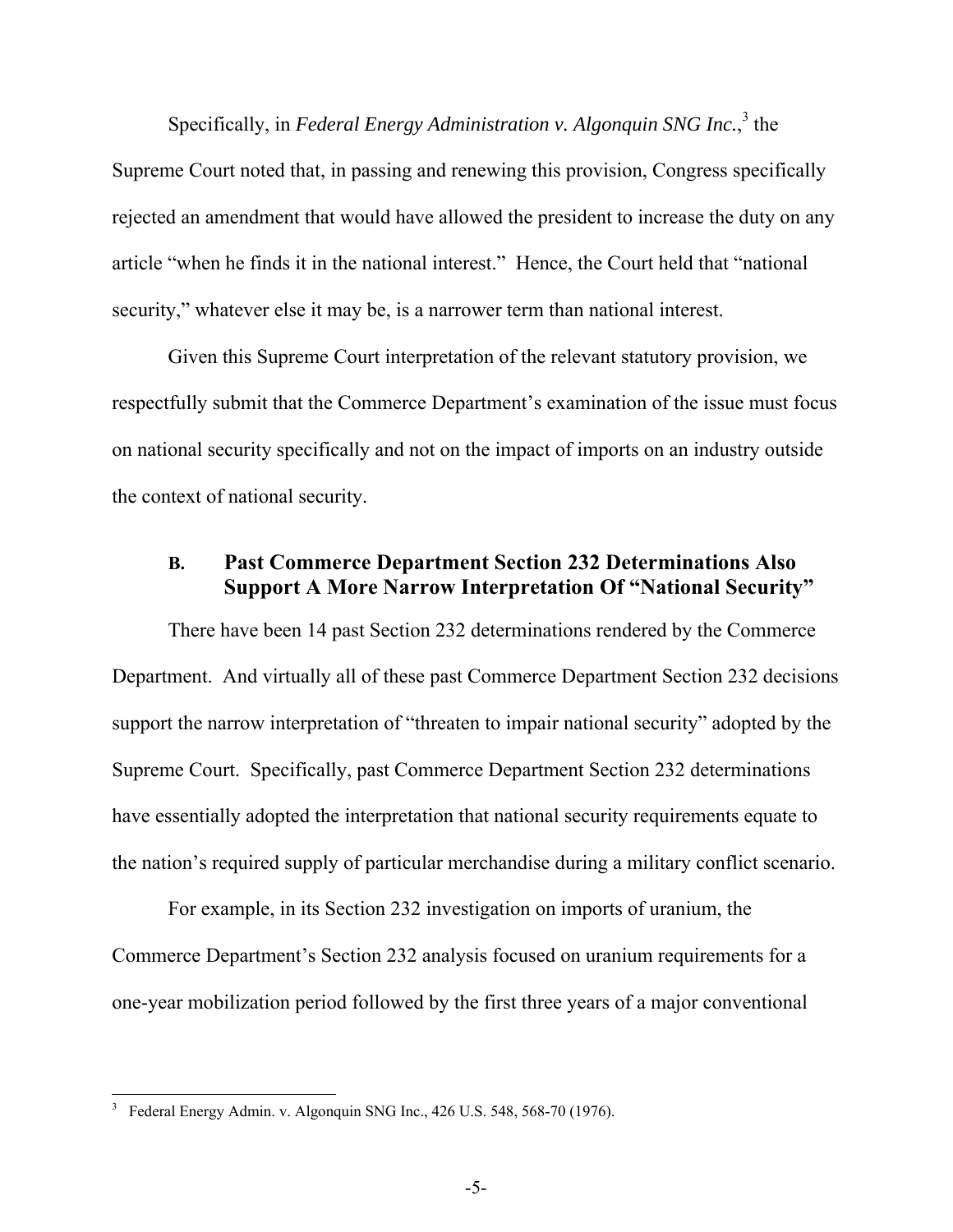conflict of indeterminate length. The national security requirements for uranium were provided by mobilization planning guidelines in a 1984 NSC Stockpile Study.<sup>4</sup>

And in the Commerce Department's investigation on imports of bolts, nuts, and large screws of iron or steel, the Commerce Department's analysis of national security requirements were based on a stockpile war scenario developed for the Department of Defense ("DOD")'s national defense stockpile planning, which covered both military and civilian consumption.<sup>5</sup>

In short, from past Commerce Department Section 232 determinations, it appears clear that, once the national security requirements for an investigation are defined, the Commerce Department has historically performed a two-step analysis to make its Section 232 national security conclusion. The two-step analysis is as follows:

- 1) The Department compares the anticipated supply during a national security emergency, which includes (1) domestic production and (2) reliable imports, against the expected demand (i.e. the national security requirements during a national emergency scenario).
- 2) If there is a supply shortfall, the Department then examines whether imports were a significant cause of the identified shortfall.<sup>6</sup>

We believe it is important to highlight the fact that, under this long-standing approach to a Section 232 analysis, no import merchandise has ever been found to "threaten to impair national security", except for petroleum oil products. Imports of crude oil have historically been deemed as a threat to the national security because of

<sup>4</sup> *See* U.S. DEP'T OF COMMERCE, *The Effect of Imports of Uranium on the National Security* 1-4 (Sept. 1989).

<sup>&</sup>lt;sup>5</sup> See Investigation of Imports of Bolts, Nuts and Large Screws of Iron or Steel, 48 Fed. Reg. 8842, 8843 (Mar. 2, 1983).

<sup>6</sup> *See, e.g.,* U.S. DEP'T OF COMMERCE, *The Effect of Imports of Gears and Gearing Products on the National Security* (1992); *see also* U.S. DEP'T OF COMMERCE, *The Effect of Imports of Anti-Friction Bearings on the National Security* (July 1988).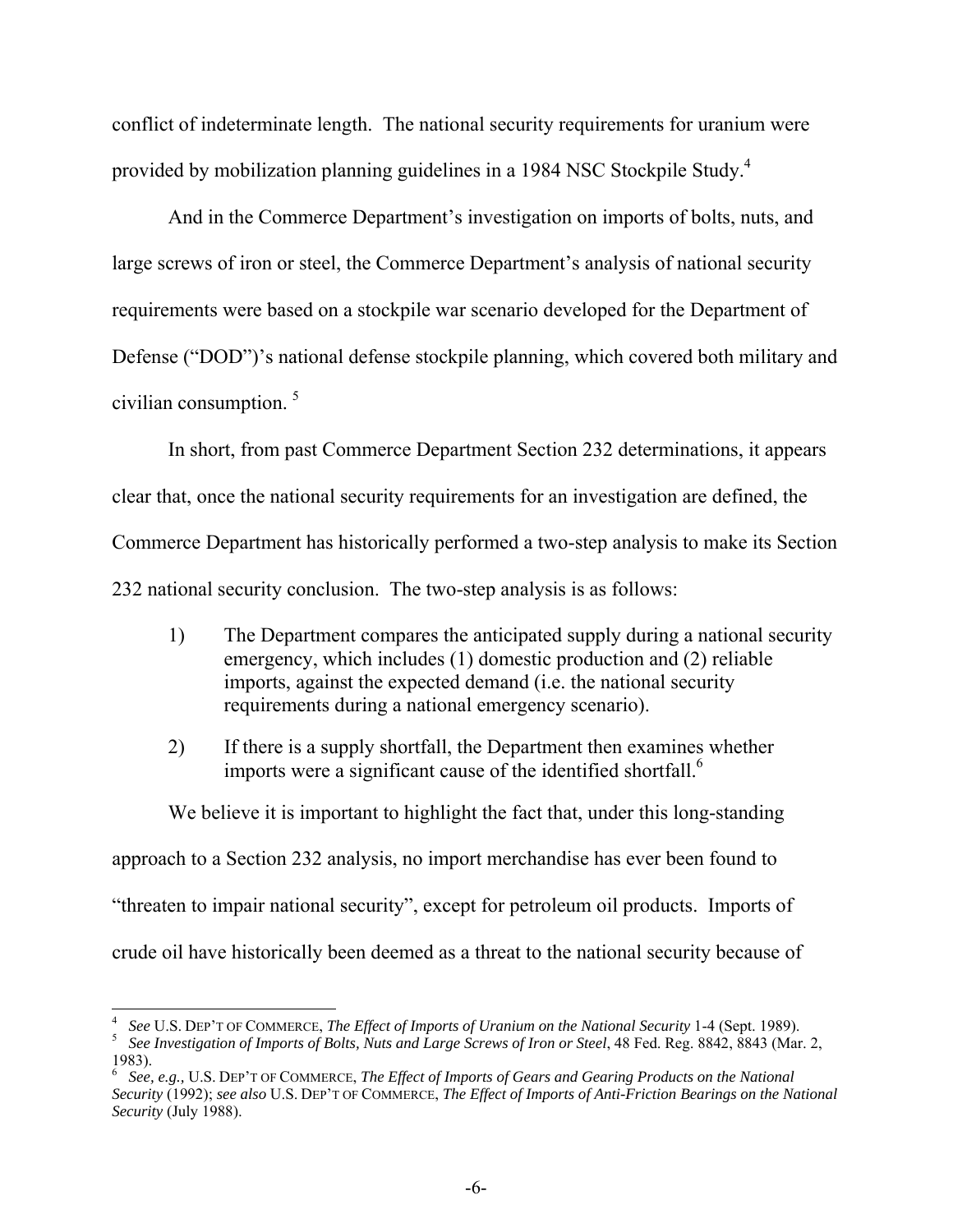U.S. producers' inability to meet projected national security requirements and because of the close relationship of the nation's energy security to the nation's economic welfare. To better understand the Section 232 analysis that was adopted in these crude oil cases, it is useful to review the particular Section 232 investigation that was undertaken following OPEC's oil embargo against the United States in 1973.

Following the OPEC nations' oil embargo in 1973, the Secretary of Treasury (the previous authority administering Section 232 investigations) conducted a Section 232 investigation on oil. The Secretary found that oil imports threatened to impair the national security because there was a threat to both the country's national defense requirements and the health of the overall national economy. In his report to the President, the Secretary of Treasury stated:

> Petroleum is a unique commodity: it is essential to almost every sector of our economy, either as a raw material component or as the fuel for processing or transporting goods. . . The vulnerability of the U.S. economy to petroleum supply interruption is highlighted by (1) the fact that it is the backbone, not only of our defense energy needs, but also of our economic welfare, and (2) the difficulty of bringing in alternate energy sources immediately. $\frac{7}{1}$

When the OPEC embargo occurred in 1973, petroleum oil accounted for 46% of the U.S.'s energy consumption. $8$  Following the OPEC embargo, all sectors of the economy were adversely impacted because the country was essentially running on

<sup>7</sup> *See* Memorandum from U.S. Secretary of Treasury William E. Simon to the President: Report of Investigation of Effect of Petroleum Imports and Petroleum Products on the National Security Pursuant to Section 232 of the Trade Expansion Act, as amended (Jan. 14, 1975).

<sup>8</sup> *Id.*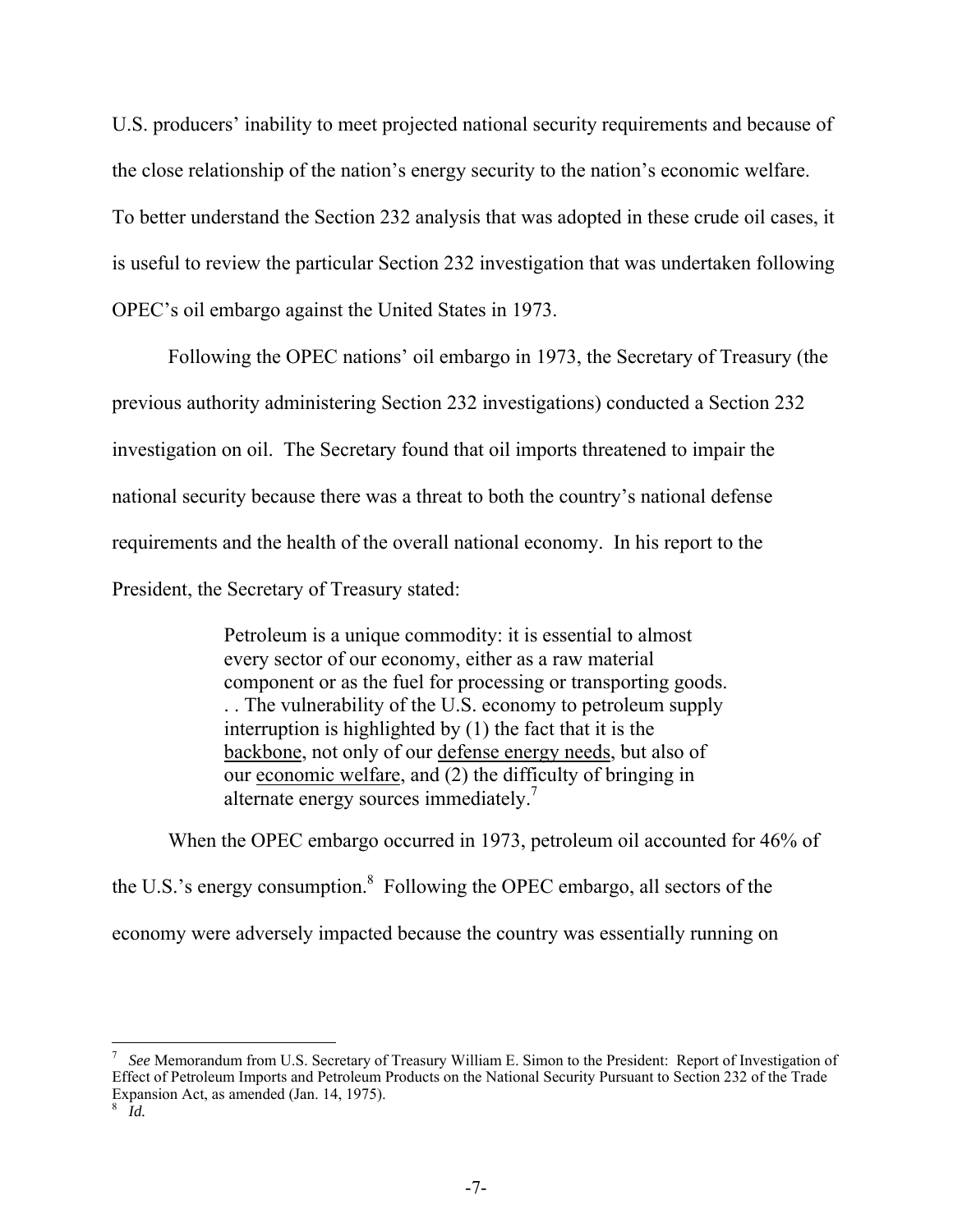petroleum oil.<sup>9</sup> This adverse impact on the economy was reflected in a sudden sharp decline in the gross national product.<sup>10</sup> Not only were industries that require high energy consumption suffering (e.g., the consumer durables sector and the housing construction sector), there were more basic concerns for the supply of energy for heating in the parts of the country that have colder climatic conditions.<sup>11</sup> Meanwhile, a majority of the world's total oil production was controlled by those countries that were not considered "allies" of the United States at the time. OPEC nations accounted for 55% of the world's total oil production, communist countries accounted for 20%, and other countries including the U.S. produced the remaining 25%. 12

Given these facts, the Secretary of the Treasury concluded that an interruption to the supply of oil imports had become an existential threat to the economy and therefore the domestic oil industry was essential to the country's national security. Such conclusion reflected a Section 232 approach under which, in addition to the two-step standard analysis for national security requirements, there would also be an analysis of the impact of imports on the welfare of the national economy. However, such analysis was explicitly limited to an examination of petroleum products that had been found to be critical to the very functioning of the entire U.S. economy.

Finally, we note that the most recent Commerce Department Section 232 determination was also the only instance in which the Commerce Department conducted a Section 232 analysis of steel. And in that case, the Commerce Department focused

 9 *Id.* 10 *Id.* 11 *Id.* 12 *Id.*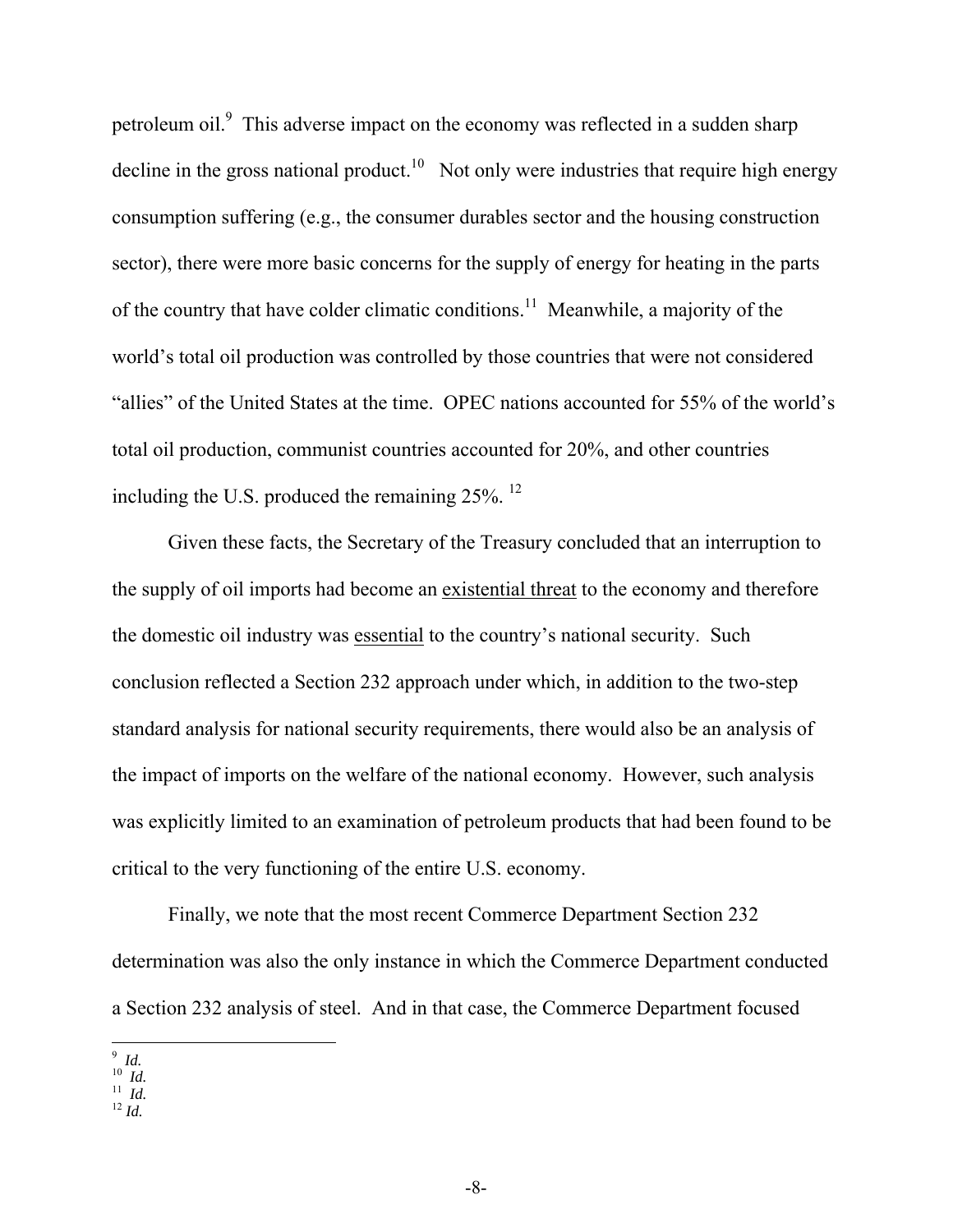exclusively on the effects of imports of steel products on national defense interests.<sup>13</sup> In its 2001 Section 232 Steel Report, the Commerce Department noted that steel imports could threaten the national security in either of two ways: "(i) through excessive domestic dependency on unreliable foreign suppliers, or (ii) if such imports fundamentally threaten to impair the capability of the U.S. iron ore and semi-finished steel industries to satisfy national security requirements."<sup>14</sup> The Commerce Department ultimately concluded that there was no evidence that imports of iron ore or semi-finished steel threatened the national security.

In reaching this conclusion, the Commerce Department analysis examined specifically the DOD requirements for "finished steel," and found that they were very low. Domestic production of finished steel alone was more than one hundred times what the DOD consumed. Hence, defense needs could be "readily satisfied by domestic production." The Department also noted that "no weapons system is dependent on foreign steel," and that imports of iron ore and semi-finished steel are from "diverse and 'safe' foreign suppliers" such as Canada, Mexico and Brazil. Perhaps most importantly, the Department found that –

{T}here is no evidence that imports of these items (which account for approximately 20 and 7 percent of U.S. iron ore and semi-finished steel consumption, respectively) fundamentally threaten to impair the capability of U.S. industry to produce the quantities of iron ore and semi-finished steel needed to

<sup>13</sup> *Report on the Effects of Imports of Iron Ore and Semi-Finished Steel on the National Security,* 67 Fed. Reg. 1958 (Jan. 15, 2002); *The Effect of Iron Ore and Semi-Finished Steel on The National Security* (U.S. Department of Commerce, Bureau of Export Administration, Oct. 2001) (hereinafter "Commerce Department's Section 232 Steel Report").

<sup>14</sup> *Report on the Effects of Imports of Iron Ore and Semi-Finished Steel on the National Security,* 67 Fed. Reg. 1958, 1959 (Jan. 15, 2002).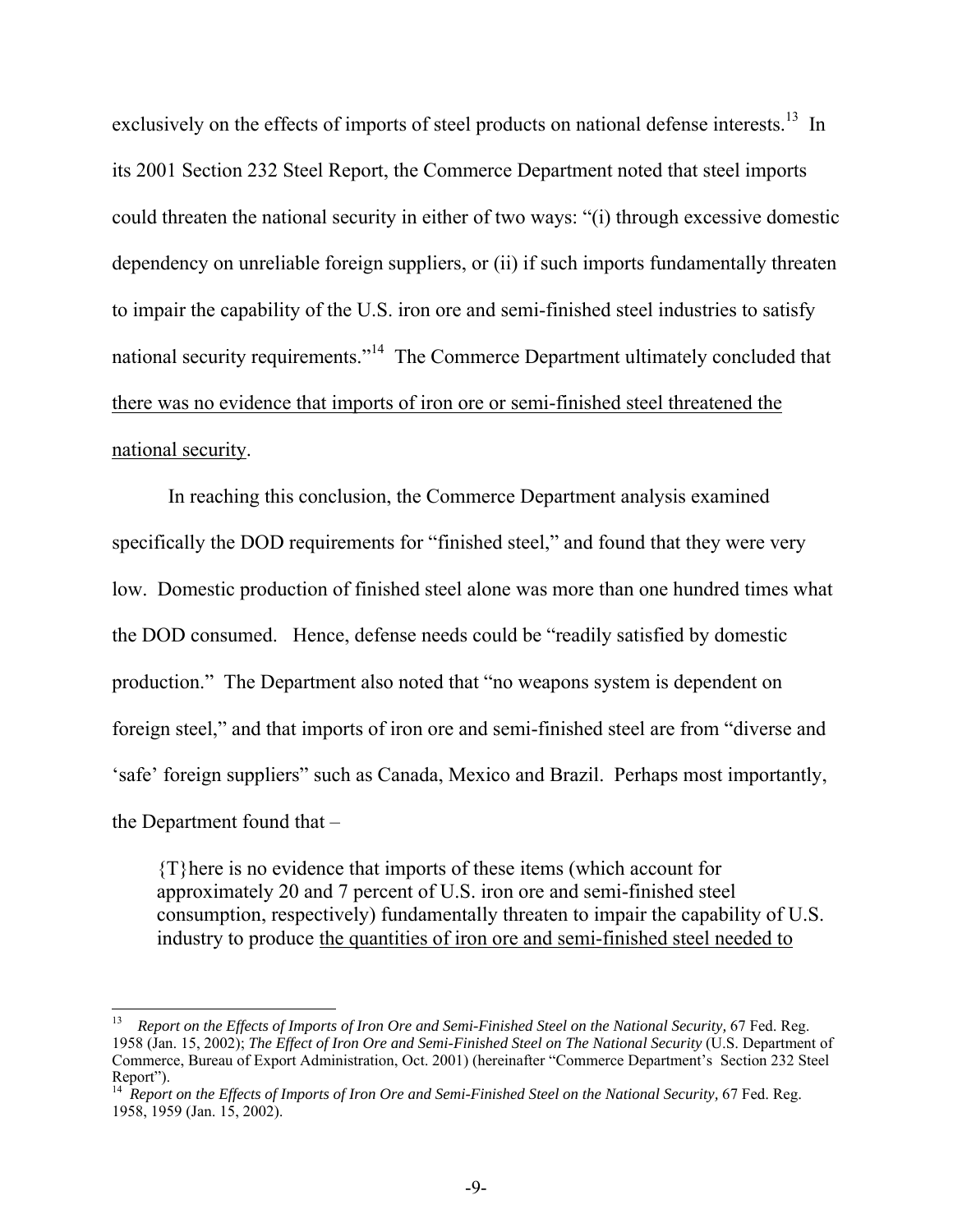satisfy national security requirements, a modest proportion of total U.S. consumption.15

In our view, this Commerce Department analytic approach exemplifies the proper analysis of what "threaten to impair national security" means in a Section 232 investigation. The question asked by the statute is not whether a given U.S. industry is itself threatened by imports, but rather whether imports threaten the very capability of that industry "to produce the quantities…needed to satisfy national security requirements."

Hence, while the threat to a particular U.S. industry may be relevant to the Department's analysis, it is relevant *only* to the extent that the threat to the industry affects national security. As the Department stated in *Iron Ore and Semi-finished Steel*, "the issue whether imports have harmed or threaten to harm U.S. producers writ large is beyond the scope of the Department's inquiry, and need not be resolved here. Under Section 232, the Department is authorized only to determine whether imports fundamentally threaten the ability of domestic producers to satisfy the United States' national security requirements."16

In short, under the analytic approach adopted in virtually all past Section 232 investigations, even if imports cause "substantial economic hardship" to the industry in question, when those imports do not impair that industry's ability to satisfy national security needs the national security is not threatened.

 $\overline{a}$ 15 *Id.*

<sup>16</sup> Commerce Department's Section 232 Steel Report at 37.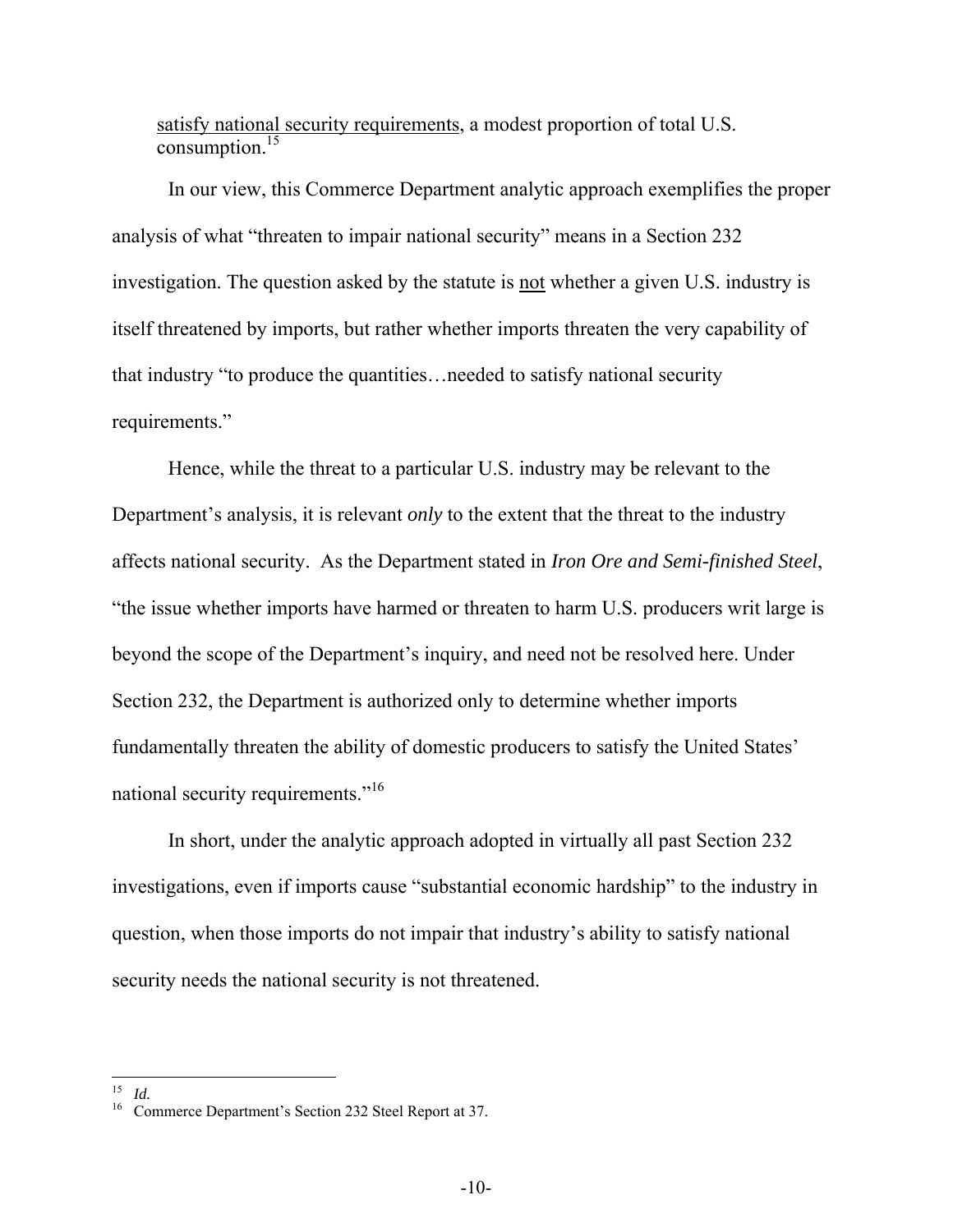# **II. UNDERTAKING THE SAME ANALYSIS ADOPTED IN THE COMMERCE DEPARTMENT'S PAST SECTION 232 STEEL IMPORT DETERMINATION WITH UPDATED DATA CONFIRMS THAT STEEL IMPORTS TODAY STILL DO NOT THREATEN TO IMPAIR THE U.S. NATIONAL SECURITY.**

This investigation is not the first Section 232 investigation of steel imports. As

noted above, in 2001 the Commerce Department undertook a Section 232 investigation

on the "effect of imports of iron ore and semi-finished steel on the national security."<sup>17</sup>

That Section 232 investigation concluded with the Commerce Department finding that

"there is no probative evidence that imports of iron ore and semi-finished steel threaten to

impair the U.S. national security."<sup>18</sup>

This Commerce Department negative determination was premised upon the

following key factual findings:

- "National defense requirements . . by the U.S. Department of Defense for finished steel – and thus for iron ore and semi-finished steel as inputs -- are very low and likely to remain flat over the next five years. DOD's current and projected demand for iron ore and steel can be readily satisfied by domestic production."
- "The demand of critical industries for iron ore and semi-finished steel can be readily satisfied by domestic production, even assuming that all such demand were necessary to preserve the national security (which is not the case).
- $\{T\}$ here is no evidence that imports of these items (which account for approximately 20 and 7 percent of U.S. iron ore and semi-finished steel consumption respectively) fundamentally threaten to impair the capability of the U.S. industry to produce the quantities of iron ore and semi-finished steel needed to satisfy national security requirements, a modest proportion of total U.S. consumption."

 $\overline{a}$ <sup>17</sup> Commerce Department's Section 232 Steel Report.

<sup>18</sup> *Id*. at 1.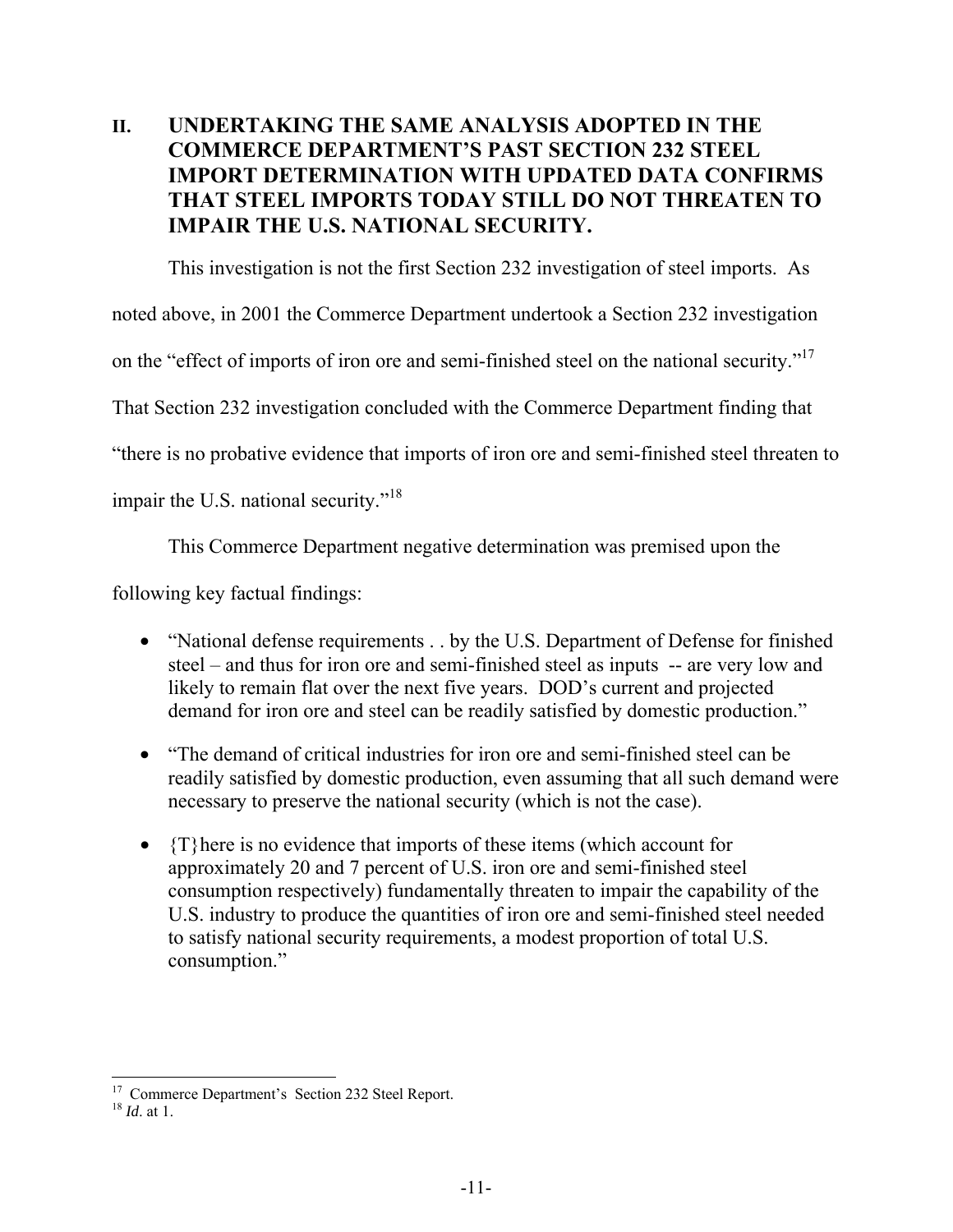• "These conclusions take into account the campaign against terrorism resulting from events of September 11, 2001, and the requirements of related military operations."19

Of particular relevance here is the fact that these past Commerce Department factual findings were actually based on a comprehensive analysis of finished steel. Essentially, the Commerce Department examined the effects of semi-finished steel and iron ore by first studying the needs for finished steel by both the Department of Defense and identified "critical industries," and then calculating needs for semi-finished steel and iron ore by utilizing a standard conversion factor. Indeed, this was made explicit by the Commerce Department's Section 232 Steel Report:

For purposes of this investigation, we have converted the requirements for finished steel  $\dots$  into requirements for semi-finished steel and iron ore.<sup>20</sup>

Or stated differently, the Commerce Department's 2001 conclusion that the targeted steel imports did not threaten to impair the U.S. national security was explicitly premised upon examination of finished steel. And therefore, the logical question is whether there is anything different today that would compel a different conclusion.

We respectfully submit that the answer is an unqualified "no." Such conclusion is particularly evidenced by the fact that employing the same analysis that the Commerce Department undertook in 2001 with more recent data yields the same underlying factual conclusions about the steel needs of the Department of Defense and identified "critical industries."

 $\overline{a}$ <sup>19</sup> Commerce Department Section 232 Steel Report at 1-2.<br><sup>20</sup> Commerce Department Section 232 Steel Report at 15 (e.

Commerce Department Section 232 Steel Report at 15 (emphasis added).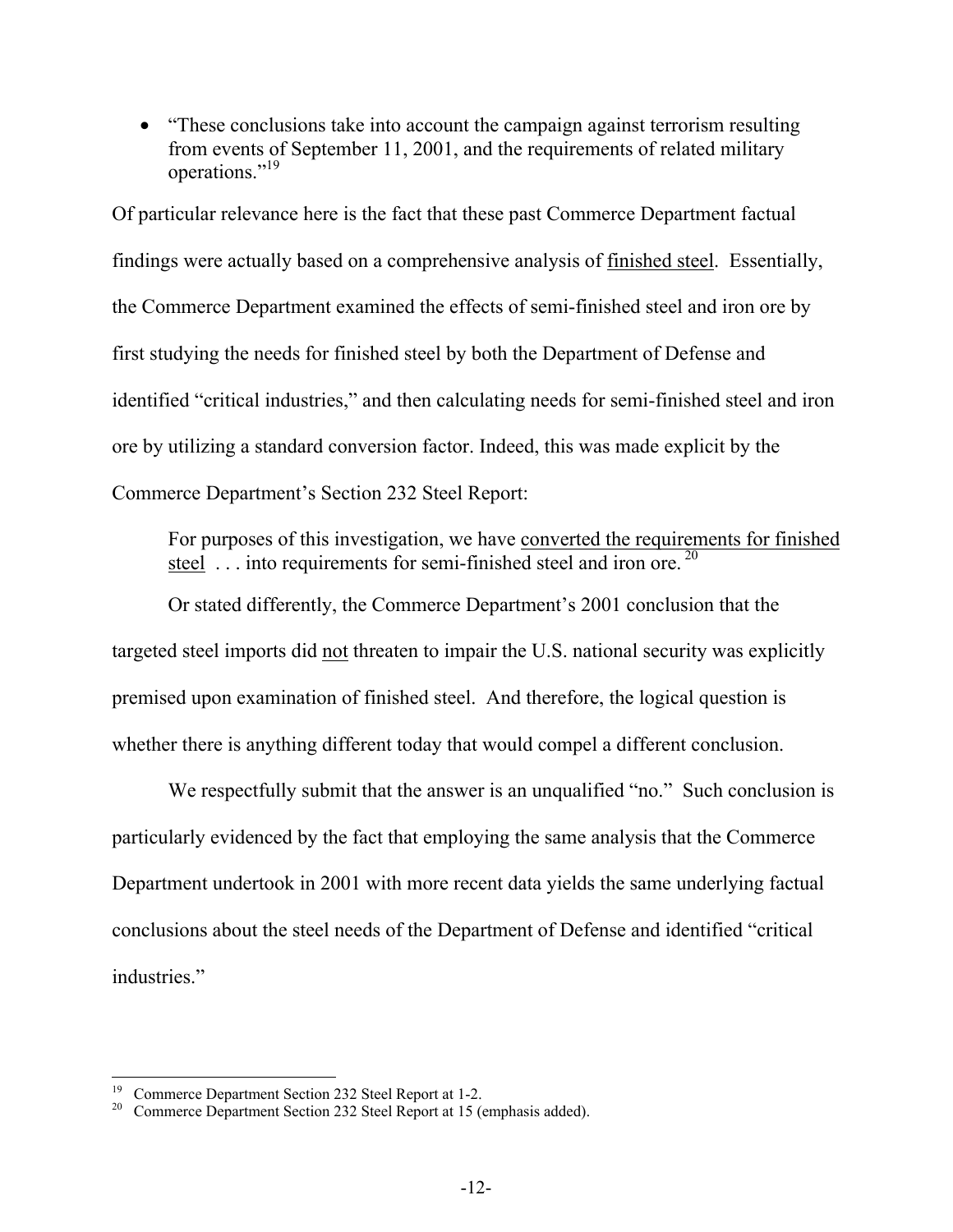# **A. The Very Limited Needs For Finished Steel Of U.S. Defense Department Can Easily Be Satisfied By U.S. Steel Producers.**

As noted above, in 2001 the Commerce Department rendered the following factual conclusion: "National defense requirements . . by DOD for finished steel . .. are very low and likely to remain flat over the next five years. DOD's current and projected demand for iron ore and steel can be readily satisfied by domestic production."<sup>21</sup>

We understand that in April 2017 the Commerce Department submitted a request to the U.S. Department of Defense (DOD) seeking an updated assessment of DOD's requirements for finished steel. We further understand that DOD's response to this request has not yet been made publicly available. However, all indications are that DOC's updated assessment will not result in any material change from DOD's 2001 assessment.

Specifically, in 2001, the DOD reported the following factual conclusions to the Commerce Department concerning its need for steel:

- DOD's steel requirements are satisfied by both integrated steel mills (consumers of iron ore) and mini-mills (consumers of scrap).
- DOD's demands for iron ore and steel for weapons systems are a small portion of the domestic industries' annual output. DOD's annual steel requirements comprise less than 0.3 percent of the industry's output by weight (i.e., 325,000 net tons of finished steel per year).
- DOD's requirement for steel for weapons systems is projected to be flat over the next five years, after declining in recent years. DOD projected a slight increase in its need for steel associated with shipbuilding and aircraft parts over the next five years, counterbalanced by a slight decrease in the need for steel for ammunition and aircraft engines.

 $21$ 21 Commerce Department Section 232 Steel Report a 1-2.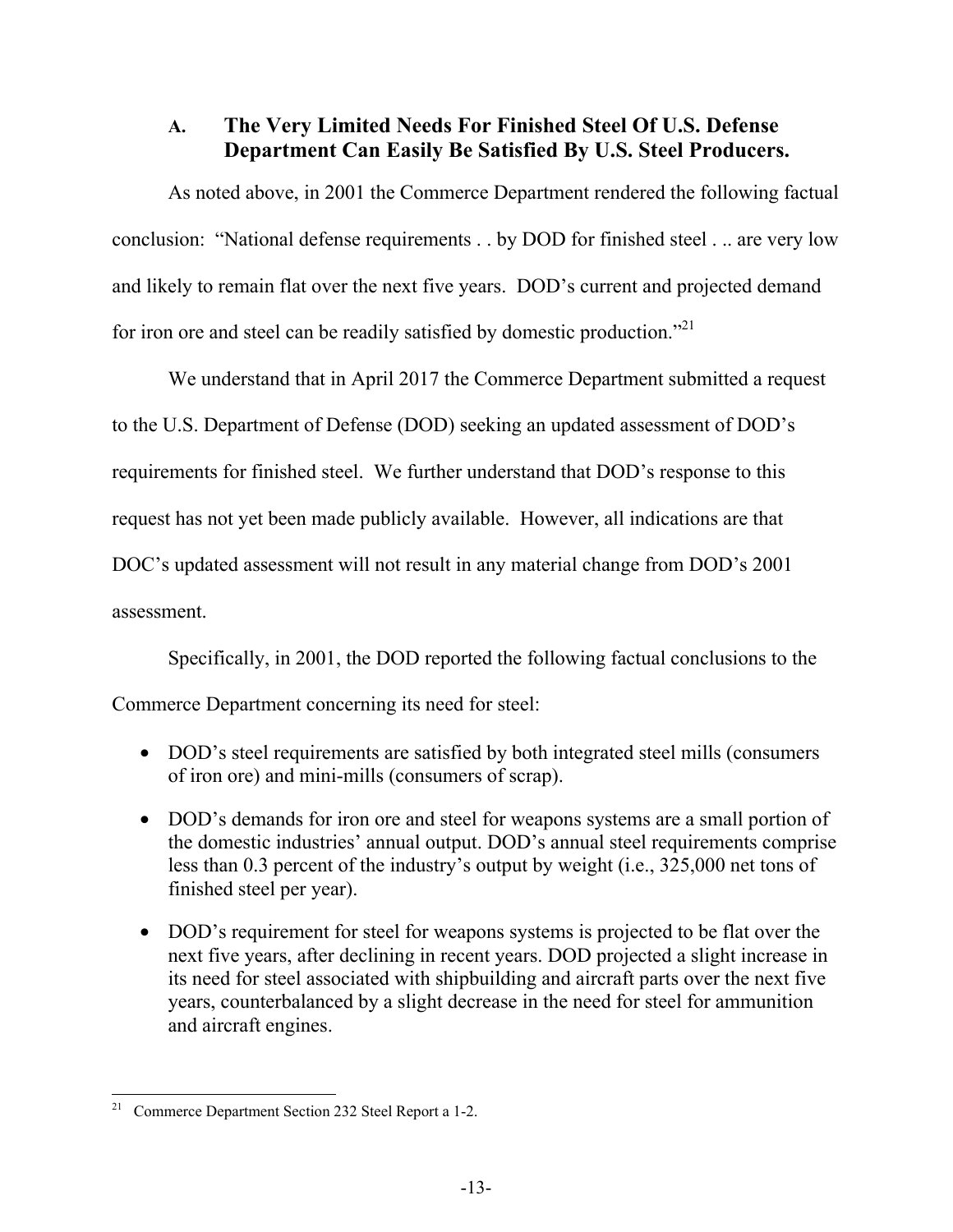- Even after a 2-MTW conflict, the need to replenish the force would create a DOD demand for steel that would remain small relative to domestic output.
- DOD's demands for steel for military uses are met by domestic industries already subject to procurement policies establishing preferences for domestic suppliers. DOD stated that these domestic preferences apply to essentially all of the steel used in weapons systems. DOD also indicated that the preference defines domestic steel by where it is melted

There is no evidence that any of these key factual findings would be materially different today. Indeed, given the fact that advances in weapons (including ships) have led to the use of relatively less steel in favor of lighter metals and composites such as carbon fiber materials, it is unlikely that current DOD needs for finished steel are greater now than in 2001.

Moreover, although we do not yet have information on DOD's current needs for finished steel, we can place DOD's needs for finished steel in the context of current domestic steel output. According to the Commerce Department's *Steel Industry Executive Summary* issued in April of 2017, the U.S. steel industry's production in 2016 was 78.6 million tons, virtually unchanged from 2015. That amount is **two hundred forty (240) times** what DOD stated its steel needs were in 2001. Consequently, even if the Commerce Department were to assume the worst case scenario – a two-theater major war – domestic production would be more than one hundred and twenty five (125) times the DOD needs. Put differently, the domestic industry's production would have to decline by more than 99 percent in order to be unable to meet DOD's needs for steel. This is simply not a realistic possibility.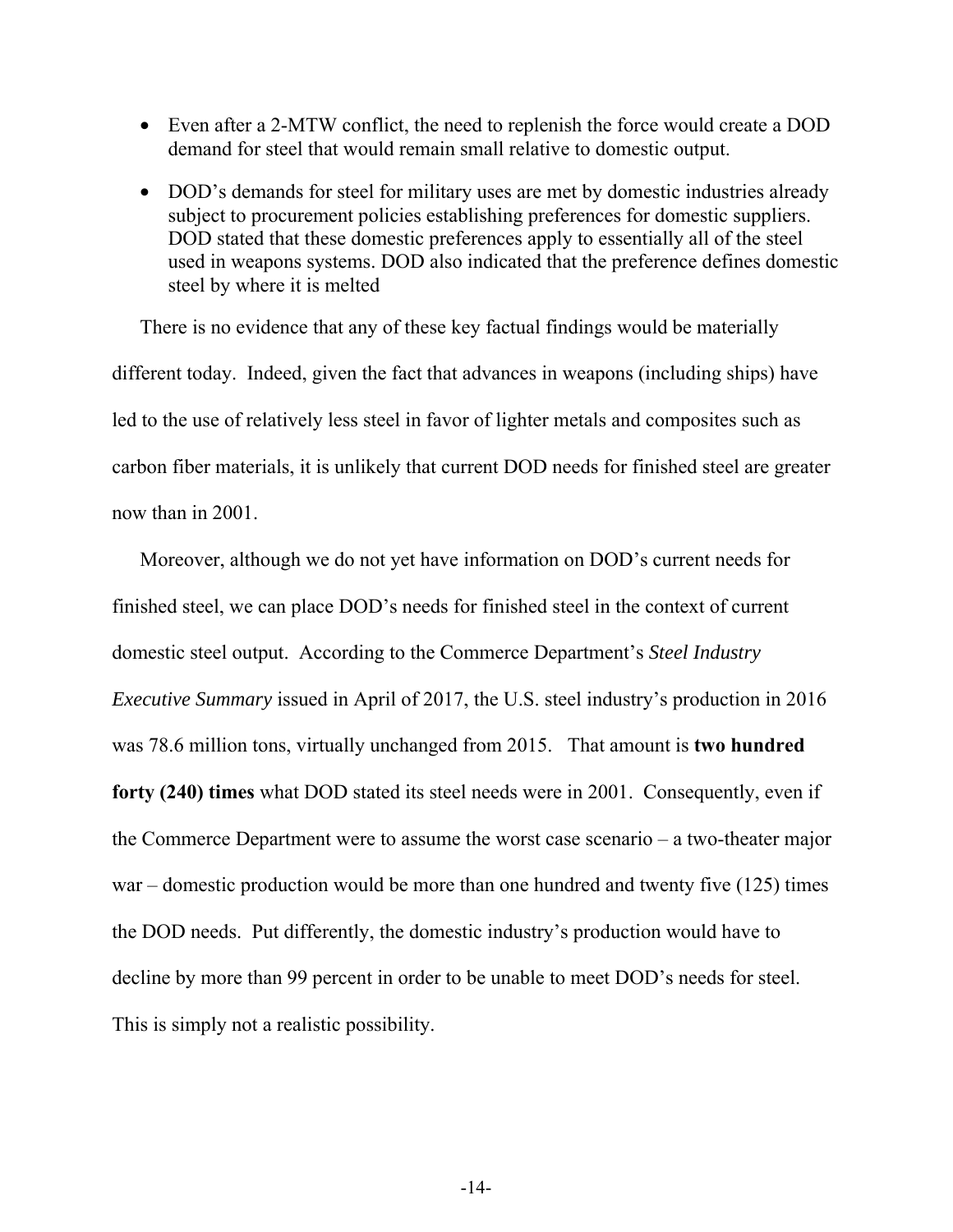As limited as the DOD's overall needs for steel are, its needs for imported steel are even less. Virtually no steel is imported for defense use; almost all is imported solely for commercial uses, having nothing to do with national security. Indeed, only a few countries are even allowed to supply steel for DOD purposes. These countries, such as Canada, supply such steel pursuant to specific Memoranda of Understanding with the DOD. All of these countries that are dependable allies of the United States.

In short, there is simply no justification to believe that the factual findings about DOD's steel needs today will be any different from those in 2001.

## **B. Likewise, The Steel Needs Of "Critical Industries" Can Also Be Satisfied By U.S. Steel**

Although admitting that it was not required to do so,<sup>22</sup> in its 2001 Section 232 steel report the Commerce Department also examined the steel needs of certain "critical industries." Specifically, after consulting with the Commerce Department's Critical Infrastructure Assurance Office, the Commerce Department identified certain industries that were deemed to be "critical to minimum operations of the economy and government." The Commerce Department's 2001 report identified 28 such "critical industries."<sup>23</sup>

 The Commerce Department's 2001 Report then undertook an assessment of the steel needs of these 28 critical industries. Such assessment was done by examining data from the Annual Input-Output Accounts ("I-O Accounts") published by the Bureau of

<sup>22</sup> See Commerce Department Section 232 Steel Report at 14 ("Historically, in conducting Section 232 studies, the Department has focused principally on DOD needs.  $\{T\}$ this 'narrow' definition of national security is defensible under the statute.").

<sup>&</sup>lt;sup>23</sup> Commerce Department Section 232 Steel Report at 14 -16.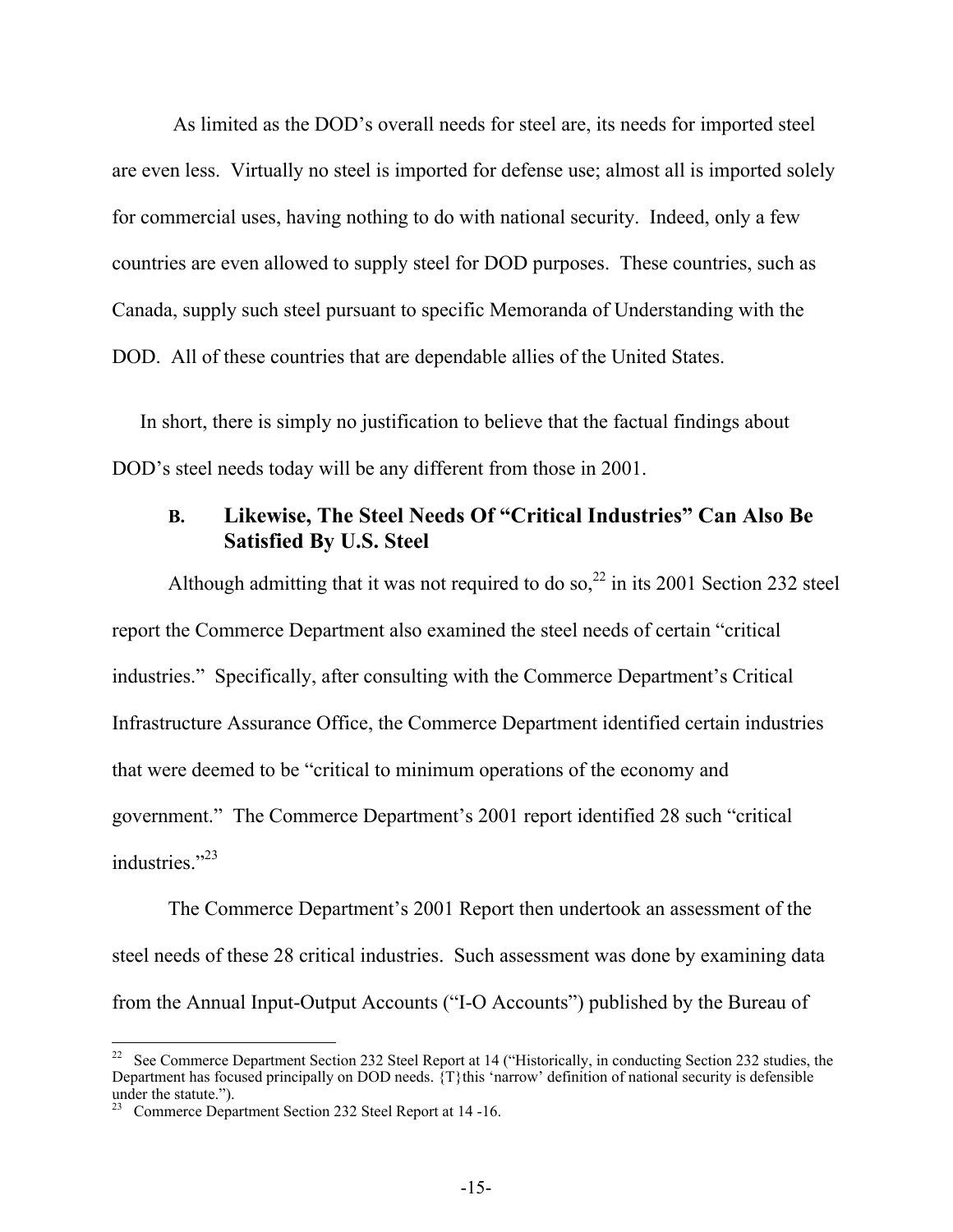Economic Analysis ("BEA"). As the BEA explains, the I-O Accounts "show how industries interact as they provide inputs to, and use outputs from, each other to produce GDP.<sup>24</sup>" The I-O Accounts include 'use tables,' which detail the total monetary value of a given commodity used by a given industry. For example, the 2001 report showed that in 1997, the crude petroleum and natural gas industry consumed \$1.956 billion worth of iron and steel. This value is then divided by the value of total iron and steel output to determine the percentage of steel output that is consumed by a given industry. Using this data, the Commerce Department's 2001 Section 232 Steel Report made a factual finding that, in combination, all 28 all "critical industries" consumed approximately 30.8% of the total steel output of the United States<sup>25</sup>.

The Commerce Department's 2001 Section 232 Steel Report made use of detailed data from I-O Accounts published in 1997. Detailed data has been published every 5 years in the form of Benchmark Input-Output Accounts that are themselves based on periodic surveys conducted by the Census Bureau. Unfortunately, the last set of detailed Benchmark I-O Accounts was published in 2007. While more current data is available – the latest I-O Accounts have information from 2015 – the available post-2007 datasets do not contain data disaggregated to the same level of detail as the I-O Accounts of 2007 and 1997.

While it might be possible to aggregate the original 1997 categories into the summary categories used in 2015, such reorganization would inevitably lead to gross

<sup>24</sup> *Industry Economic Accounts Information Guide, Annual Input-Output (I-O) Accounts Overview*, BUREAU OF ECON. ANALYSIS, https://faq.bea.gov/industry/iedguide.htm#ioa\_ou. 25 Commerce Department Section 232 Steel Report at 19.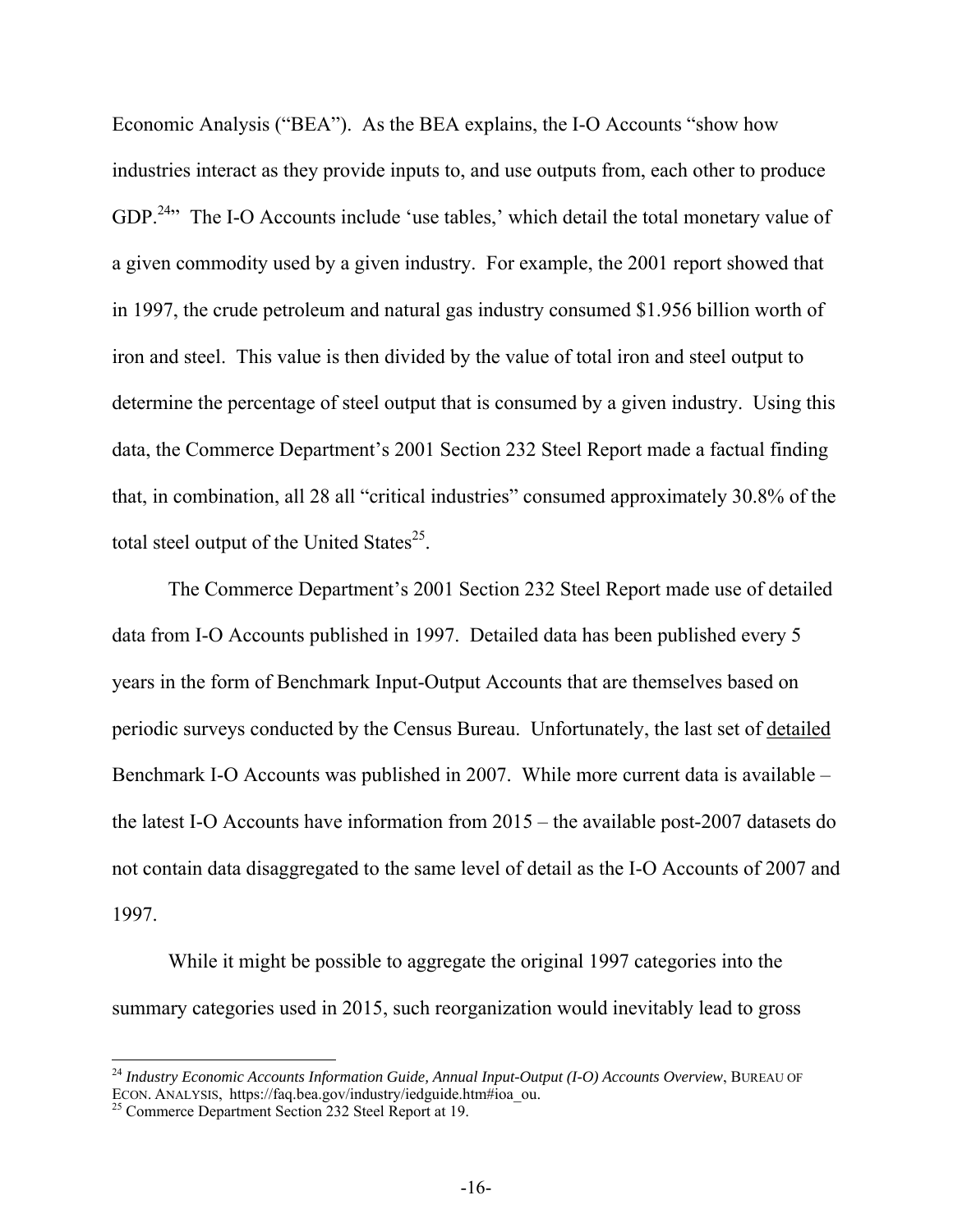overestimations as the *broader* 2015 summary categories capture industries irrelevant to the investigation. Moreover, the broader summary categories are also applied to input commodities in the 2015 I-O Accounts. This creates a data problem in that the current investigation is interested in consumption of domestic steel production, whereas the input accounts from 2015 would only permit the tracking of domestic 'primary metals' consumption. This broader category includes various aluminum products, copper products, and other non-ferrous metals. Needless to say, inclusion of these other commodities would result in massive distortions in the final result.

Consequently, given the lack of detailed data in more recent years, the only way to update the Commerce Department's' 2001 analysis (based on 1997 data) is to utilize I-O Account data from 2007. Besides being the most recent year with detailed data available, the year also coincided with the troop surge in Iraq and a continuing war in Afghanistan. Housing prices in the United States only began to fall towards the end of 2007, so the data captures elevated levels of new construction as well. Accordingly, it is our view that the analysis using 2007 data actually to replicate the Commerce Departments' analysis serves to provide an upper bound, given that actual current steel demand is likely to be lower.

We undertook the following methodology to replicate the Commerce Department's 2001 analysis (using more recent data) of the steel needs of those 28 "critical industries." We first tackled the issue of changes in classification. The original report made use of an I-O number to identify specific industries, e.g., crude petroleum and natural gas (industry number 8). However, this classification system has since been

-17-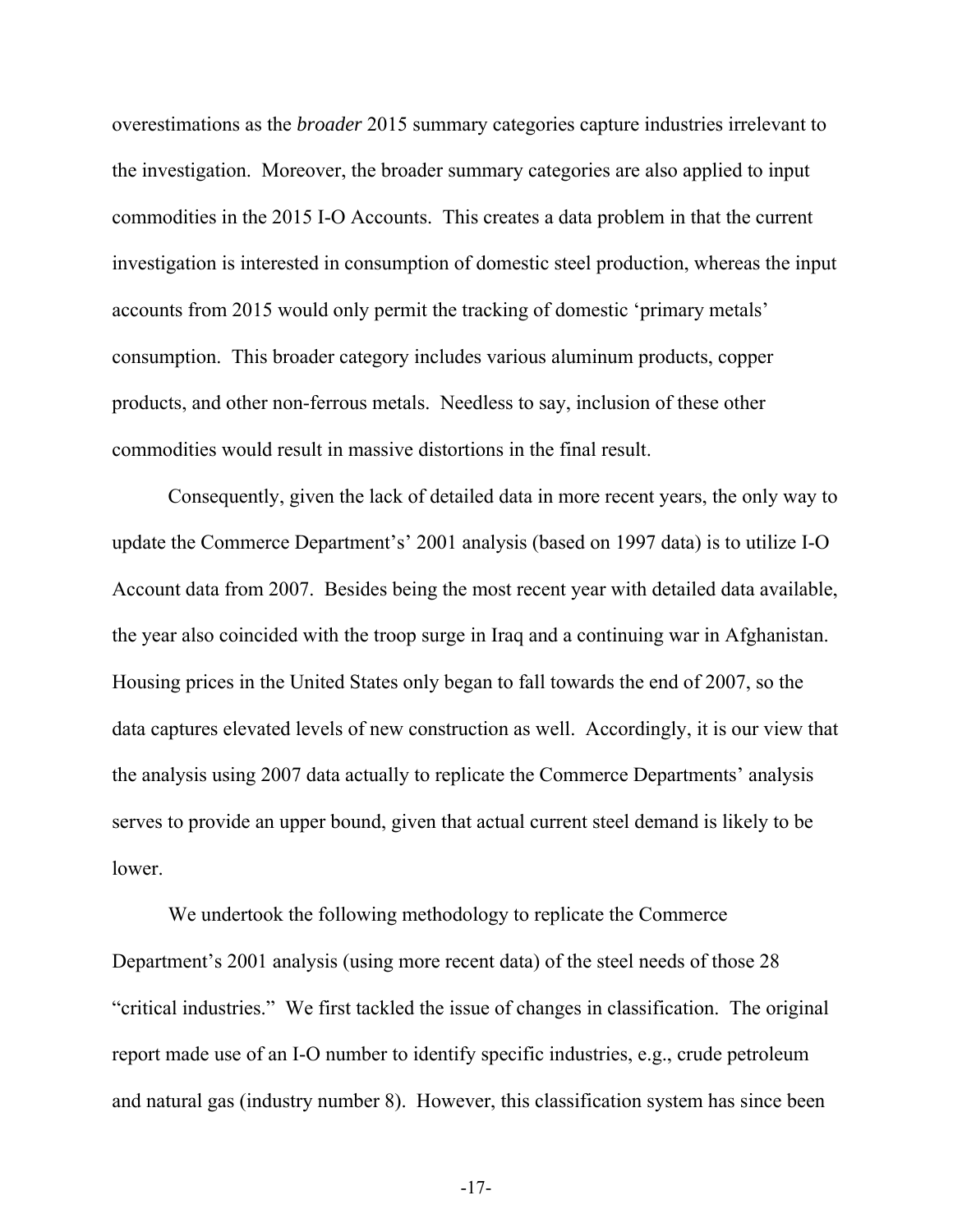updated to resemble the North American Industry Classification System ("NAICS"), which allows for a more detailed taxonomy of industry. As no direct conversion could be made, we made use of a 2001 Survey of Current Business, published by the Commerce Department that provides a conversion of the codes in the 1997 accounts into a Standard Industrial Classification ("SIC") code. Once the original I-O numbers are converted into SIC codes, we could then make use of a set of concordance tables published by the Census Bureau. The tables allowed us to convert the SIC codes into 2002 NAICS codes, and then the 2002 NAICS codes into 2007 NAICS codes.

The set of converted 2007 NAICS codes permitted us to create an exact translation from the old I-O numbers to the current I-O codes. This list was then reconstituted to replicate a table using 1997 I-O codes. We were thus able to replicate Table 2 (from the Commerce Department's 2001 Section 232 Steel Report) entitled: "The Use of Primary Iron and Steel Manufacturing Commodities by Critical Industries." We provide this updated Table 2 below.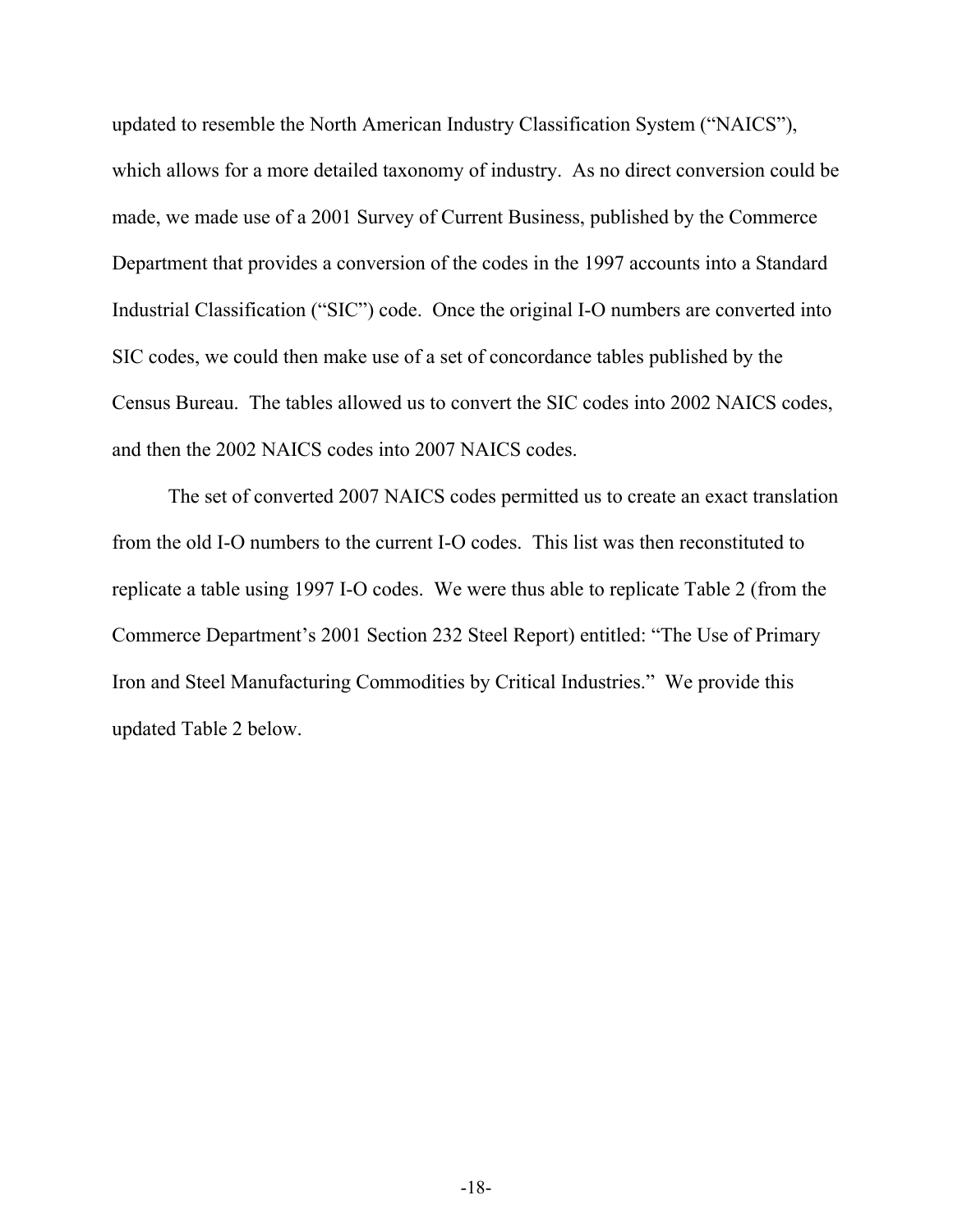## **Figure 1: Updated Table of Primary Steel Manufacturing Commodities by Critical Industries**

*(based on 2007 I-O Account Data)* 

| Industry<br>No. | <b>Industry Description</b>                                                 | Value of<br><b>Steel</b><br>Consumed<br>(millions of<br>\$) | % of Steel<br><b>Production</b> |
|-----------------|-----------------------------------------------------------------------------|-------------------------------------------------------------|---------------------------------|
| 8               | Crude petroleum and natural gas                                             | 2587                                                        | 2.05%                           |
| 11              | New construction, including own-account construction                        | 2288                                                        | 1.81%                           |
| 12              | Maintenance and repair construction, including own-<br>account construction | 1953                                                        | 1.55%                           |
| 13              | Ordnance and accessories                                                    | 1128                                                        | 0.89%                           |
| 31              | Petroleum refining and related products                                     | 137                                                         | 0.11%                           |
| 39              | <b>Metal containers</b>                                                     | 1405                                                        | 1.11%                           |
| 43              | Engines and turbines                                                        | 4079                                                        | 3.23%                           |
| 51              | Computer and office equipment                                               | 823                                                         | 0.65%                           |
| 56              | Audio, video, and communication equipment                                   | 87                                                          | 0.07%                           |
| 59A             | Motor vehicles (passenger cars and trucks)                                  | 1383                                                        | 1.10%                           |
| 59B             | Truck and bus bodies, trailers, and motor vehicle parts                     | 4756                                                        | 3.77%                           |
| 60              | Aircraft and parts                                                          | 4480                                                        | 3.55%                           |
| 61              | Other transportation equipment                                              | 6386                                                        | 5.06%                           |
| 65A             | Railroads and related services, passenger ground<br>transportation          | 185                                                         | 0.15%                           |
| 65B             | Motor freight transportation and warehousing                                | 1284                                                        | 1.02%                           |
| 65C             | Water transportation                                                        | 255                                                         | 0.20%                           |
| 65D             | Air transportation                                                          | $\mathbf 0$                                                 | 0.00%                           |
| 65E             | Pipelines, freight forwarders, and related services                         | 17                                                          | 0.01%                           |
| 66              | Communications, except radio and TV                                         | 98                                                          | 0.08%                           |
| 67              | Radio and TV broadcasting                                                   | 12                                                          | 0.01%                           |
| 68A             | Electric services (utilities)                                               | $\mathbf{1}$                                                | 0.00%                           |
| 68B             | Gas production and distribution (utilities)                                 | $\mathbf{1}$                                                | 0.00%                           |
| 68C             | Water and sanitary services                                                 | $\mathbf 0$                                                 | 0.00%                           |
| 70A             | Finance                                                                     | 47                                                          | 0.04%                           |
| 70B             | Insurance                                                                   | 4                                                           | 0.00%                           |
| 73A             | Computer and data processing services                                       | 77                                                          | 0.06%                           |
| 77A             | <b>Health services</b>                                                      | 167                                                         | 0.13%                           |
| 96C             | National defense: consumption expenditures                                  | 0                                                           | 0.00%                           |
|                 | Subtotal                                                                    | 33,640                                                      | 26.64%                          |
|                 | Total Primary Iron and Steel Manufacturing Output                           | 126,293                                                     | 100.00%                         |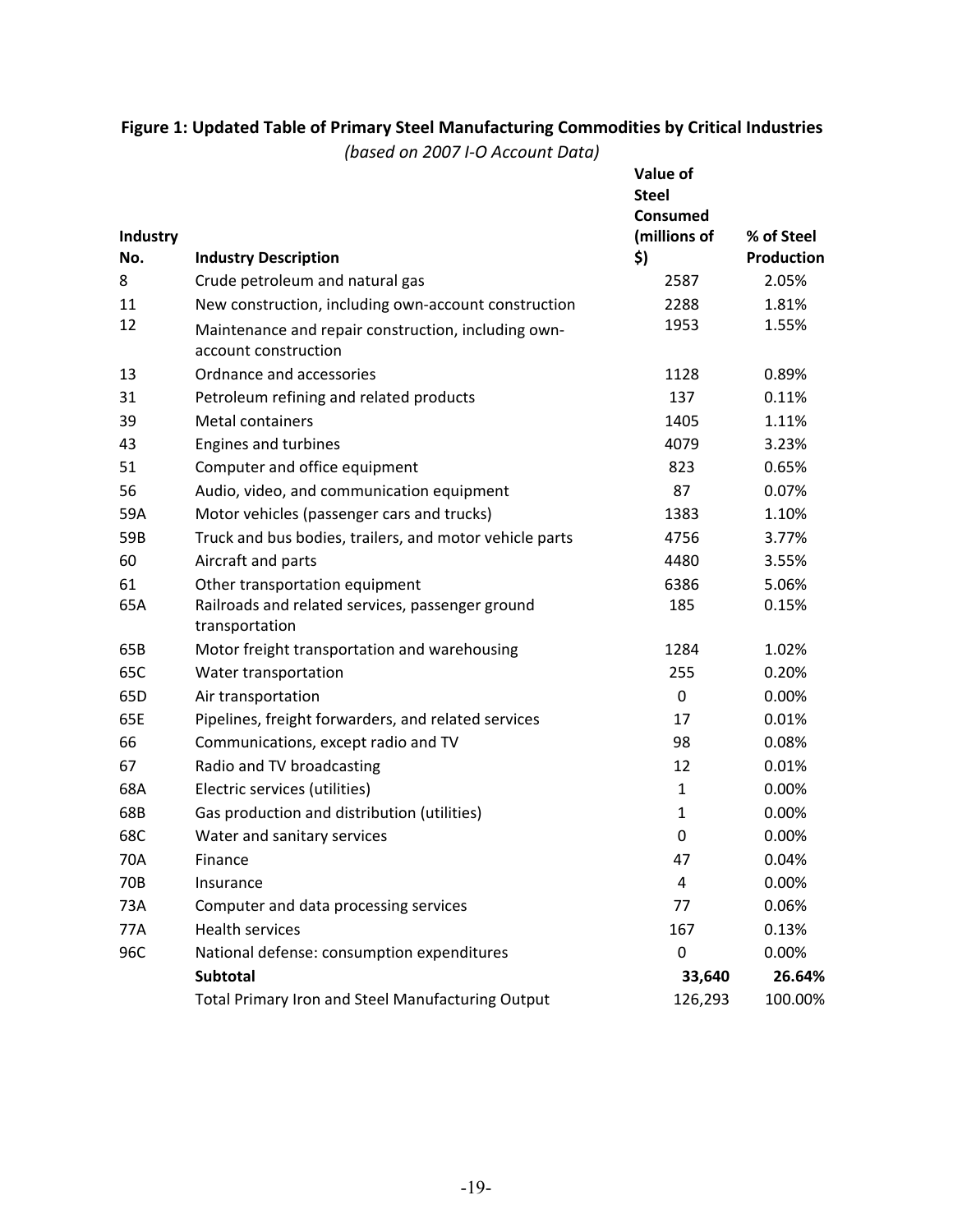As detailed by the above chart, an updated analysis of the steel needs of those 28 critical industries demonstrates that these 28 "critical industries" consume 26.6% of U.S. steel production, down from the figure 30.8% noted in the Commerce Department's 2001 Section 232 Steel Report.

It is important to note that in its 2001 Report the Commerce Department went out of its way to make clear that its analysis "assumed" that the "entire" steel consumption by these 28 industries was related to supporting U.S. national defense and critical industry requirements but that this assumption was not true. As the Commerce Department noted, "in reality . . a substantial portion of consumption by these {28 critical} industries is likely not related to national security requirements." However, the Commerce Department concluded that because "even this over-estimate" of total steel consumption can easily be satisfied by domestic production, there was no need to develop some sort of discount for non-national security purposes. This same conclusion applies equally today.

Given our updated analysis above, the Commerce Department should reach the same conclusion today as it did in 2001; namely, "the demand of critical industries for steel can be readily satisfied by domestic production, even assuming that all such demand were necessary to preserve national security (which is not the case.) $1^{26}$ 

 $26\,$ 26 Commerce Department Section 232 Steel Report at 2.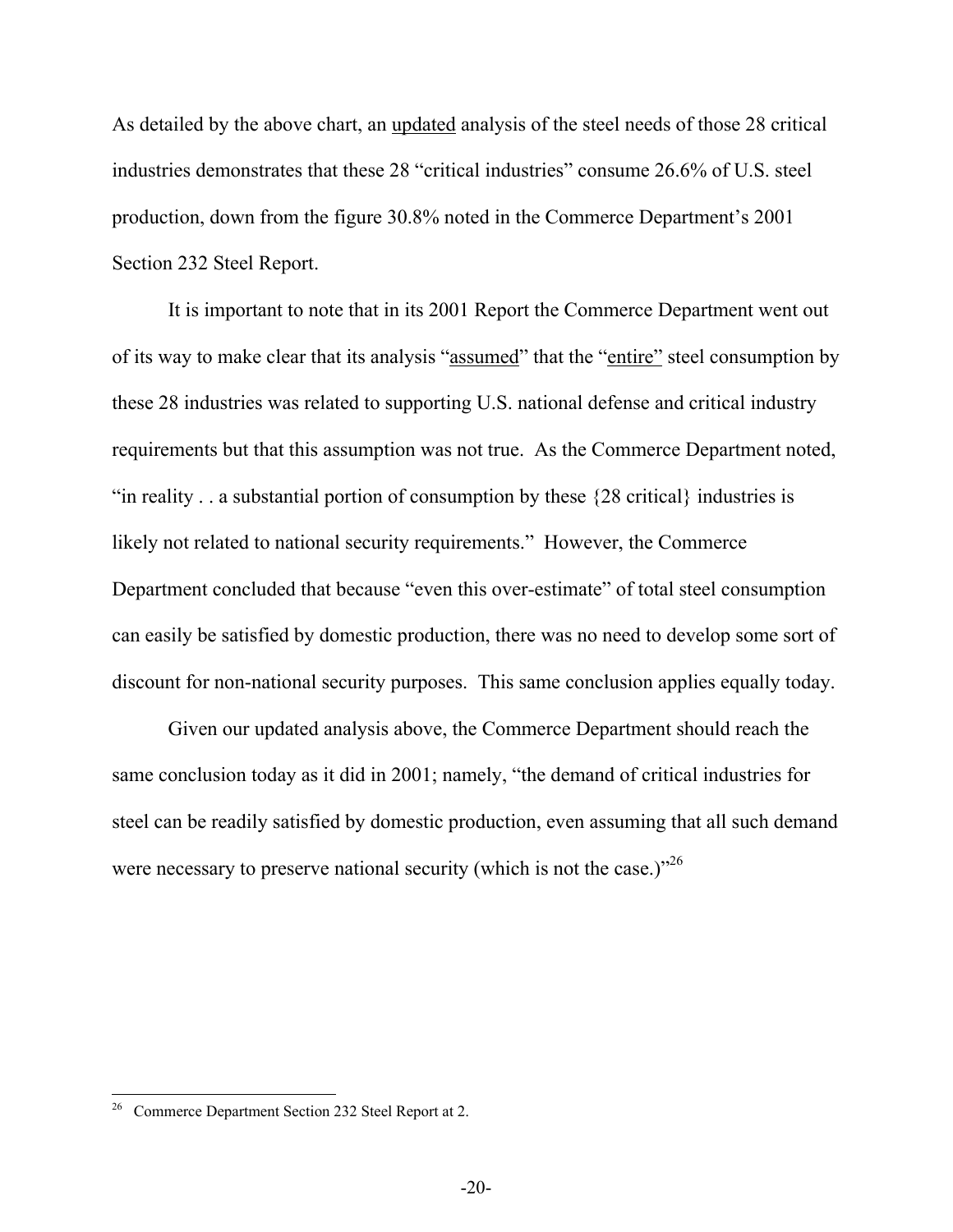## **III. STEEL IMPORTS DO NOT THREATEN THE VERY VIABILITY OF THE U.S. STEEL INDUSTRY**

As noted above, the relevant question asked by Section 232 investigation is not whether a given U.S. industry is itself threatened by imports, but rather whether imports threaten the very capability of that industry "to produce the quantities…needed to satisfy national security requirements." As the Commerce Department itself noted in its *2001 Section 232 Steel Report*, "the issue whether imports have harmed or threaten to harm U.S. producers writ large is beyond the scope of the Department's inquiry, and need not be resolved here. {Rather,} {u}nder Section 232, the Department is authorized only to determine whether imports fundamentally threaten the ability of domestic producers to satisfy the United States' national security requirements."<sup>27</sup>

 Or stated differently, if the U.S. steel industry can easily supply the needs of DOD and identified critical industries, then the only relevant factual question is whether steel imports threaten the very viability of the U.S. steel industry. As we demonstrate below, the answer to this question is "no."

#### **A. The U.S. Steel Industry Is Fundamentally Healthy**

### **1. The U.S. Steel Industry Is Structurally Stronger Today Than It Was In 2001, The Last Time The Commerce Department Conducted A Section 232 Steel Examination.**

Some history is important in understanding the true situation of today's domestic steel industry. Suffice it to say, this is not the same industry examined by BIS in 2001. In that review, BIS found that there was no probative evidence that imports of iron ore or semi-finished steel threatened to impair U.S. national security. It further found that there

 $\overline{a}$ <sup>27</sup> Commerce Department's Section 232 Steel Report at 37.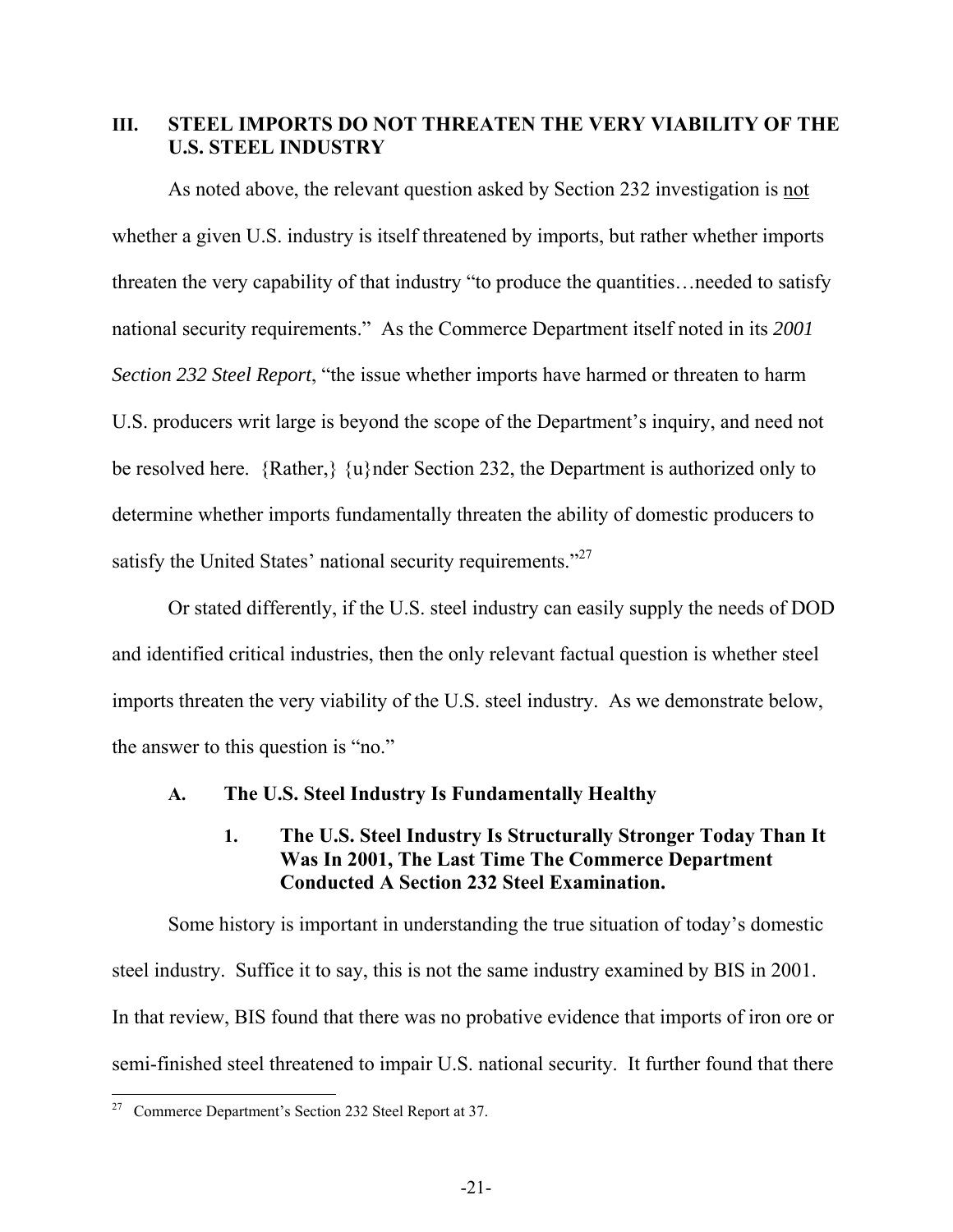was no evidence showing that imports of iron ore or semi-finished steel fundamentally threatened the ability of domestic producers to satisfy national security requirements.<sup>28</sup> Remarkably, the domestic steel industry in 2001 was highly fractured and operating several inefficient assets. Consolidation and rationalization were badly needed. But even in that state, BIS could not conclude that national security was at stake.

Since 2001, the domestic steel industry transformed itself both structurally and

through technology improvements. First, major consolidation and rationalization started

in 2002. As discussed by the U.S. International Trade Commission back in 2005

focusing on flat rolled steel, which is the core of the U.S. steel industry:

{T}here has been extensive restructuring of the domestic industries producing certain carbon and alloy flat-rolled steel and tin. There are fewer domestic producers.

Four of the largest U.S. producers of certain carbon and alloy flat-rolled steel and tin – Bethlehem, National, LTV, and U.S. Steel – have been consolidated into two companies, which are now owned by Mittal Steel ISG and U.S. Steel. Mittal Steel ISG, U.S. Steel, and Nucor have invested billions of dollars to restructure and consolidate the industries by purchasing the assets of other companies. ISG was formed in March 2002 and purchased assets of producers LTV, Acme, Bethlehem, Weirton Steel, and Georgetown Steel. In April 2005, ISG merged with Mittal Steel Company, forming the largest steel company in the world.

Nucor expanded by purchasing the assets of idled producer Trico Steel Company and Birmingham Steel. In 2004, Nucor acquired a cold-rolling mill from Worthington Industries and substantially all of the assets of Corus Tuscaloosa. U.S. Steel acquired National Steel in May 2003.29

This consolidation and rationalization continued to accelerate throughout the

2000's until the industry coalesced around three primary integrated flat rolled steel

<sup>&</sup>lt;sup>28</sup> The Effect of Imports or Iron Ore and Semi-Finished Steel on the National Security, BIS (Oct. 2001), p. 1.

<sup>&</sup>lt;sup>29</sup> Steel: Evaluating the Effectiveness of Import Relief, Inv. No. TA-204-12, USITC Pub. 3797 (Sept. 2004), p. 6.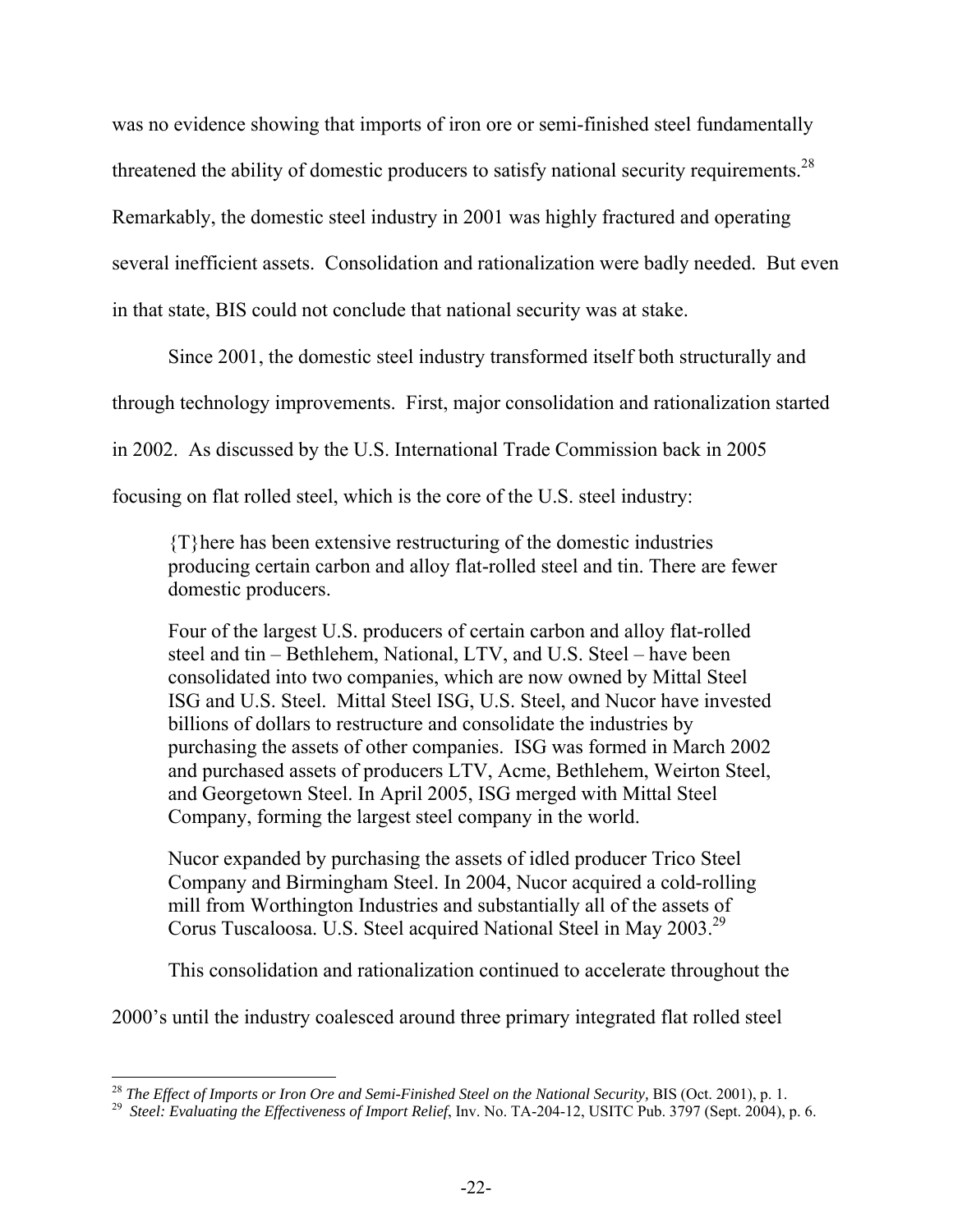producers using blast furnace / BOF technology, including Arcelor Mittal, U.S. Steel, and AK Steel, and a single dominant EAF producer in Nucor Steel. At the same time, existing and new investments in both EAF facilities and slab rolling facilities have dramatically altered the cost structure of the industry. Indeed, there has been a dramatic shift in steel production in the United States from integrated production to EAF production in order to leverage significant cost and operational advantages associated with EAF technology, causing further rationalization within the integrated steel sector.

One of the fallacies of the past several years is that imports have caused a reduction in the integrated production base, but the reality is that the rise of EAF production has had a far more profound impact. This in fact is a good thing; the minimill model has proven highly and consistently profitable, as well as more flexible in terms of riding out economic cycles given much lower fixed costs. This is why even integrated producers are now moving some capacity toward EAF production, such as U.S. Steel's decision to convert to EAF production at its Fairfield Works. The capital cost is lower, you do not have to run it at 80 to 90 percent capacity to make a profit, and you can turn it on and off far more efficiently than an integrated asset.<sup>30</sup>

<sup>&</sup>lt;sup>30</sup> Alex Nixon, *U.S. Steel to enable scrap melting by building electric arc furnace*, TRIB LIVE (Sept. 16, 2015), located at http://triblive.com/business/headlines/8936603-74/steel-furnace-arc.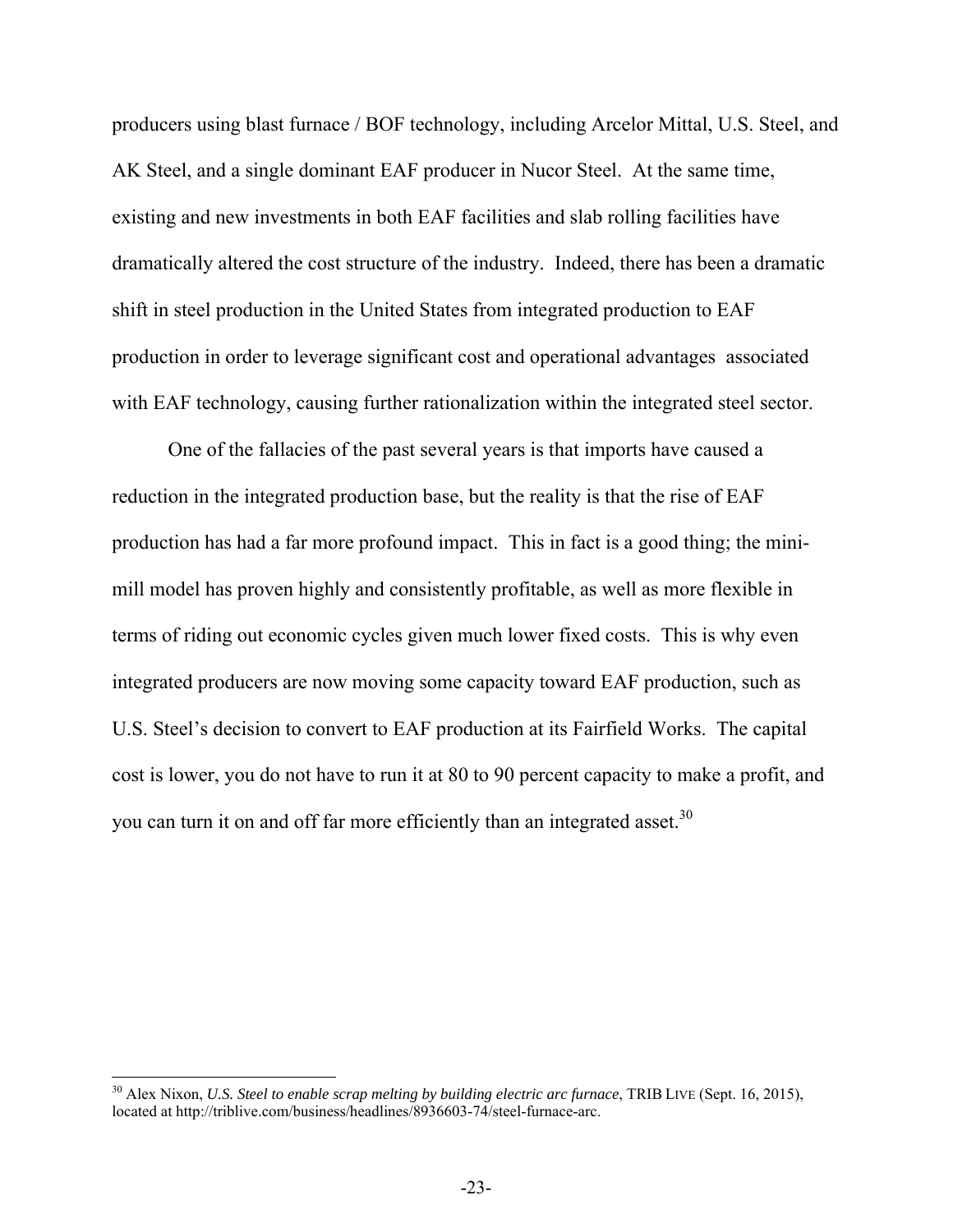



In 2016, EAF capacity controlled more than 67 percent of raw steel production in the United States,  $32$  representing a dramatic increase over conditions in 2001 when the Commerce Department last looked at the steel industry in a Section 232 investigation. Even now, new investments in greenfield EAF capacity are being made, regardless of the import environment. Given this EAF positioning in the market, the further consolidation that has taken place in the industry, and the continued rationalization of the integrated segment, it would be very difficult to conclude that present circumstances present a

<sup>&</sup>lt;sup>31</sup> Impacts of Energy Market Developments on the Steel Industry, 74th Session of the OECD Steel Committee Paris, 1-2 July 2013, located at https://www.oecd.org/sti/ind/Item%209.%20Laplace%20-%20Steel%20Energy.pdf. 32 AM. IRON & STEEL INST. (AISI), *Pig Iron and Raw Steel Production*, AIS 7 (Jan.-Dec. 2016).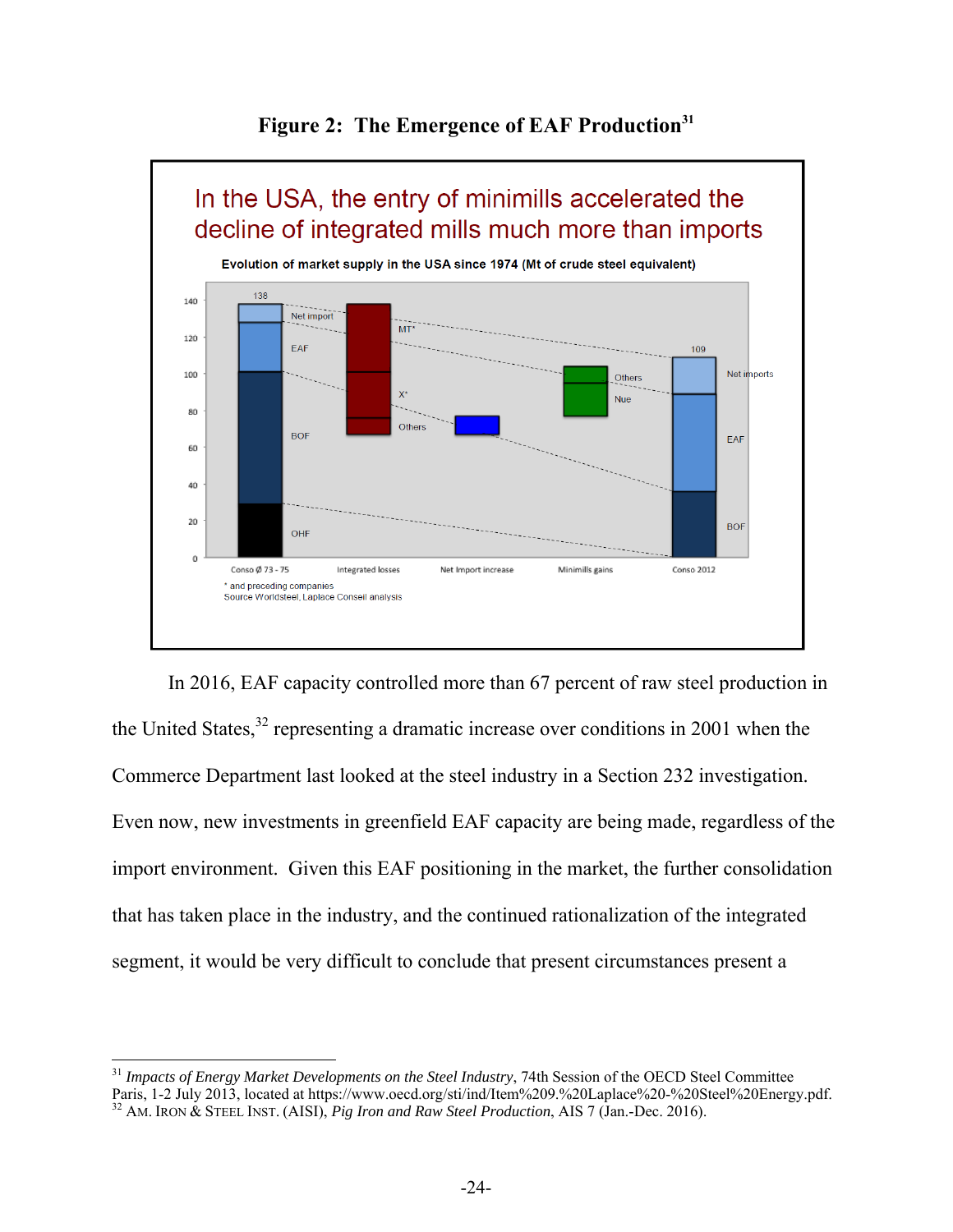greater risk to national security than they did in 2001. The industry is fundamentally stronger today than it was in 2001

Finally, in light of the restructuring that has gone on in the industry, the notion of some kind of critical mass extinction event for domestic steel making capacity is simply not credible. Imports will not lead to wholesale elimination of steel capacity in the United States. They may contribute to further reorganization of that capacity and continued transformation to different models, but not closure. History teaches us precisely this fact, and perhaps there is no one with better understanding of this reality than the Secretary of Commerce. Secretary Ross as an investor in 2001 acquired and consolidated steelmaking assets once considered "at risk," forming International Steel Group from the assets of LTBV Steel, Acme Steel, and Bethlehem Steel.<sup>33</sup> But the capacity was not so much at risk as was the basis upon which it had operated. Rationalized and reorganized they were still viable, as Secretary Ross showed. Indeed, many of those assets operate to this day as part of Arcelor Mittal.<sup>34</sup>

#### **2. U.S. Steel Producers Have Enjoyed Solid Profits Over Time.**

The domestic steel industry is not composed of just one or two producers whose survival could be threatened by imports. On the contrary, the industry is composed of scores of producers, including numerous basic oxygen and electric arc furnaces that

<sup>33</sup> See Nicholas Stein, *Wilbur Ross is a Man of Steel …and Textiles and Optical Networking and Anything Else in Deep, Deep Trouble*, FORTUNE MAG. (May 26, 2003)

http://archive.fortune.com/magazines/fortune/fortune\_archive/2003/05/26/343116/index.htm. 34 See Tyler Durden, *Trump to Name Wilbur Ross Commerce Secretary*, ZEROHEDGE.COM (Nov. 29, 2016) http://www.zerohedge.com/news/2016-11-29/trump-name-wilbur-ross-commerce-secretary.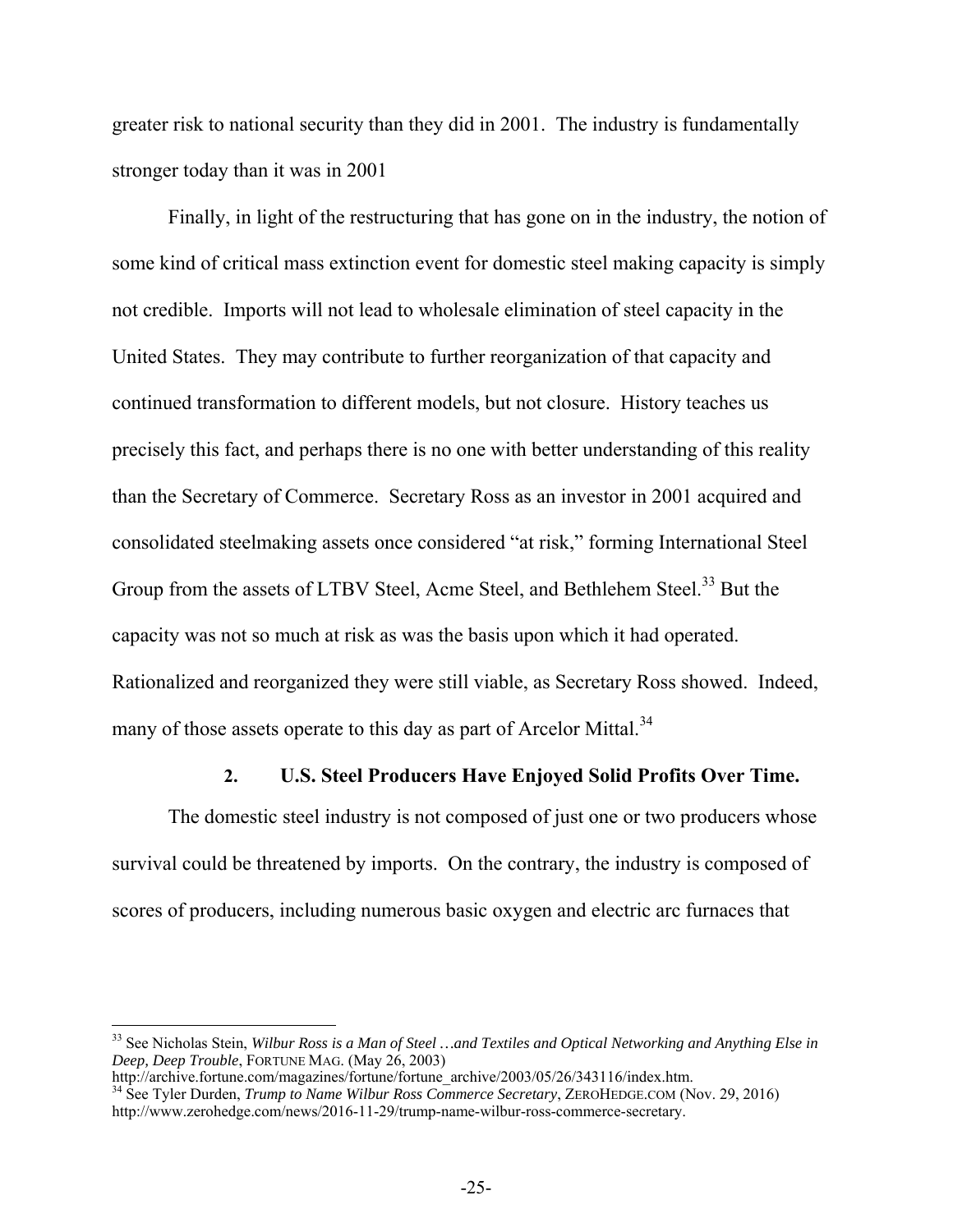produce steel from iron ore or scrap, rolling mills and coating (galvanized and galvalume) facilities.

These producers are largely profitable and are not threatened with extinction. Although there are no publicly available data on the profitability of the entire domestic steel industry, the Commerce Department does publish information on the profitability of the six largest domestic steel producers that publish quarterly financial statements.<sup>35</sup> These reports show that four of the six producers are currently profitable and that the industry has been profitable overall since 2009.



 $\overline{a}$ <sup>35</sup> These companies are AK Steel, Carpenter Technologies, Commercial Metals, Nucor, Steel Dynamics and US Steel. Dep't of Commerce, *Steel Industry Executive Summary* Apr. 2017 at 17.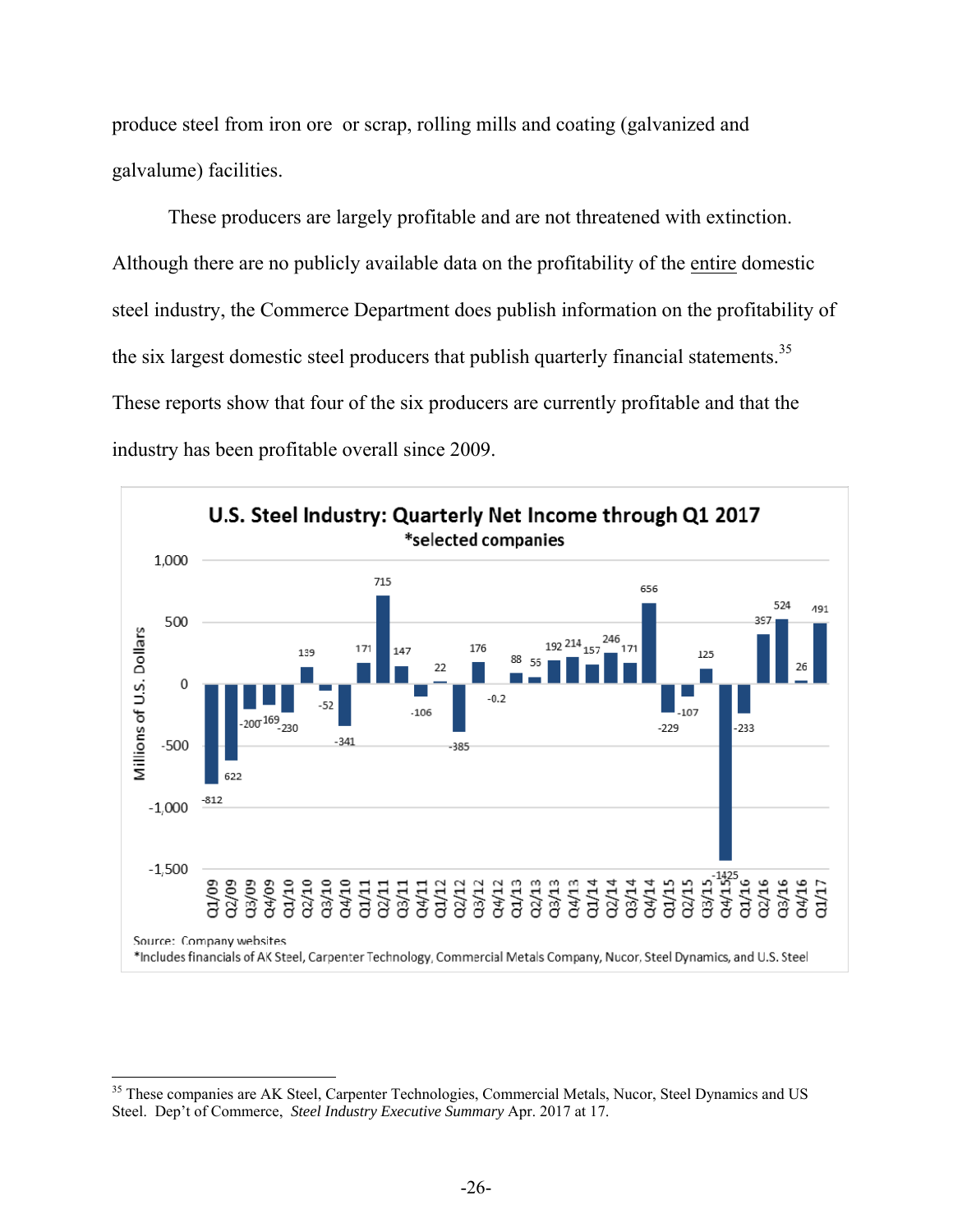As detailed by the data above, in the first quarter of 2017 alone, five of the six companies returned a total profit of \$695.6 billion with only US Steel showing a loss. And even with the US Steel loss, the net profit of the industry in the first quarter of 2017 was \$515 billion.

To be sure, the domestic producers have experienced the ups and downs of the industry cycle, with the major producers showing substantial losses in some years but substantial profits in others. Thus 2009, 2012, 2014 and 2015 were "down" years, while 2011, 2013, 2014, 2016 and now 2017 showed substantial profitability. And the good years were "very good." In 2011 the six producers showed close to \$1 billion in profits, while in 2014 the six companies returned a total of \$1.2 billion.

Hence, although the industry's financial performance is volatile from year to year, over the long term it is clearly viable. Or stated differently, this is not an industry that is threatened with imminent collapse.

## **3. U.S. Steel Industry Has Seen Significant Investment In New Production Facilities.**

The continuing health of the domestic steel industry is confirmed by the fact that new domestic steel producers have continued to come into existence.

The most recent of these is Big River Steel in Osceola, Arkansas, which began production in January, 2017 with a record production run of 63,000 tons. Big River is an electric-arc furnace ("EAF") producer with a capacity of 1.6 million tons of steel per year.36 Big River reflects the trend in steel production away from large, expensive basic

<sup>36</sup> *See* Sandy Williams, *Air Products to Supply Big River Steel*, STEELMARKETUPDATE.COM (Apr. 27, 2015) https://www.steelmarketupdate.com/news/6344-air-products-to-supply-big-river-steel.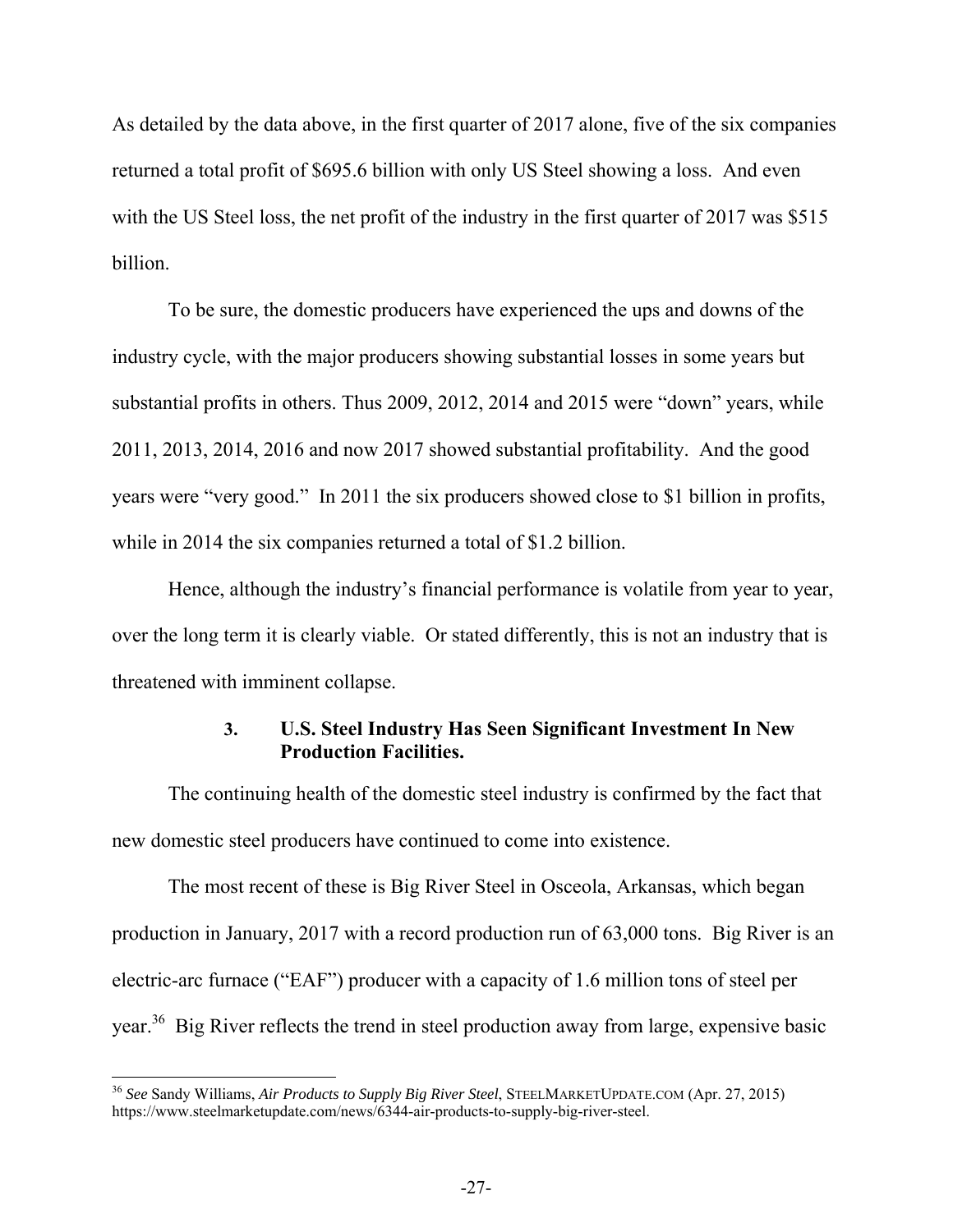oxygen furnaces making steel from iron ore and scrap, toward more flexible mini-mills whose electric arc furnaces make steel from scrap metal.

Big River Steel in many ways is indicative of the positive change that has swept the domestic steel industry over the past 30 years. Domestic production of steel, which was once entirely made from basic oxygen furnaces (BOF) using iron ore, is now predominantly (by a substantial majority) made from EAFs. EAF production has substantial economic advantages over BOF production in that EAF facilities are cheaper to build and operate, and they are able to adjust their output upward or downward to meet demand without incurring substantial economic costs.

EAFs are not the only business model being adopted by the domestic industry to become more flexible and competitive. Another important model is the rolling mill, supplied with either steel slab feedstock or further downstream with finished coils. One of the more important new greenfield investments in this area resides along the Gulf Coast -- AM/NS Calvert in Calvert. The facility was built in 2010 and currently operated by ArcelorMittal USA and Nippon Steel & Sumitomo Metal Corp. (NSSMC). The plant has the capacity to produce 5.3 million tons of flat rolled carbon steel products annually in state of the art facilities. .

#### **4. Lower Capacity Utilization Rates Do Not Threaten Viability.**

To be sure, even when examining both BOF and EAF producers together, the domestic industry has not been operating at full capacity in recent years. Current capacity utilization now stands at 74.27%, which is virtually the same as the industry's average utilization ratio since 2006 (74.65%).

-28-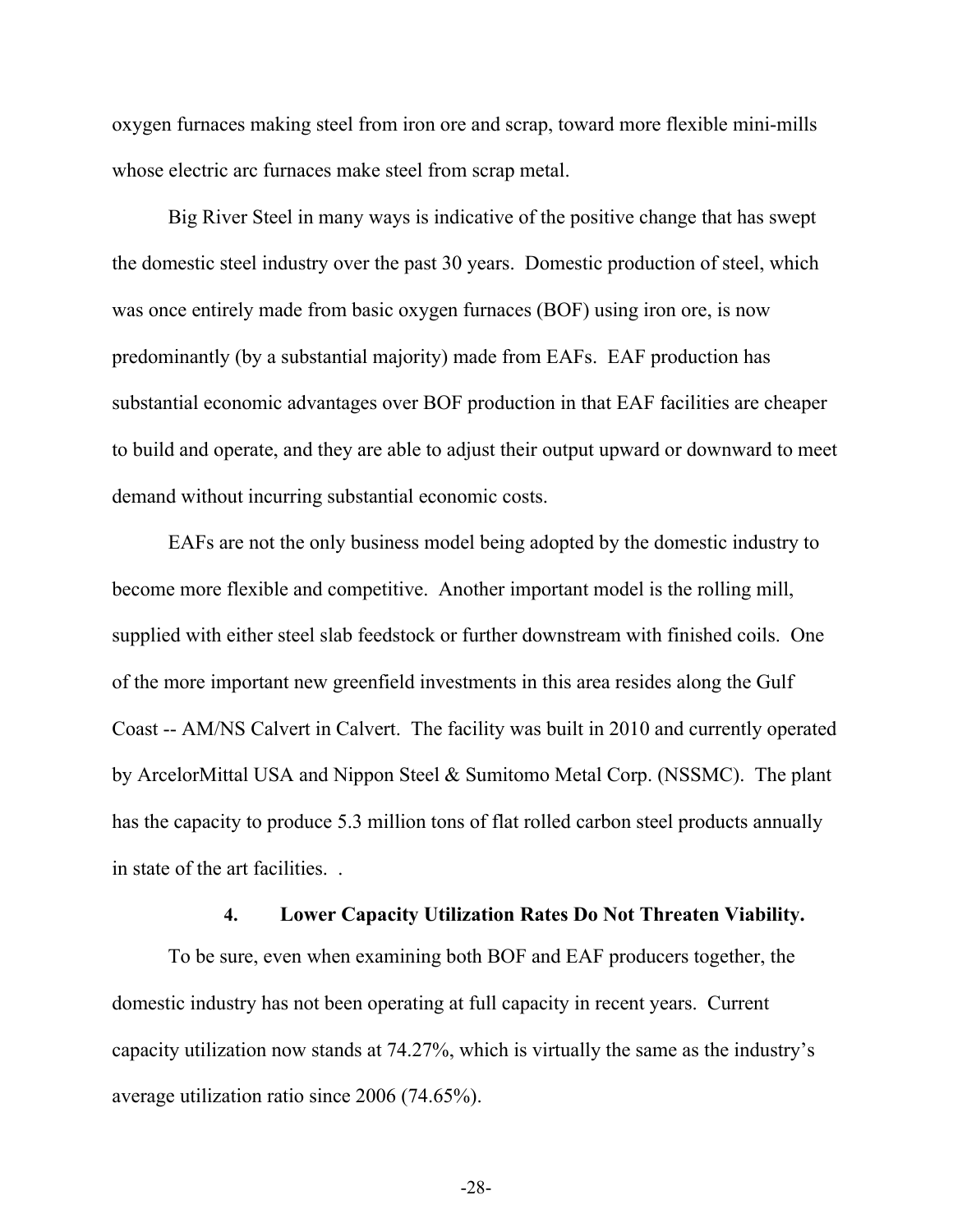However, at these capacity utilization levels, the industry has still been able to generate profits. The chart below measures the profitability of the six major domestic producers tracked by the Department, and compares it with their capacity utilization.



**Figure 3: Comparison of Profitability and Capacity Utilization of U.S. Steel Producers** 

As the chart above shows, the industry was profitable in 2011 and 2016, notwithstanding capacity utilization ratios below 80%. In the first quarter of 2017, moreover, the six companies showed profits of more than \$500 million with capacity utilization just at 74.27%.

Such results are not surprising. Given the dramatic paradigm shift in the steel industry, with more EAF capacity that is more flexible and therefore lower fixed costs, the U.S. steel industry no longer needs to run at high utilization rates to be profitable.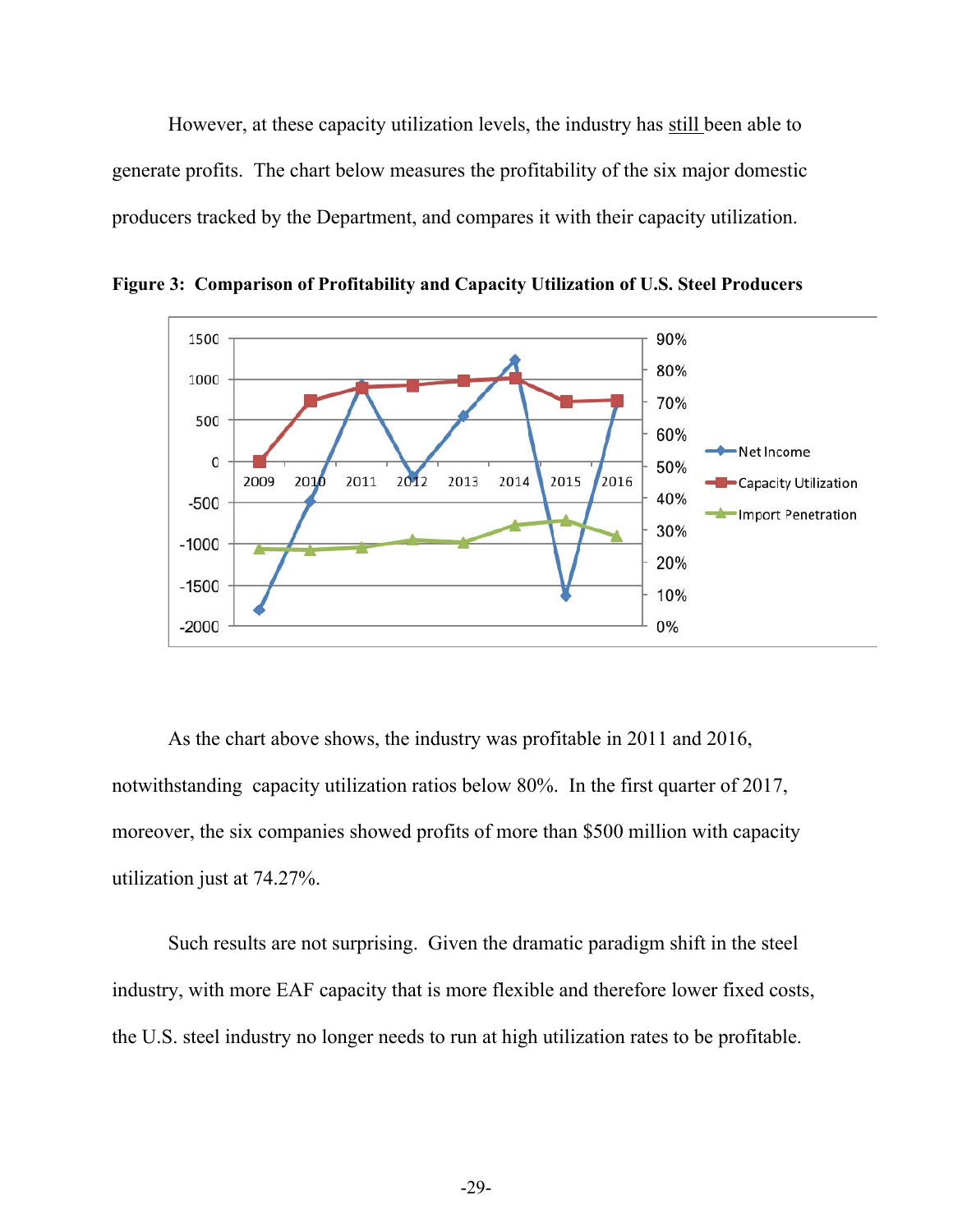And so, the capacity utilization levels of recent years do not reflect an industry that is under serious threat.

#### **5. U.S. Steel Producers Enjoy The Highest Prices In The World.**

Another measure of the continued strength of the U.S. steel industry is the fact that the

U.S. steel market (the geographic market accounting for more than 95 percent of sales of U.S.

steel production) enjoys the highest U.S. steel selling prices in the word. The chart below details

a comparison of selling prices for key steel products among the major steel consuming regions.

|                |                         | Jan 2017 Carbon Steel Prices (USD/metric ton) |       |                                                   |
|----------------|-------------------------|-----------------------------------------------|-------|---------------------------------------------------|
| Region         | Hot Rolled Coil (25.0%) | Hot Dipped Galvanized Coil (16.8%)            |       | Cold Rolled Coil (12.0%) Structural Shpaes (7.5%) |
| North America  | \$711                   | \$1,015                                       | \$896 | \$739                                             |
| lLatin America | \$629                   | \$900                                         | \$793 | \$662                                             |
| China          | \$554                   | \$730                                         | \$686 | \$462                                             |
| India          | \$549                   | \$641                                         | \$613 | \$441                                             |
| lΕU            | \$532                   | \$686                                         | \$625 | \$549                                             |
| Asia           | \$519                   | \$684                                         | \$612 | \$549                                             |
|                |                         |                                               |       |                                                   |
|                |                         | Feb 2016 Carbon Steel Prices (USD/metric ton) |       |                                                   |
| Region         | Hot Rolled Coil (25.0%) | Hot Dipped Galvanized Coil (16.8%)            |       | Cold Rolled Coil (12.0%) Structural Shpaes (7.5%) |
| North America  | 484                     | \$676                                         | \$582 | \$680                                             |
| Latin America  | 441                     | \$590                                         | \$517 | \$602                                             |
| Asia           | 352                     | \$523                                         | \$438 | \$443                                             |
| India          | \$378                   | \$557                                         | \$420 | \$366                                             |
| China          | \$313                   | \$452                                         | \$431 | \$310                                             |
| <b>EU</b>      | \$282                   | \$416                                         | \$367 | \$450                                             |

**Figure 4: Geographic Region Price Comparison of Four of the Largest AISI Steel Mill Product Categories**<sup>37</sup>

<sup>37</sup> 37 Prices in Figure 4 were obtained from World Steel Price Index (MEPS) On-Line (http://www.meps.co.uk/worldprice.htm), whose methodology involves confidential discussions with a wide range of steel buyers in 28 countries throughout the world. Original prices for India, China, and the EU are converted into USD using the monthly foreign exchange rates released by the Federal Reserve System (https://www.federalreserve.gov/Releases/G5). North American steel prices are computed from a weighted average of the low prices identified in the USA (midwest) and Canada, which are collected in national currencies and converted into US Dollars using currency exchange rates effective at the start of each month to provide a basis for comparisons. Latin American Steel Prices are derived from an arithmetic average of the transaction values identified in Brazil and Mexico, which are collected in national currencies and converted into U.S. dollars using currency exchange rates effective at the start of each month to provide a basis for comparisons. Asian steel prices are derived from an arithmetic average of the low transaction values identified in Japan, Taiwan, South Korea, and China, which are collected in national currencies and converted into US dollars using currency exchange rates effective at the start of each month to provide a basis for comparisons.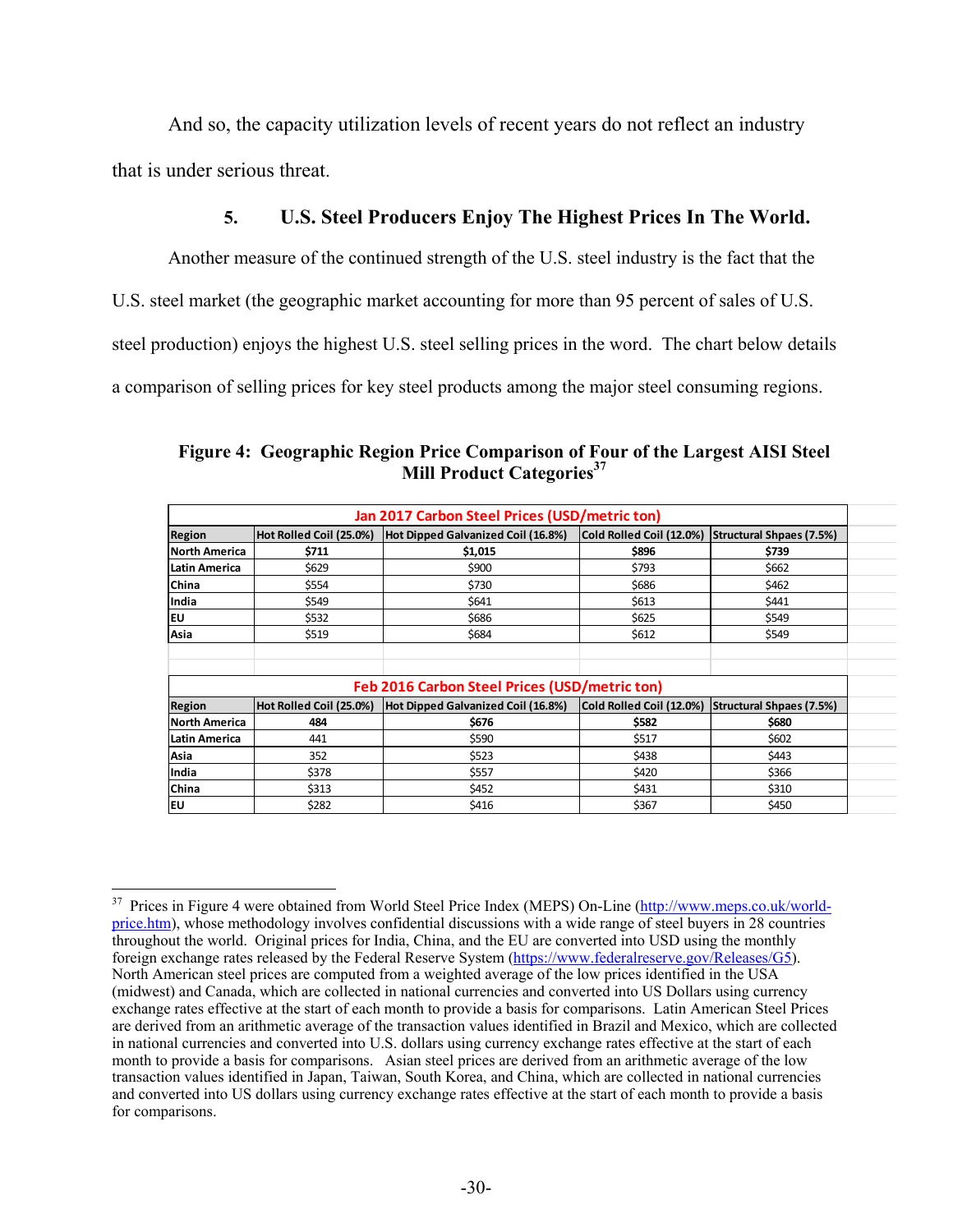As detailed above, with respect to four of the largest volume steel mill product categories, U.S. mills enjoy the highest prices in the world. And indeed, the price advantage enjoyed by U.S. steel producers has grown over the last year as U.S. market selling prices have increased more than other steel producing regions.

## **B. Total Steel Imports Do Not Threaten The Existence Of The U.S. Steel Industry Because A Large Portion Of Total Steel Imports Is Actually Purchased By The U.S. Steel Industry Itself Or By U.S. Manufacturing Companies That Are Not Able To Secure Reliable Supply From U.S. Producers**

Figure 3 above reveals another interesting fact: there is really no correlation between import penetration and U.S. steel producers' industry profitability. Import penetration approached 30 percent in 2014, yet the domestic producers turned a profit of \$1.2 billion. By the same token, import penetration was 26% in 2009, yet the industry showed large financial losses.

Indeed, over the past seven years, import penetration has been remarkably stable at about 27-28 percent of apparent domestic consumption, while the profitability of the major steel producers has swung wildly from year to year.

The reason that the domestic steel industry's profitability has so little to do with import penetration is simple. The U.S. economy in general, and the U.S. steel industry in particular, need a certain amount of imported steel to perform properly.

There are at least three reasons why steel is imported into this country. First, steel may be imported by steel makers themselves, as raw material for their operations. This is the case for slab, as well as for hot-rolled steel imported to make cold-rolled steel and for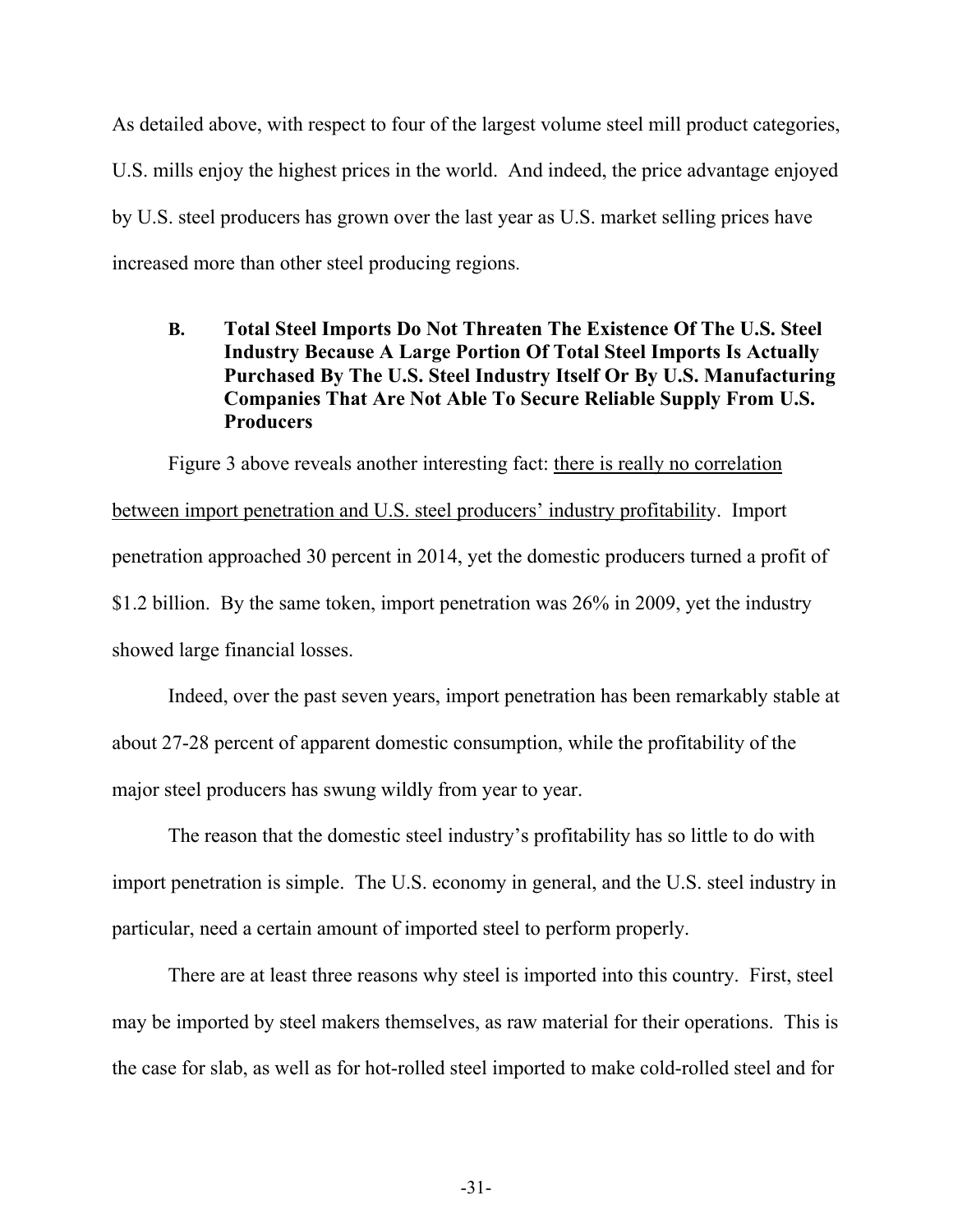cold-rolled steel imported to make coated steel and hot-rolled steel imported to make pipe and tube. Second, flat-rolled steel may be imported for direct manufacturing, such as steel imported to make "blanks" for automotive parts, or to make automotive parts themselves. Third, steel may be imported for downstream industrial uses, such as coldrolled steel used to make construction materials, furniture, and appliances.

In the first of these uses – steel imported to make steel – the imported steel cannot be considered to hurt the domestic steel industry at all. On the contrary, it permits domestic steel producers to function competitively in supplying the needs of the domestic steel market. Imported slab is the most obvious of these products. Slab imports in 2016 totaled 6.65 million tons, almost 13% of total imports of steel mill products. U.S. producers such as AM/NS Calvert in Calvert, Alabama must purchase slab because they lack sufficient "hot-end" production of their own to keep up with the needs of their rolling mills. CSI in California is in a similar position, as it lacks any raw steel production facility at all. Since very little domestic slab is sold in the merchant market, these companies must import considerable quantities of slab to keep their rolling mills operating.

U.S. producers also find it necessary to import hot-rolled steel as the raw material to make further processed steel mill products. Although we have been unable to find statistics detailing precisely how much finished steel is imported to make other finished steel, the Department's hearings saw numerous examples of steelmakers who import steel to make steel. Steelscape, discussed in detail above, is one such producer. Steelscape

-32-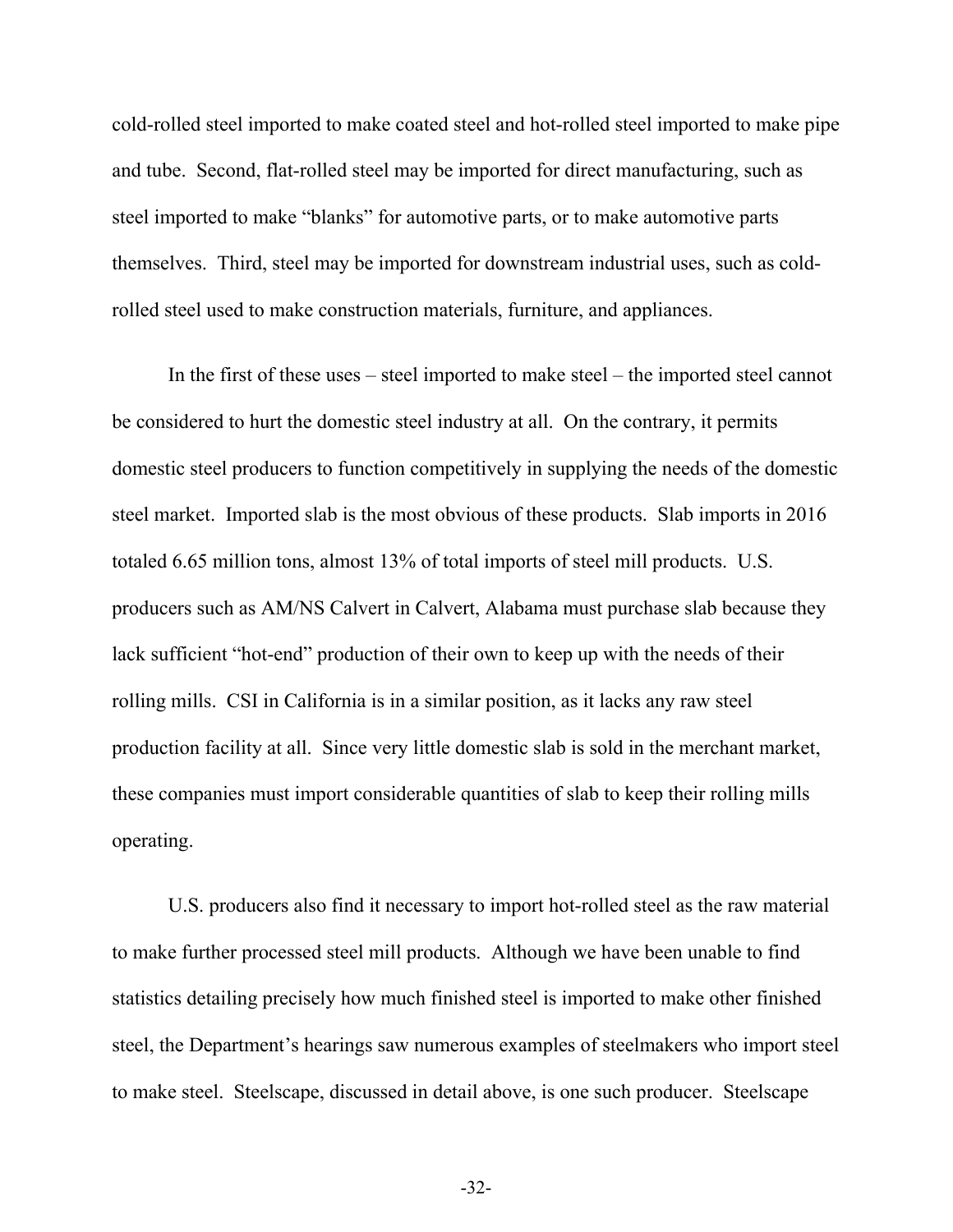imports both hot-rolled and cold-rolled steel in order to make its coated, painted steel in the U.S.

Another company is Ohio Coatings Company (OCC). As OCC testified before the Department, it does not have its own supply of black plate, the type of cold-rolled steel which it uses to produce tin plate. OCC must purchase black plate, which it is unable to do in the domestic market because domestic producers of black plate are OCC's competitors, and they will not provide it with sufficient steel to operate. OCC must be able to purchase black plate from import sources in order to remain in business.

American steel producers located along the West Coast of the United States are another group of steelmakers that must rely on imported steel for their raw materials. As noted above, on the West Coast there are virtually no "hot-end" steel producers, <sup>38</sup> and flat-rolled steel producers – all of which are rolling mills only – must purchase their substrate (hot-rolled or cold-rolled steel) from other suppliers. On the West Coast, the availability of domestic substrate is limited by the Rocky Mountains which make it prohibitively expensive to obtain steel from mills located in the Midwest or along the Gulf Coast. All of these mills must purchase a significant amount of imported steel substrate in order to produce the amount of steel their customers require.

In the second type of use, U.S. companies that manufacture downstream products directly from steel require some imported steel for particular uses or to round out their

<sup>&</sup>lt;sup>38</sup> Nucor Steel does have an EAF facility in Seattle, Washington. However, this facility produces bar, rod and other "long" products. It does not produce flat-rolled steel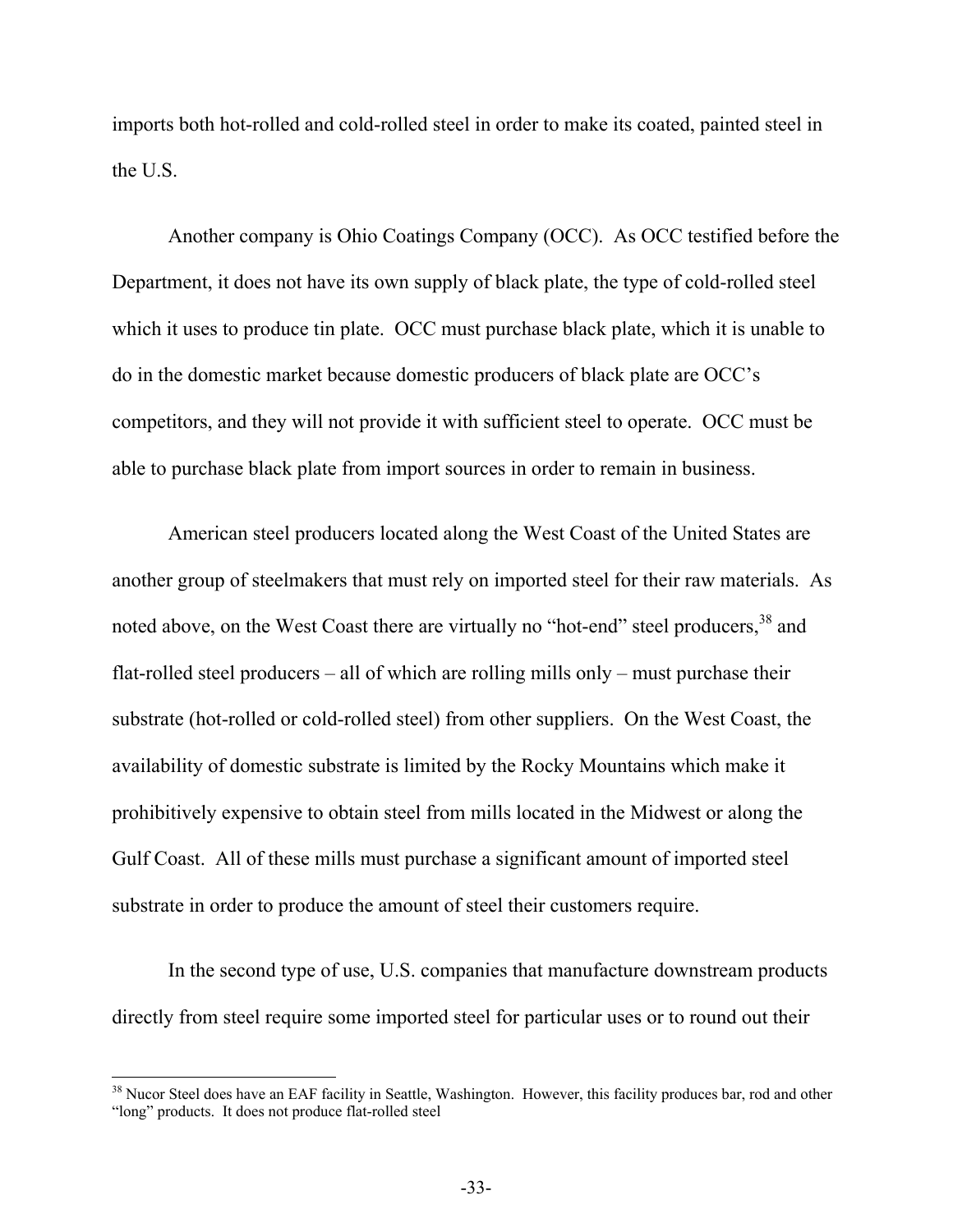supply sources. For example, Hyundai Motor Manufacturing Alabama and Kia Motors Manufacturing Georgia have both stated to the Commerce Department that they must import a significant amount of cold-rolled and coated (corrosion-resistant) steel from Korea and Japan. Some of this steel is simply not produced domestically, and some is not available domestically in the quality and quantity they require. These companies have to purchase up to sixty percent of their steel from import sources.

Similarly, Nippon Steel & Sumikin Cold Heading Wire Indiana Inc. stated that it must import cold-heading quality wire rod from Japan in order to make wire and wire products in its Indiana plant. The quantity of cold-heading quality wire rod it needs to make its products is simply not available domestically. For these companies, and many others, it is necessary to import steel in order to be able to be productive, profitable companies employing thousands of Americans.

Pipe and tube makers have a particularly strong need for imported pipe for at least part of their pipe production. State pipe, an oil country tubular goods ("OCTG") manufacturer, must import smaller sizes of OCTG tubing and larger sizes of casing pipe that it cannot produce in its U.S. mill. And Borusan Mannesmann Pipe U.S. Inc. of Texas, also an OCTG manufacturer, has noted that it must "fill out its product line by importing selective sizes of pipe" that are not produced domestically.

Imported steel can be particularly important for manufacturing companies located close to the border. For example, automotive assembly plants are located on both the

-34-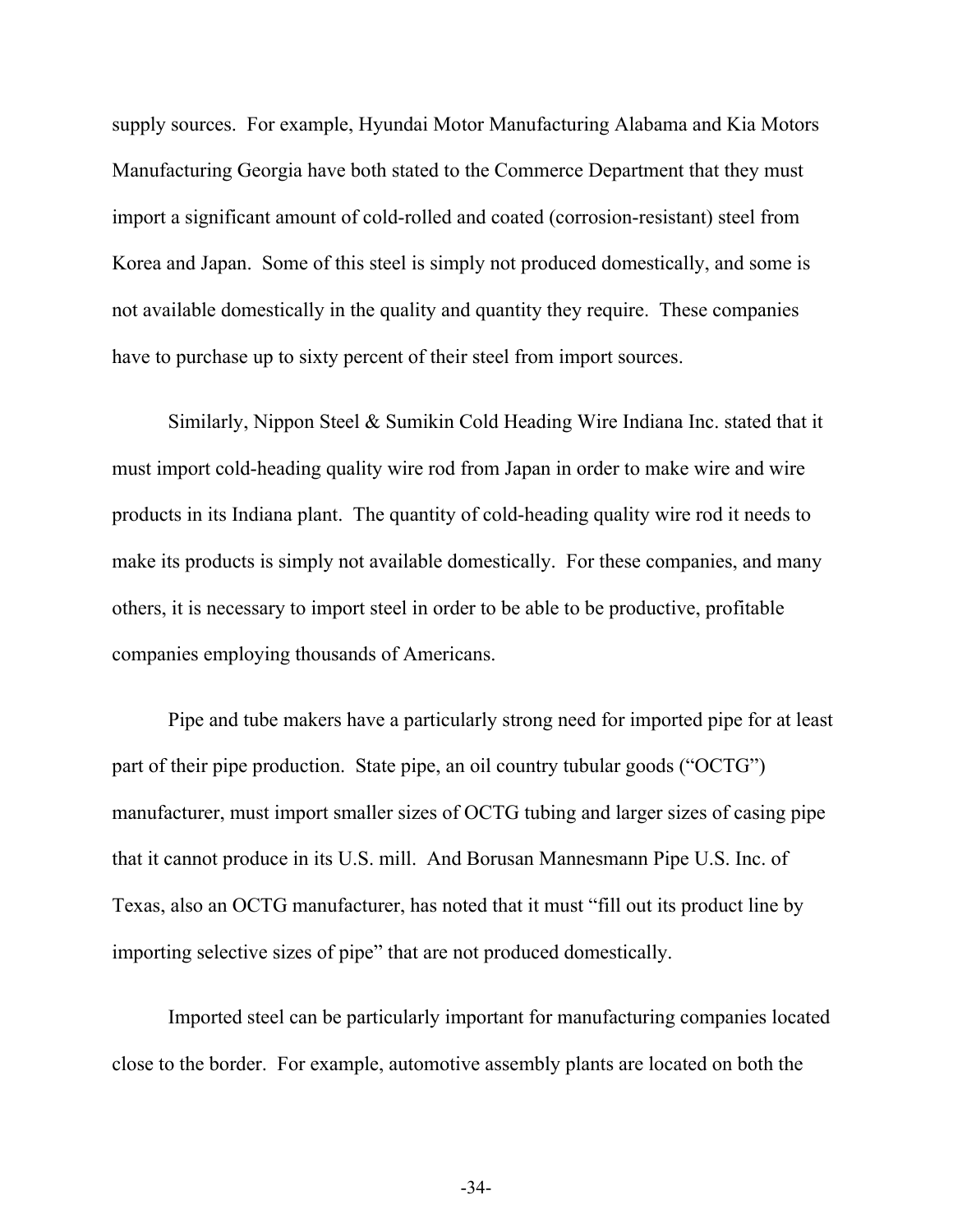Canadian and U.S. sides of the Great Lakes. Numerous steel "stampers," who manufacture "first-stage blanks" for automotive parts, are also located on both sides of the border in close proximity to the car companies' automotive assembly plants. U.S. stampers frequently import a certain amount of flat-rolled steel from Canada in order to have sufficient supply to meet the just-in-time delivery requirements of the automotive plants, especially where the Canadian suppliers are certified by the automotive companies as providing acceptable products.

In all these uses, imported steel does not displace domestic steel production, it complements it. Imported steel allows domestic steel producers to operate to their maximum efficiency, and it allows steel users to have stable supplemental sources of supply to meet their clients' needs. These imports do not threaten the viability of the U.S. steel industry or the national security.

## **C. Imports Of Steel Do Not Take Away Jobs From The U.S. Steel Industry Or From The U.S. Economy**

Available evidence reveals that imports have not had any negative impact on employment, either in the domestic steel industry itself or among the industry's customers. With respect to direct steel makers, making steel either from hot-metal or from purchased steel, national employment levels have ranged between 135,000 and 160,000 employees since January of 2007, over ten years. While levels have fluctuated up and down with the steel business cycle, there is no significant trend in employment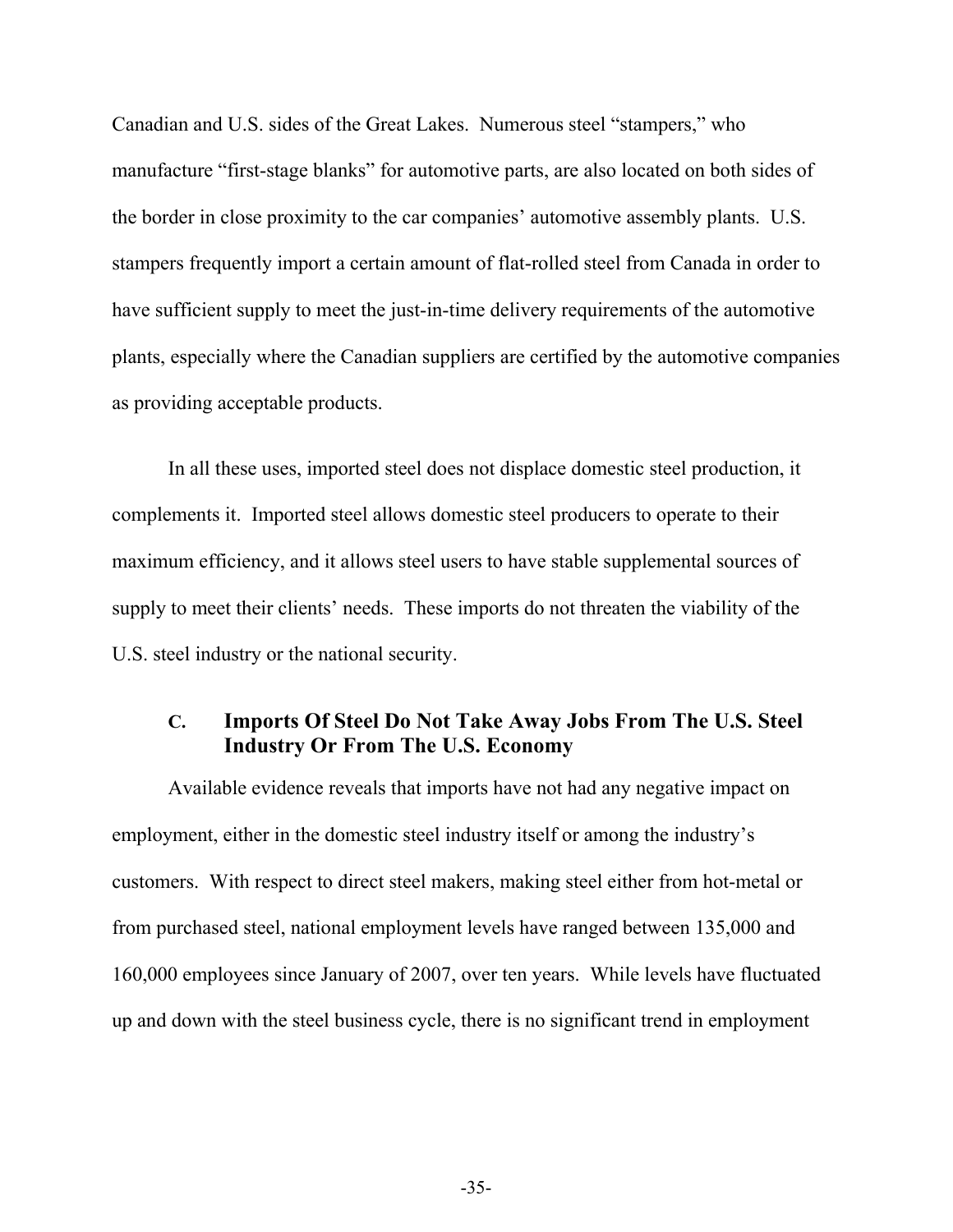levels that relates to imports. The current employment level of steel producers stands at 140,000 employees. $39$ 

Moreover, these employment levels consider only employees engaged in the direct production of steel. When downstream effects of employment are considered, the positive impact of steel imports is considerably clearer. As noted above, many downstream manufacturers require imported steel either to obtain specialized raw materials not available in sufficient quantities domestically or to obtain a stable supplemental source of raw materials that allows them to meet their customers' requirements for quick delivery. These downstream companies, in turns out, employ many more employees than direct steel producers do.

A recent report by Daniel Pearson of the Cato Institute notes that downstream manufacturers that use steel as an input employed 6.5 million people in 2014.<sup>40</sup> In early 2017, there were some 140,000 people employed in direct steel making. Hence, **downstream manufacturers employ more than 46 workers for every one employed in direct steelmaking**. By providing these downstream manufacturers with a steady, reliable supplemental source of raw materials, imported steel allows them not only to remain in business, but to maximize their efficiency in production, thus preserving many more jobs than even exist in direct manufacturing.

In sum, it is apparent that imported steel does not produce a net loss of American jobs. Rather, it allows American manufacturing to operate to the best of its ability,

<sup>&</sup>lt;sup>39</sup> Bureau of Labor Statistics monthly employment data, categories CES3133110001 and CES3133120001.

<sup>40</sup> Daniel Pearson, *Global Steel Overcapacity: Trade Remedy 'Cure' is Worse than the 'Disease*, Free Trade Bulletin No. 66, Apr. 11, 2016, at 2.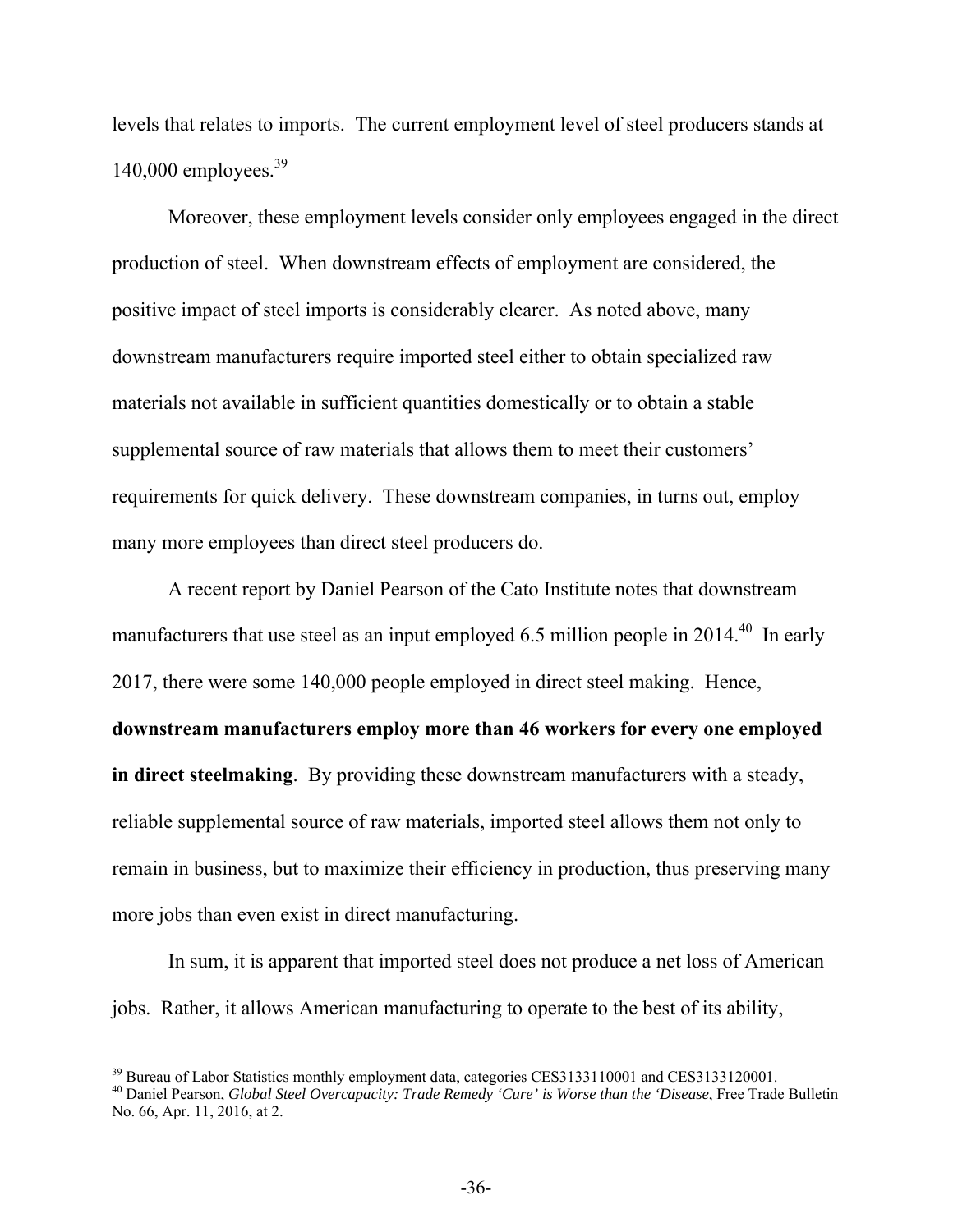securing many more jobs throughout the economy than would be the case if imports of steel were restricted. Imported steel helps, rather than hurts, the American economy.

# **IV. U.S. STEEL PRODUCERS ALREADY HAVE STRONG PROTECTION FROM UNFAIRLY TRADED STEEL IMPORTS**

We respectively submit that the Commerce Department's Section 232 analysis must take into account the fact that U.S. steel producers already enjoy strong protection from steel imports. Since 1997, as detailed below by product type, there are 170 antidumping (AD) and countervailing duty (CVD) orders that affect steel imported into the United States.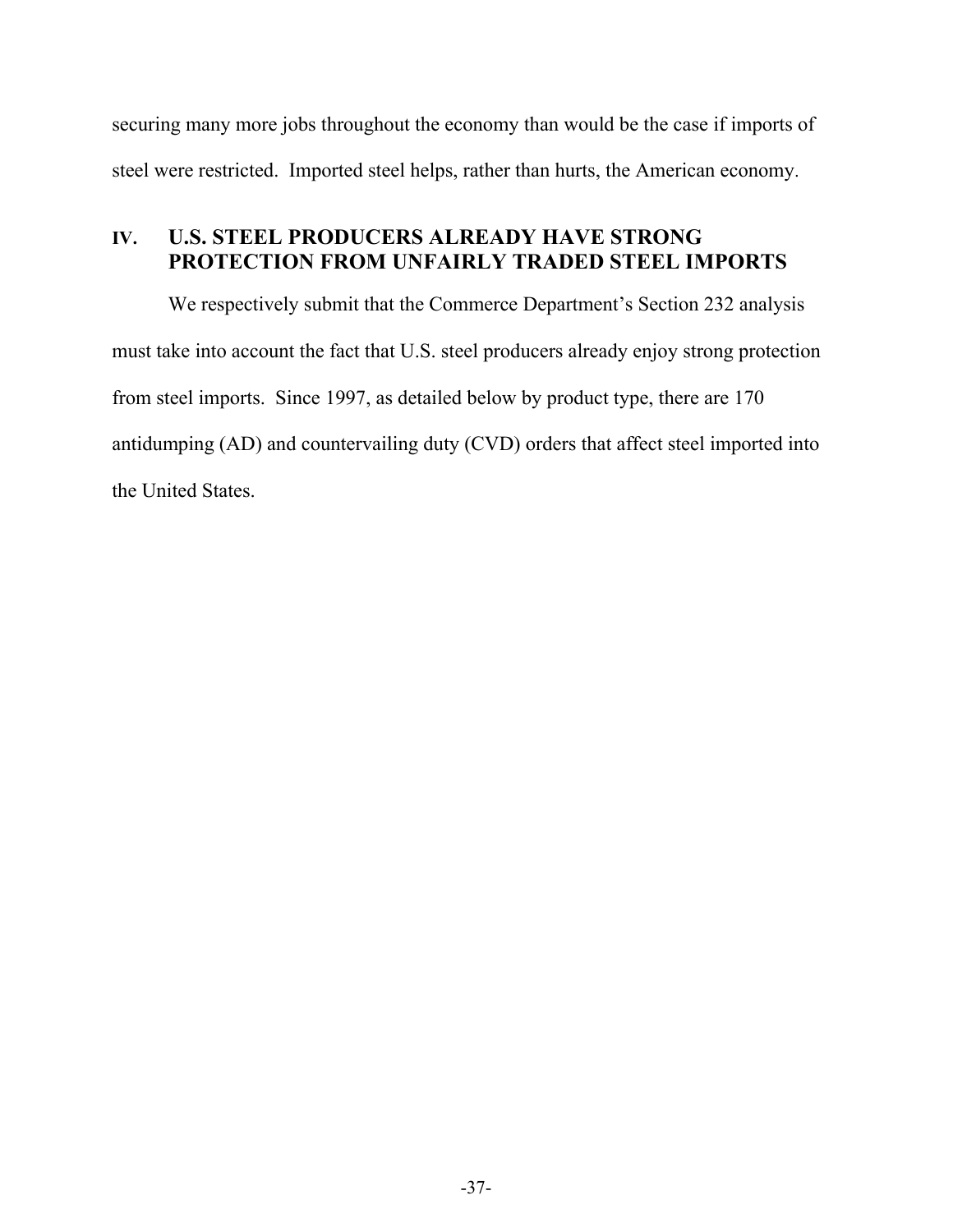# **Figure 5: Existing AD-CVD Orders Against Steel Imports**

| Product                                                              | Order<br>Year | <b>Target Countries</b>                                              |
|----------------------------------------------------------------------|---------------|----------------------------------------------------------------------|
| Carbon steel plate                                                   | 1997          | China, Russia, Ukraine                                               |
| Stainless steel wire rod                                             | 1998          | Taiwan, Korea, Japan                                                 |
| Hot-rolled carbon steel flat products                                | 1999          | Russia                                                               |
| Stainless steel plate in coils                                       | 1999          | Belgium, South Africa, Taiwan                                        |
| Stainless steel sheet $&$ strip                                      | 1999          | Japan, Korea, Taiwan                                                 |
| Carbon steel plate                                                   | 2000          | India, Indonesia, Korea                                              |
| Large diameter seamless pipe                                         | 2000          | Japan                                                                |
| Small diameter seamless pipe                                         | 2000          | Japan, Romania                                                       |
| Tin mill products                                                    | 2000          | Japan                                                                |
| Hot-rolled carbon steel flat products                                | 2001          | China, Taiwan, Thailand, Ukraine, India, Indonesia                   |
| Steel concrete reinforcing bar                                       | 2001          | Belarus, China, Indonesia, Latvia, Moldova, Poland, Ukraine          |
| Welded large diameter line pipe                                      | 2001          | Japan                                                                |
| Carbon steel wire rod                                                | 2002          | Brazil, Indonesia, Mexico, Moldova, Trin & Tobago                    |
| Circular welded carbon quality steel pipe                            | 2008          | China                                                                |
| Light-walled rectangular pipe and tube                               | 2008          | China, Korea, Mexico                                                 |
| Light-walled rectangular pipe and tube                               | 2008          | Turkey                                                               |
| Circular welded austenitic stainless pressure pipe                   | 2009          | China                                                                |
| Circular welded carbon quality steel line pipe                       | 2009          | China                                                                |
| Steel threaded rod                                                   | 2009          | China                                                                |
| <b>Oil Country Tubular Goods</b>                                     | 2010          | China                                                                |
| Seamless Carbon and Alloy Steel Standard, Line, and<br>Pressure Pipe | 2010          | China                                                                |
| Diffusion-Annealed, Nickel-Plated Flat-Rolled Steel<br>Products      | 2014          | Japan                                                                |
| Non-Oriented Electrical Steel                                        | 2014          | China, Germany, Japan, Korea, Sweden, Taiwan                         |
| Oil Country Tubular Goods                                            | 2014          | India, Korea, Taiwan, Turkey, Vietnam                                |
| Prestressed Concrete Steel Rail Tie Wire                             | 2014          | China, Mexico                                                        |
| <b>Steel Concrete Reinforcing Bar</b>                                | 2014          | Mexico                                                               |
| Welded Stainless Pressure Pipe                                       | 2014          | Malaysia, Thailand, Vietnam                                          |
| Carbon and Certain Alloy Steel Wire                                  | 2015          | China                                                                |
| <b>Steel Nails</b>                                                   | 2015          | Korea, Malaysia, Oman, Taiwan, Vietnam                               |
| Welded Line Pipe                                                     | 2015          | Korea, Turkey                                                        |
| Cold-Rolled Steel Flat Products                                      | 2016          | Japan, China, Brazil, India, Korea, United Kingdom                   |
| Corrosion-Resistant Steel Products                                   | 2016          | China, India, Italy, Korea, Taiwan                                   |
| Heavy Walled Rectangular Welded Carbon Steel<br>Pipes and Tubes      | 2016          | Korea, Mexico, Turkey                                                |
| Hot-rolled carbon steel flat products                                | 2016          | Australia, Brazil, Japan, Korea, Netherlands, Turkey, United Kingdom |
| Welded Stainless Pressure Pipe                                       | 2016          | India                                                                |
| Carbon and Alloy Steel Cut-to-Length Plate                           | 2017          | Brazil, South Africa, Turkey, China                                  |
| Circular Welded Carbon-Quality Steel Pipe                            | 2017          | Oman, Pakistan, United Arab Emirates                                 |
| Stainless Steel Sheet and Strip                                      | 2017          | China                                                                |
| Carbon and Alloy Steel Cut-to-Length Plate                           | 2017          | Austria, Belgium, France, Germany, Italy, Japan, Korea, and Taiwan   |

Importantly, as detailed below, most of these AD and CVD orders affect imports of primary "steel mill products."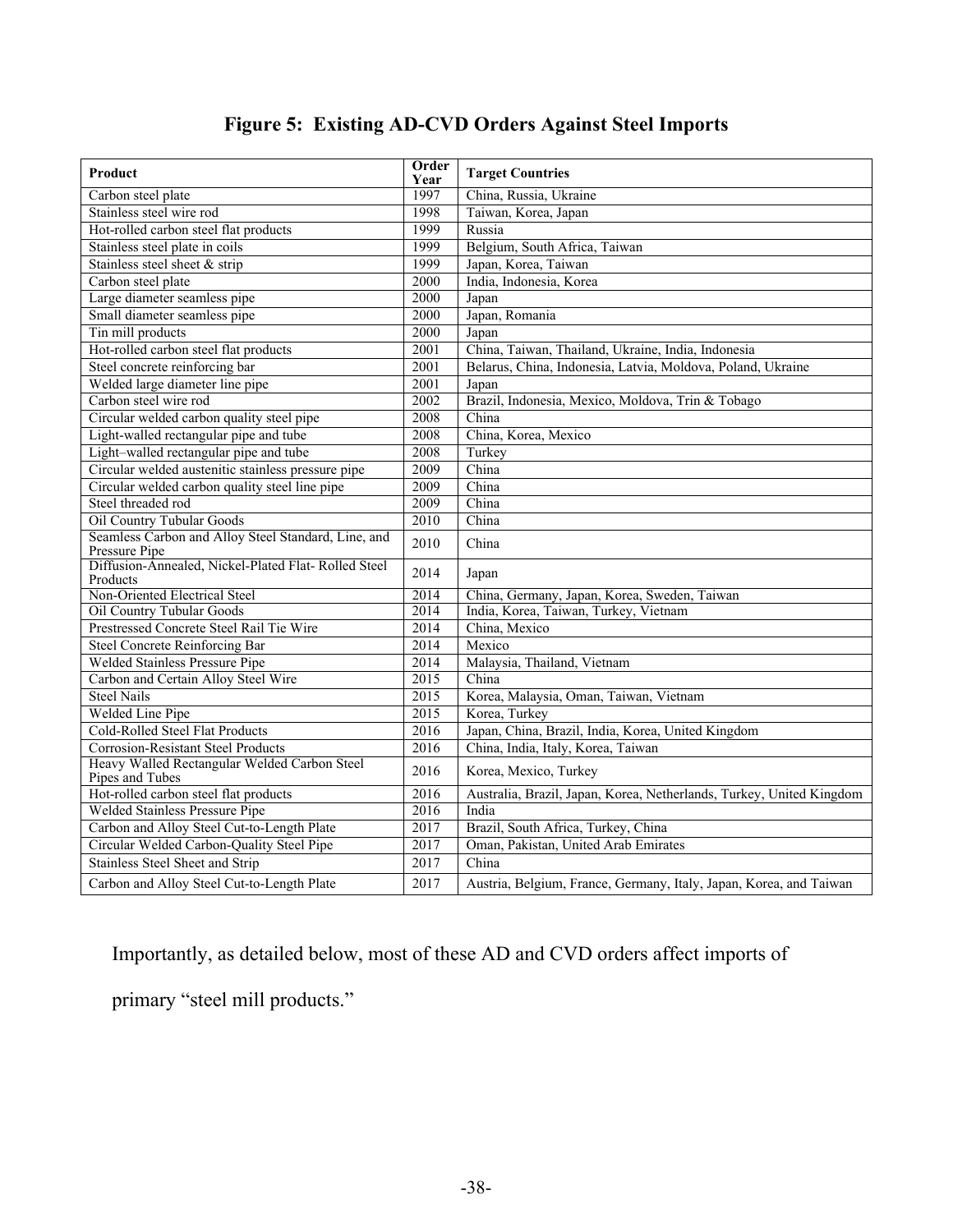| Category                                   | <b>AISI</b><br>Code | <b>Total imports in</b><br>$2016$ (kg) | <b>Has</b><br>order? |  |
|--------------------------------------------|---------------------|----------------------------------------|----------------------|--|
| Ingots and Steel for Castings              | 1A                  | 30,009,411.00                          | N <sub>0</sub>       |  |
| Ingots and Billets and Slabs               | 1B                  | 6,032,804,976.00                       | N <sub>0</sub>       |  |
| <b>Wire Rods</b>                           | 3                   | 1,445,703,168.00                       | Yes                  |  |
| <b>Structural Shapes Heavy</b>             | $\overline{4}$      | 794,480,888.00                         | N <sub>o</sub>       |  |
| <b>Steel Piling</b>                        | 5                   | 83,359,166.00                          | No.                  |  |
| Plates Cut Lengths                         | 6A                  | 1,113,996,285.00                       | Yes                  |  |
| Plates in Coils                            | 6 <sub>B</sub>      | 1,216,069,676.00                       | Yes                  |  |
| Rails Standard                             | $\tau$              | 253,158,494.00                         | N <sub>0</sub>       |  |
| Rails all Other                            | 8                   | 62,178,120.00                          | N <sub>0</sub>       |  |
| Railroad Accessories                       | 9                   | 8,959,785.00                           | N <sub>0</sub>       |  |
| Bars - Hot Rolled                          | 14                  | 1,075,998,409.00                       | N <sub>0</sub>       |  |
| <b>Bars</b> - Light Shapes                 | 14A                 | 167,256,318.00                         | N <sub>o</sub>       |  |
| <b>Bars</b> - Reinforcing                  | 15                  | 1,913,716,156.00                       | Yes                  |  |
| <b>Bars - Cold Finished</b>                | 16                  | 281,278,646.00                         | N <sub>0</sub>       |  |
| <b>Tool Steel</b>                          | 17                  | 138,844,653.00                         | N <sub>0</sub>       |  |
| <b>Standard Pipe</b>                       | 18                  | 757,798,101.00                         | Yes                  |  |
| Oil Country Goods                          | 19                  | 1,045,526,905.00                       | Yes                  |  |
| Line Pipe                                  | 20                  | 1,244,348,948.00                       | Yes                  |  |
| <b>Mechanical Tubing</b>                   | 21A                 | 467,706,871.00                         | Yes                  |  |
| Pressure Tubing                            | 21B                 | 44,100,029.00                          | N <sub>0</sub>       |  |
| Stainless Pipe and Tubing                  | 21C&D               | 118,373,626.00                         | N <sub>0</sub>       |  |
| Pipe and Tubing Non Classified             | 21E                 | 20,549,417.00                          | No.                  |  |
| Structural Pipe and Tubing                 | 22A                 | 481,355,784.00                         | Yes                  |  |
| Pipe for Piling                            | 22B                 | 19,707,096.00                          | N <sub>0</sub>       |  |
| Wire Drawn                                 | 23                  | 807,866,546.00                         | No.                  |  |
| <b>Black Plate</b>                         | 28                  | 99,376,329.00                          | Yes                  |  |
| Tin Plate                                  | 29                  | 804,631,994.00                         | Yes                  |  |
| Tin Free Steel                             | 29A                 | 194, 373, 792.00                       | Yes                  |  |
| <b>Sheets Hot Rolled</b>                   | 31                  | 2,630,846,600.00                       | Yes                  |  |
| <b>Sheets Cold Rolled</b>                  | 32                  | 2,301,596,368.00                       | Yes                  |  |
| Sheets and Strip Galvanized                | 33                  | 2,958,904,239.00                       | Yes                  |  |
| Sheets and Strip All Other Metalci CTD     | 34                  | 937,723,392.00                         | Yes                  |  |
| Sheets and Strip - Electrical              | 35                  | 59,833,437.00                          | No                   |  |
| Strip - Hot Rolled                         | 36                  | 145,323,035.00                         | Yes                  |  |
| Strip - Cold Rolled                        | 37                  | 198,860,130.00                         | Yes                  |  |
| Total Worldwide Imports with Order         |                     | 19,957,857,773.00                      |                      |  |
| Total Worldwide Imports                    |                     | 29,956,616,790.00                      |                      |  |
| Percentage of Worldwide Imports with Order |                     | 67%                                    |                      |  |

# **Figure 6: Total Steel Imports by AISI Category**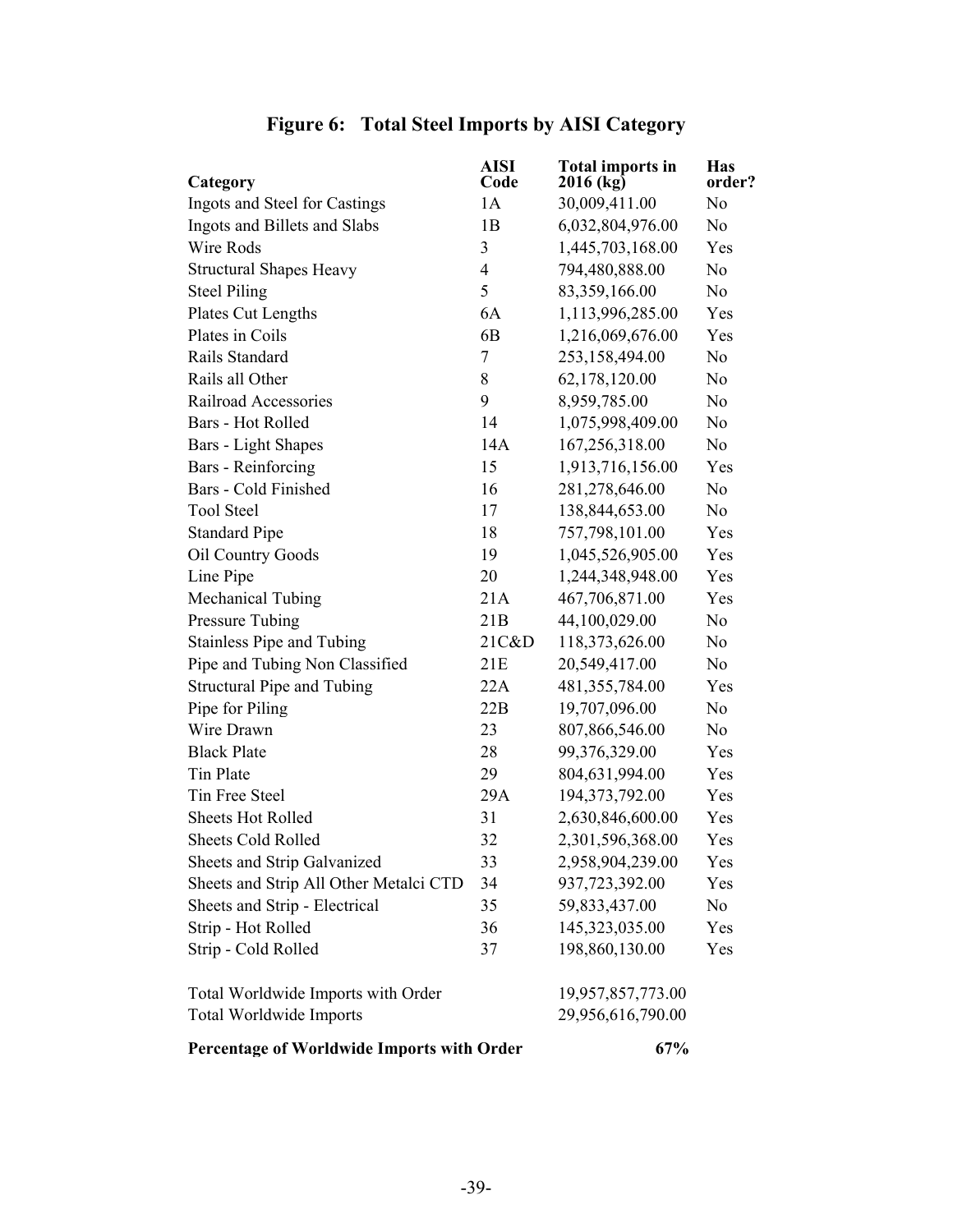As detailed above, imports of steel mill product categories accounting for a full 69

percent of all steel imports are affected by AD and/or CVD orders.

Moreover, the AD and CVD orders have a dramatic effect on the imports of steel

mill products from China.

| <b>Product</b>                                                       | Order date | <b>Initiation</b><br>Year | <b>Quantity in year</b><br>before initiation<br>(kg) | <b>Quantity in</b><br>$2016$ (kg) | Change<br>(%) |
|----------------------------------------------------------------------|------------|---------------------------|------------------------------------------------------|-----------------------------------|---------------|
| Carbon and Certain Alloy Steel                                       |            |                           |                                                      |                                   |               |
| Wire                                                                 | 1/8/2015   | 2014                      | 561, 357, 147.00                                     | 40,308.00                         | $-100%$       |
| Circular welded austenitic stainless<br>pressure pipe                | 3/17/2009  | 2008                      | 27,521,135.00                                        | 872,216.00                        | $-97%$        |
| Circular welded carbon quality steel<br>line pipe                    | 5/13/2009  | 2008                      | 256,073,396.00                                       | 2,430,891.00                      | $-99%$        |
| Circular welded carbon quality steel<br>pipe                         | 7/22/2008  | 2007                      | 589,420,196.00                                       | 78,638,427.00                     | $-87%$        |
| Cold-Rolled Steel Flat Products                                      | 7/14/2016  | 2015                      | 792,268,266.00                                       | 1,750,529.00                      | $-100%$       |
| <b>Corrosion-Resistant Steel Products</b>                            | 7/25/2016  | 2015                      | 840,481,845.00                                       | 16,602,537.00                     | $-98%$        |
| Hot-rolled carbon steel flat products                                | 11/29/2001 | 2000                      | 828,629,016.00                                       | 5,846,720.00                      | $-99%$        |
| Light-walled rectangular pipe and<br>tube                            | 8/5/2008   | 2007                      | 75,532,234.00                                        | 1,147,750.00                      | $-98%$        |
| Non-Oriented Electrical Steel                                        | 12/3/2014  | 2013                      | 12,738,607.00                                        | 21,683.00                         | $-100%$       |
| Oil Country Tubular Goods                                            | 5/21/2010  | 2009                      | 1,993,610,074.00                                     | 616,833.00                        | $-100%$       |
| Seamless Carbon and Alloy Steel<br>Standard, Line, and Pressure Pipe | 11/10/2010 | 2009                      | 402,134,057.00                                       | 32,660,507.00                     | $-92%$        |
| Stainless Steel Sheet and Strip                                      | 4/3/2017   | 2016                      | 133,486,087.00                                       | 36,332,612.00                     | $-73%$        |
| Steel concrete reinforcing bar                                       | 9/7/2001   | 2000                      | 15,918,810.00                                        | 250,794.00                        | $-98%$        |
| Steel threaded rod                                                   | 4/14/2009  | 2008                      | 74,565,672.00                                        |                                   | $-100%$       |

**Figure 7: Change in Imports from China After Imposition of AD-CVD Orders** 

The chart above proves rather forcefully that the complaints by many U.S. steel producers about Chinese steel have little applicability, *today*, to the U.S. market. By and large, through successful AD-CVD cases, a huge volume of steel mill product imports from China have already been kicked out of the U.S. market.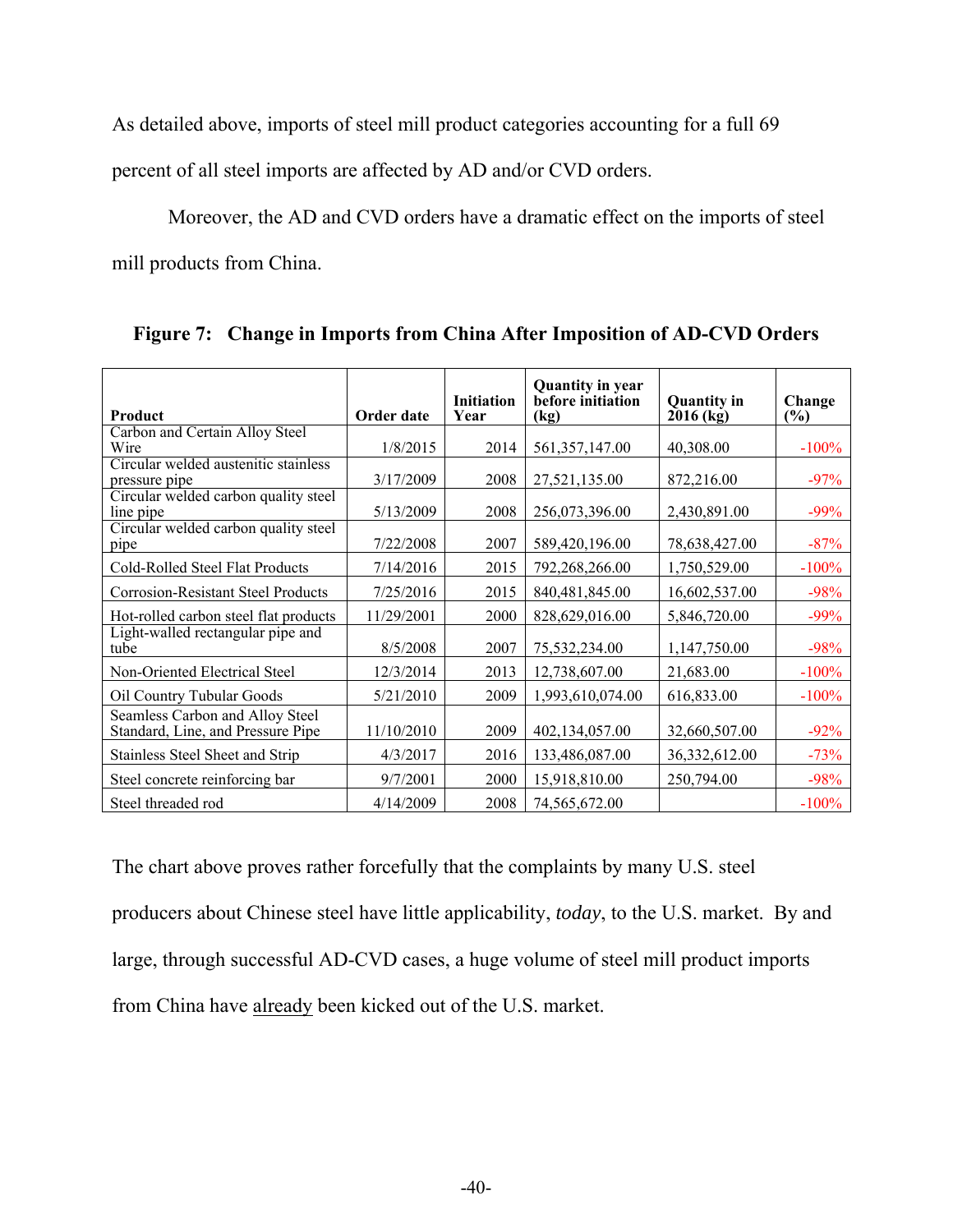### **V. STEEL IMPORTS FROM JAPAN, IN PARTICULAR, DO NOT THREATEN TO IMPAIR U.S. NATIONAL SECURITY.**

## **A. The Japanese Steel Industry Has A Long History Of Investment In And Cooperation With The U.S. Steel Industry.**

In a Section 232 proceeding that is focused on the perceived threat of steel imports to the national security of the United States, it is important to recall the important contributions that the Japanese steel industry has made to the very competitiveness of the U.S. steel industry through investment and other cooperative endeavors.

In fact, Japanese investment over the past 40 years has been substantial and continues to this day. An illustration of some of the more important investments over the period are presented in the table below: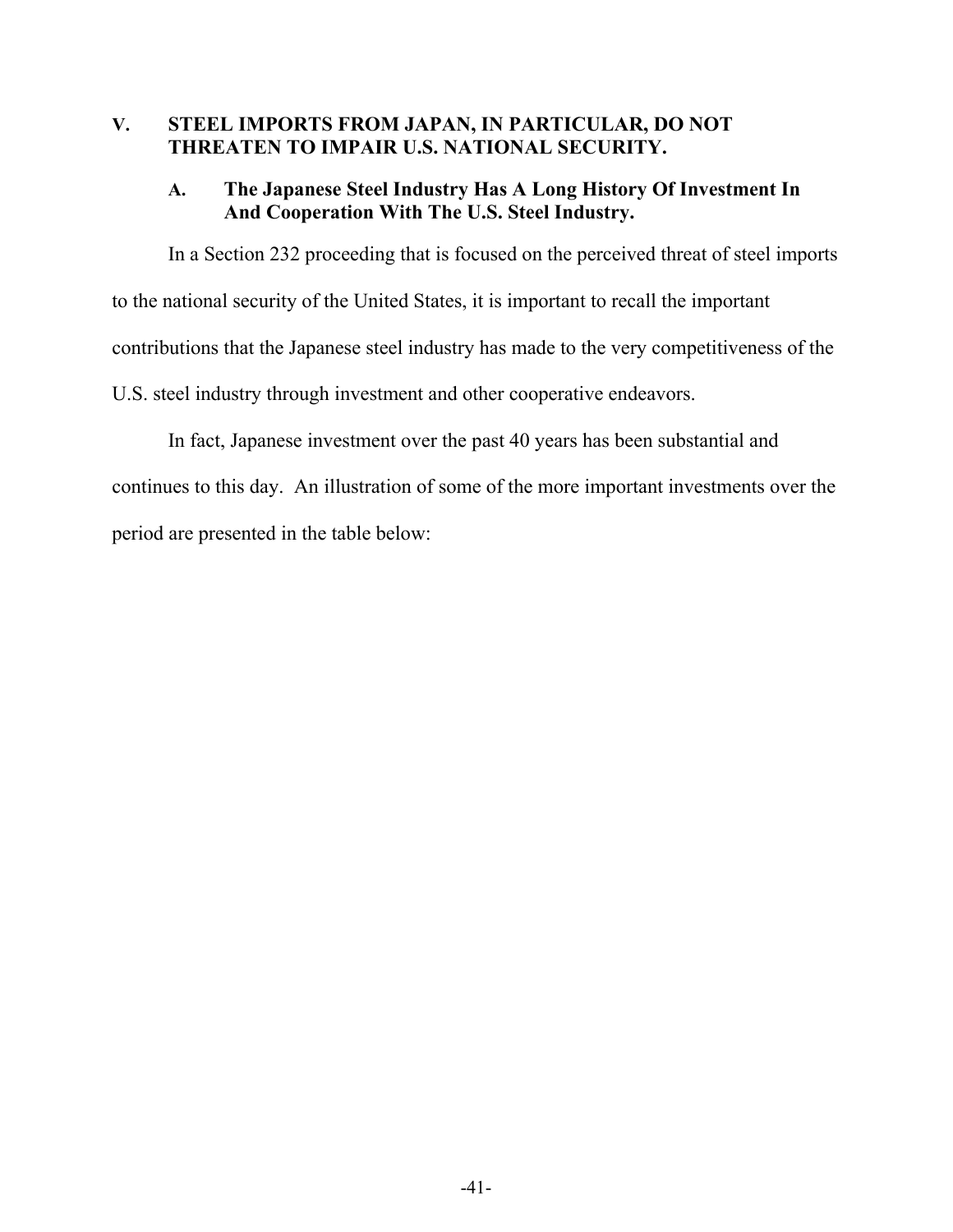| Year | <b>Facility/ Joint Venture</b><br><b>Name</b>                        | <b>Japanese Company Investing (with</b><br><b>U.S. investor)</b>              | <b>Production Type</b>                        |
|------|----------------------------------------------------------------------|-------------------------------------------------------------------------------|-----------------------------------------------|
| 1975 | Auburn Steel <sup>41</sup>                                           | Kyoei/Sumitomo Corp                                                           | Mini-mill                                     |
| 1984 | NKK acquired 50% of<br>National Steel <sup>42</sup>                  | NKK and National Intergroup                                                   | Integrated steel assets                       |
| 1984 | California Steel <sup>43</sup>                                       | Kawasaki Steel with Brazilian<br>company Companhia Vale Do Rio<br>Doce (CVRD) | Rolling mill                                  |
| 1984 | VAM USA LLC (original<br>name VAM-PTS Co.) <sup>44</sup>             | Nippon Steel & Sumitomo Metal Corp.                                           | Processes Oil Country<br><b>Tubular Goods</b> |
| 1986 | Wheeling-Nisshin <sup>45</sup>                                       | Nisshin Steel Co., Ltd and Wheeling<br>Pittsburgh Steel Corporation           | Coating lines                                 |
| 1986 | $\text{LSE}\; \text{I}^{46}$                                         | Sumitomo Metals and LTV                                                       | Galvanizing line                              |
| 1988 | Nucor-Yamato <sup>47</sup>                                           | Yamato Kogyo and Nucor                                                        | Mini-mill                                     |
| 1988 | Wheeling-Nisshin <sup>48</sup>                                       | Nisshin Steel Co., Ltd and Wheeling<br>Pittsburgh Steel Corporation           | Galvanizing and coating<br>line               |
| 1988 | Wheeling-Nisshin <sup>49</sup>                                       | Nisshin Steel Co., Ltd and Wheeling<br>Pittsburgh Steel Corporation           | Integrated steel mill                         |
| 1989 | Armco Steel Co. Ltd. <sup>50</sup>                                   | Kawasaki Steel and Armco                                                      | Integrated steel mill                         |
| 1989 | USS-Kobe Steel <sup>51</sup>                                         | Kobe Steel and U.S. Steel                                                     | Integrated bar and pipe<br>mill               |
| 1989 | Inland Steel <sup>52</sup>                                           | Nippon Steel and Inland Steel                                                 | Integrated steel mill                         |
| 1990 | $I/N$ Tek <sup>53</sup>                                              | Nippon Steel and Inland Steel                                                 | Cold rolling mill                             |
| 1990 | NKK acquired an<br>additional 20% of National<br>Steel <sup>54</sup> | NKK and National Steel                                                        | Integrated steel assets                       |
| 1990 | <b>International Crankshaft</b><br>$Inc^{55}$                        | Nippon Steel & Sumitomo Metal Corp.                                           | Manufacturers crankshaft                      |
| 1991 | $I/N$ Kote <sup>56</sup>                                             | Inland Steel (Ispat) and Nippon Steel                                         | Galvanizing line                              |

**Figure 8: Japanese Investments in the U.S. Steel Industry** 

 $\overline{a}$ <sup>41</sup> S. Yonekura, The Japanese Iron and Steel Industry, 1850-1990: Continuity and Discontinuity 267 (Springer, 1994) (citing M. KENNEY & R. FLORIDA, BEYOND MASS PRODUCTION 157 (Oxford: Oxford University Press, 1993)).

 $^{42}$  Arthur J. Alexander, Japan Econ. Inst. of Am. (JEI),Report No. 42A Japanese Direct Investment in the

UNITED STATES: REVISING AND UPDATING PERCEPTIONS 14 (1997) http://www.jei.org/AJAclass/FDIinUS.pdf. <sup>43</sup> R. Florida & M. Kenney, *Restructuring in Place: Japanese Investment, Production Organization, and the Geography of S* 

<sup>45</sup> Florida & Kenney, *supra* note 43; *see also W-P, Japanese Firm to Build W.Va. Facility*, THE PITTSBURGH PRESS<br><sup>45</sup> Florida & Kenney, *supra* note 43; *see also W-P, Japanese Firm to Build W.Va. Facility*, THE PITTSBURG (Jan. 16, 1986).

<sup>46</sup> Florida & Kenney, *supra* note 43.

<sup>47</sup> Yonekura, *supra* note 41.

<sup>48</sup> Florida & Kenney, *supra* note 43.

<sup>&</sup>lt;sup>50</sup> *Id.*<br><sup>51</sup> *Id.*<br><sup>52</sup> *Id.* 52 *Id.*<br><sup>53</sup> *Id.* 53 *Id.* 54 ROGER FARRELL, JAPANESE INVESTMENT IN THE WORLD ECONOMY: A STUDY OF STRATEGIC THEMES IN THE INTERNATIONALISATION OF JAPANESE INDUSTRY 260 (Edward Elgar Publ'g Ltd. 2008)<br><sup>55</sup> *About Us*, <u>http://internationalcrankshaft.com/about.html</u> (listing Nippon Steel & Sumitomo Metal Corp. as the

majority shareholder).

<sup>56</sup> Florida & Kenney, *supra* note 43.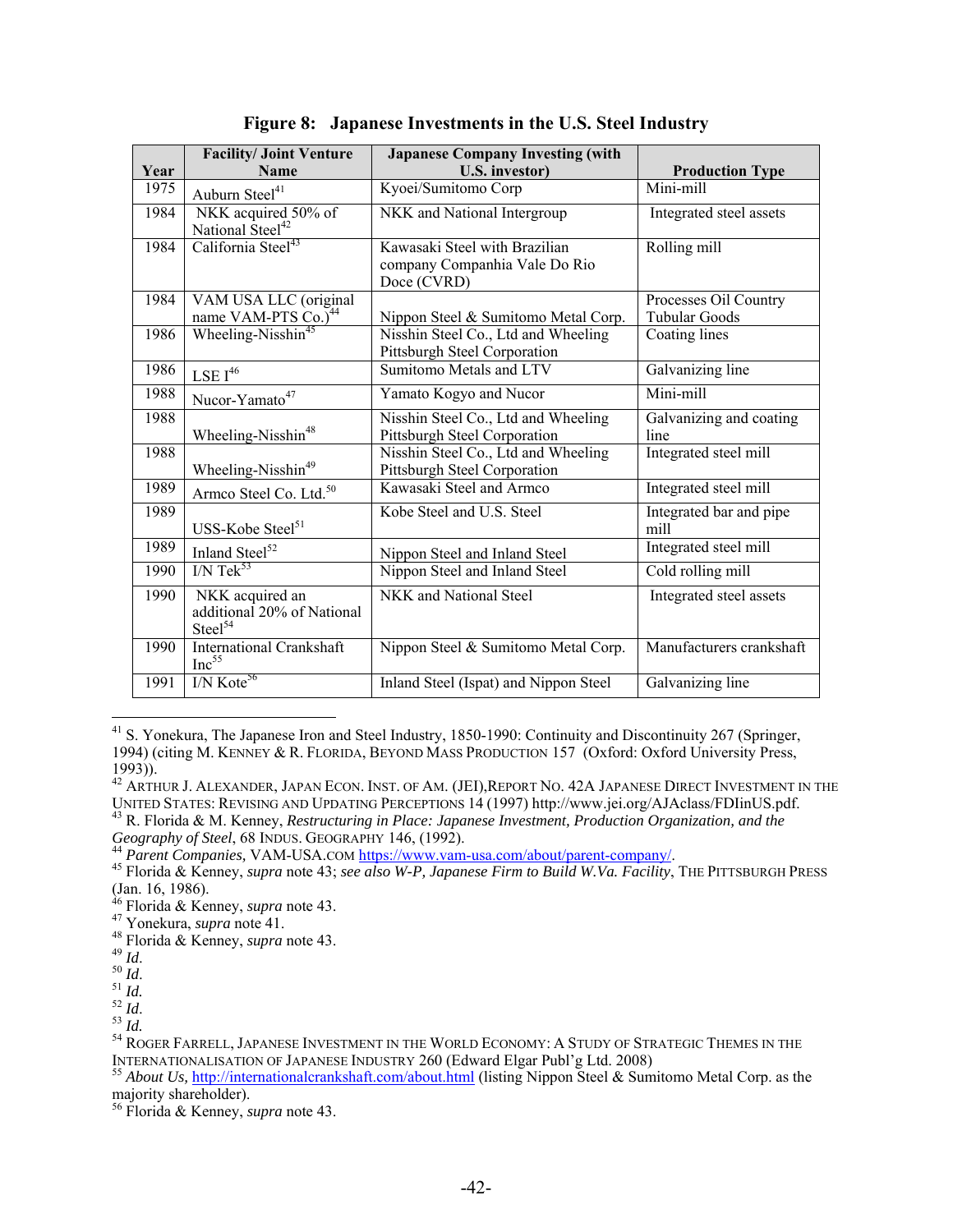| Year              | <b>Facility/ Joint Venture</b><br>Name                                                                             | <b>Japanese Company Investing (with</b><br><b>U.S. investor)</b>                   | <b>Production Type</b>                        |
|-------------------|--------------------------------------------------------------------------------------------------------------------|------------------------------------------------------------------------------------|-----------------------------------------------|
| 1991              | $\text{LSE II}^{57}$                                                                                               | Sumitomo Metals and LTV                                                            | Galvanizing line                              |
| 1991              | Armco Steel Co. Ltd. <sup>58</sup><br>Protec Coating Co. <sup>59</sup>                                             | Kawasaki Steel and Armco                                                           | Galvanizing line                              |
| 1992              |                                                                                                                    | US Steel (Ohio) and Kobe Steel (Pro-<br>tec)                                       | New coating lines                             |
| 1992              | Pennsylvania Extruded<br>Tube $Co.60$                                                                              | Nippon Steel & Sumitomo Metal Corp.                                                | Manufactures seamless<br>stainless pipes      |
| 1993              | Wheeling-Nisshin <sup>61</sup>                                                                                     | Nisshin Steel Co., Ltd and Wheeling<br>Pittsburgh Steel Corporation                | Galvanizing line                              |
| 2008              | Nippon Steel & Sumikin<br>Crankshaft, LLC (original<br>name SMI Crankshaft<br>$LLC$ <sup>62</sup>                  | Nippon Steel & Sumitomo Metal Corp.                                                | Processes crankshaft                          |
| 2009              | Nippon Steel Corp.<br>acquired Suzuki Metal<br>(formerly named Haldex<br>Garphyttan AB) <sup>63</sup>              | Nippon Steel & Sumitomo Metal Corp.                                                | Manufacturers steel wires                     |
| 2011              |                                                                                                                    |                                                                                    | Manufactures wheels and                       |
| 2012              | Standard Steel LLC <sup>64</sup>                                                                                   | Nippon Steel & Sumitomo Metal Corp.<br>Nisshin Steel Co., Ltd and Wheeling         | axles                                         |
|                   | Wheeling-Nisshin <sup>65</sup>                                                                                     | Pittsburgh Steel Corporation                                                       | Coated steel                                  |
| 2012              | Southern Tube LLC <sup>66</sup>                                                                                    | Nippon Steel & Sumitomo Metal Corp.                                                | Processes Oil Country<br><b>Tubular Goods</b> |
| 2014              | AM/NS Calvert <sup>67</sup>                                                                                        | Alabama Steel sold to Arcelor Mittal<br>and Nippon Steel & Sumitomo Metal<br>corp. | Hot strip mill                                |
| $\overline{2015}$ | Seymour Tubing, Inc. <sup>68</sup>                                                                                 | Nippon Steel & Sumitomo Metal Corp.<br>and Mitsui & Co.                            | Carbon and stainless<br>tubing                |
| 2016              | Kyoei Steel acquired BD<br>Vinton, which was owned<br>by Bayou Steel Group and<br>Arcelor Mittal USA <sup>69</sup> | Kyoei Steel and Bayou Steel Group and<br><b>Arcelor Mittal USA</b>                 | Rebar mill                                    |
| 2018              | Nippon Steel & Sumikin<br>Cold Heading Wire<br>Indiana Inc. $70$                                                   | Nippon Steel & Sumitomo Metal Corp.                                                | Cold heading steel wire                       |

 $\overline{a}$ 57 Florida & Kenney, *supra* note 43.

<sup>58</sup> *Id.*<br><sup>59</sup> *Id.*<br><sup>60</sup> *See NSSMC Company Brochure* at 6, https://www.nssmc.com/en/company/pdf/nssmc\_brochure\_en.pdf.<br><sup>61</sup> Florida & Kenney, *supra* note 43.<br><sup>62</sup> *Company Profile*, NSICRANKSHAFT.COM, http://www.nsicra

<sup>63</sup> Suzuki Metal Industry Becomes a Subsidiary of Nippon Steel Through Nippon Stee'l Subscription for its Shares,<br>NSSMC.COM (June 15, 2009) http://www.nssmc.com/en/news/old nsc/detail/index.html?rec id=3638.

<sup>64</sup> Company Profile, STANDARDSTEEL.COM, http://www.standardsteel.com/profile.php.<br><sup>65</sup> About Wheeling-Nisshin, WHEELING-NISSHIN.COM, http://www.wheeling-nisshin.com/about.<br><sup>66</sup> Nippon Steel & Sumitomo Metal Agrees to Acq

NSMC.COM (Oct. 4, 2012) http://www.nssmc.com/en/news/20121004\_10.html.<br>
<sup>67</sup> AM/NS Calvert, USA.ARCELORMITTAL.COM, http://usa.arcelormittal.com/our-operations/joint-ventures/calvert.<br>
<sup>68</sup> Company Overview of Seymour Tubin

https://www.bloomberg.com/research/stocks/private/snapshot.asp?privcapId=4292664. 69 *Kyoei Steel, Ltd. Acquired Vinton Steel Facility of Bayou Steel Group from Black Diamong Capital Management*, PRNEWSWIRE.COM (Dec. 21, 2016) http://www.prnewswire.com/news-releases/kyoei-steel-ltd-acquires-vinton-

steel-facility-of-bayou-steel-group-from-black-diamond-capital-management-300382160.html. 70 *See Joint Venture Manufacturing Steel Wires for Cold Heading and Forging to be Established in USA*,

NSSMC.com (Jan. 27, 2016) http://www.nssmc.com/en/news/20160127\_100.html.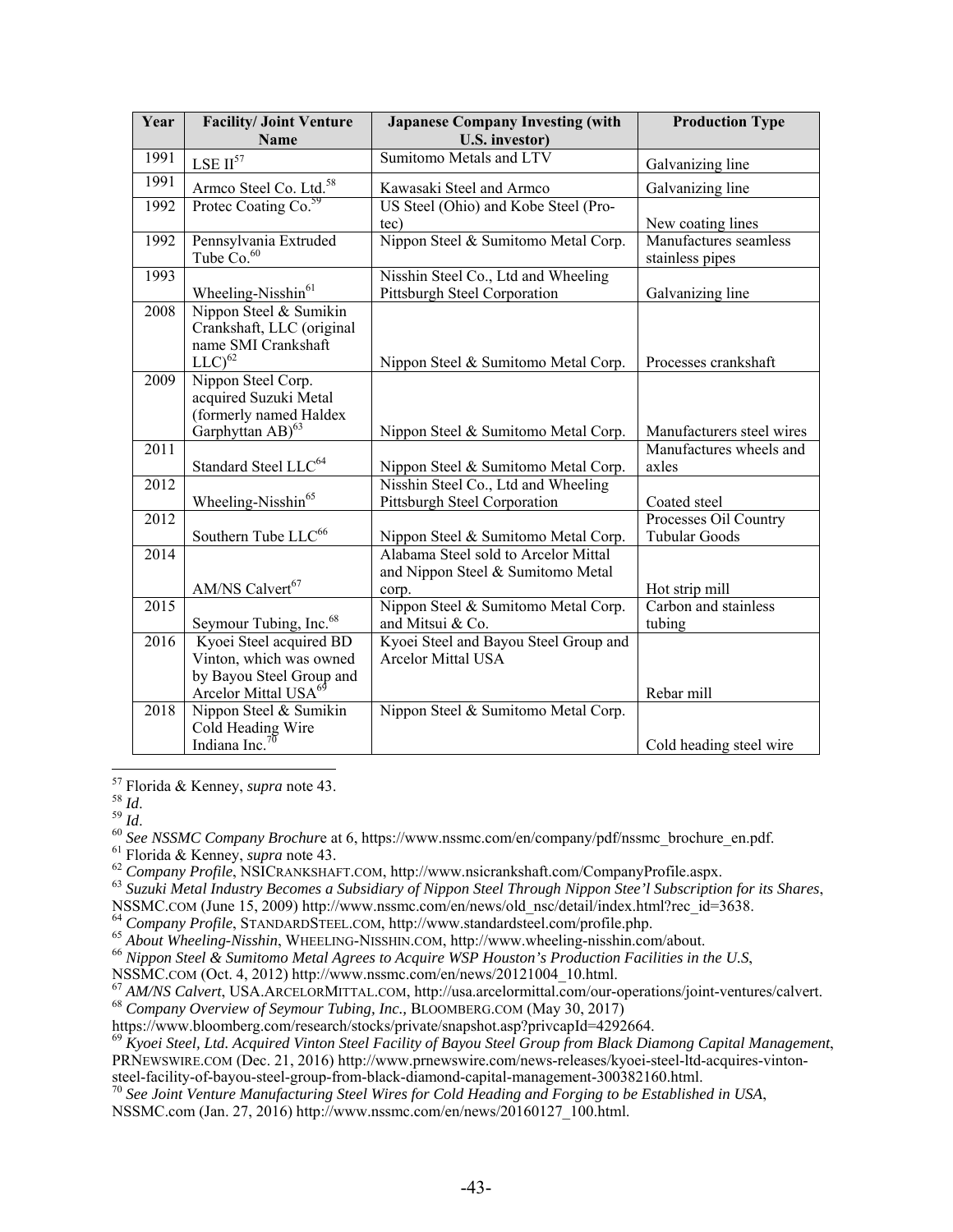The table above represents billions of dollars of assets where the Japanese industry either made greenfield investments, acquired existing assets or participated as a partner in the operation. These investment have helped the U.S. steel industry grow and be competitive. Consider, in particular, the AM/NS facility identified above. Purchased by ArcelorMittal and NSSMC as joint venture partners in 2014 for \$1.5 billion, the plant has the capacity to produce 5.3 million tons of flat rolled carbon steel products annually. The facility includes a river terminal, hot strip mill, cold rolling mill, three hot dip galvanizing lines, a rail yard, and supporting infrastructure. It is one of the newest operations in the United States serving the automotive, construction, pipe and tube, service center, and appliance/ HVAC industries with various steel grades for high-value applications including hot rolled bands, hot rolled pickled and oiled, cold rolled, and advanced coated products.

These investments reveal a very strong connection between foreign direct investment (FDI) from Japan and dynamism in the U.S steel industry. And while there are decisions made to both invest in U.S. capacity and to export to the United States, these decisions are not mutually exclusive, and often support each other. Restraining imports threatens to disrupt that balance, actually causing more harm to the future of the U.S. domestic industry than good.

-44-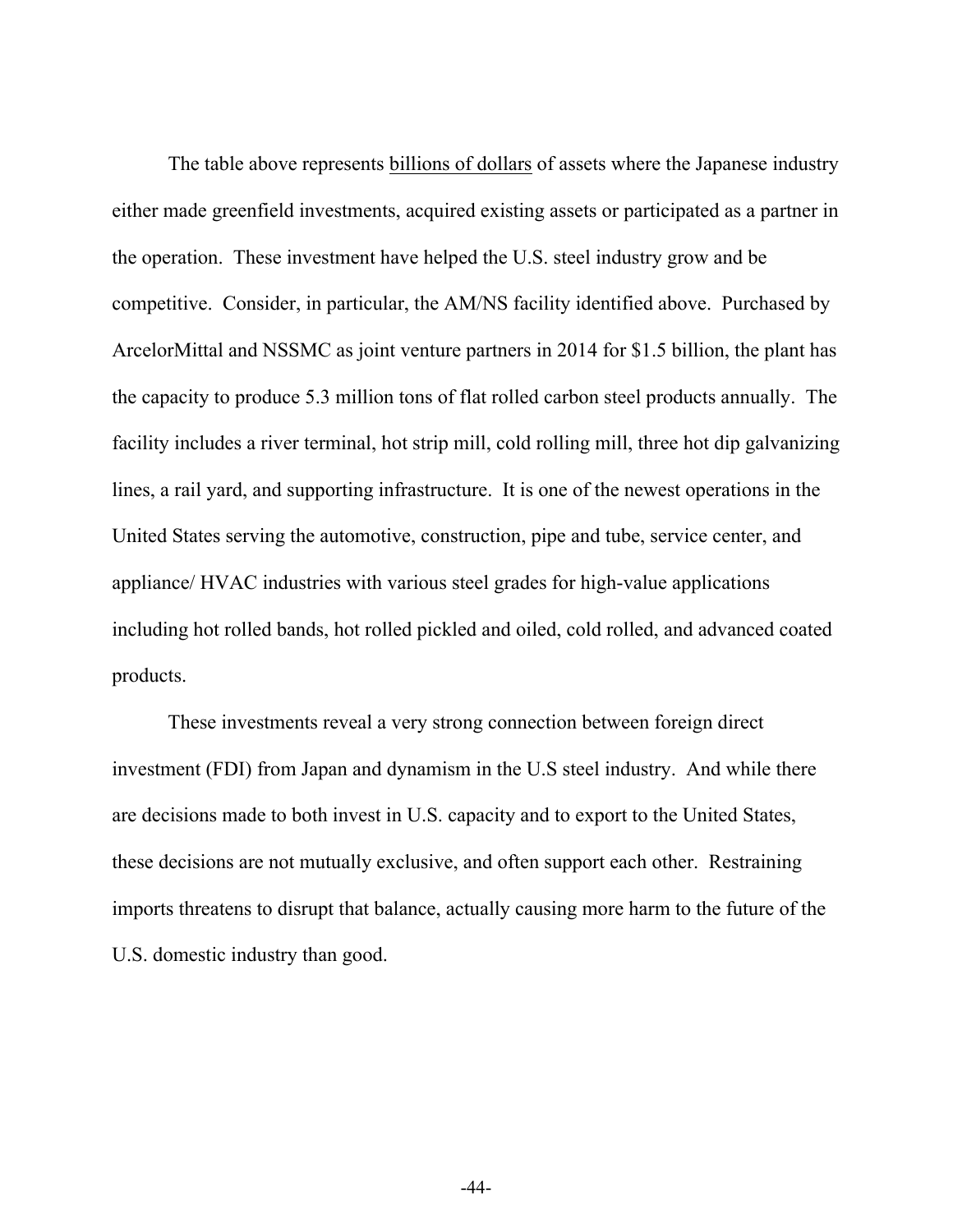#### **B. Imports Of Japanese Steel Are Focused On Specialty Products Not Readily Available From U.S. Steel.**

It is also important to highlight the fact that steel imports from Japan consist primarily of specialty products that are not readily available from U.S. mills. Indeed, in virtually all instances in which the volume of imports from Japan of a particular steel mill product are noticeably higher than imports from other countries, it is because the type of steel being imported from Japan consists of a specialty product not readily available from U.S. mills or other import sources.

A good example are imports of "**tin free steel**" –\_AISI category 29A. Tin free steel imports from Japan accounted for 20 percent of the total U.S. imports of tin free steel in 2016. However, 100 percent of the volume of tin free steel imports from Japan consist of those products for which U.S. steel producers have admitted that they cannot readily supply and so have agreed to have these products excluded from the existing AD order on tin mill steel from Japan.

A very similar example exists with respect to imports of "**line pipe**" – AISI category 20. A very large proportion of the total volume of line pipe from Japan consist of those products for which U.S. steel producers have admitted that they cannot readily supply and so have agreed to have these products excluded from the existing AD order on line pipe from Japan. Consequently, the line pipe imports from Japan consist of line pipe with high strength material for deep-water use that cannot be manufactured by U.S. steel producers. Such line pipe meets the stringent end user requirements such as low temperature fracture toughness and high deformability.

-45-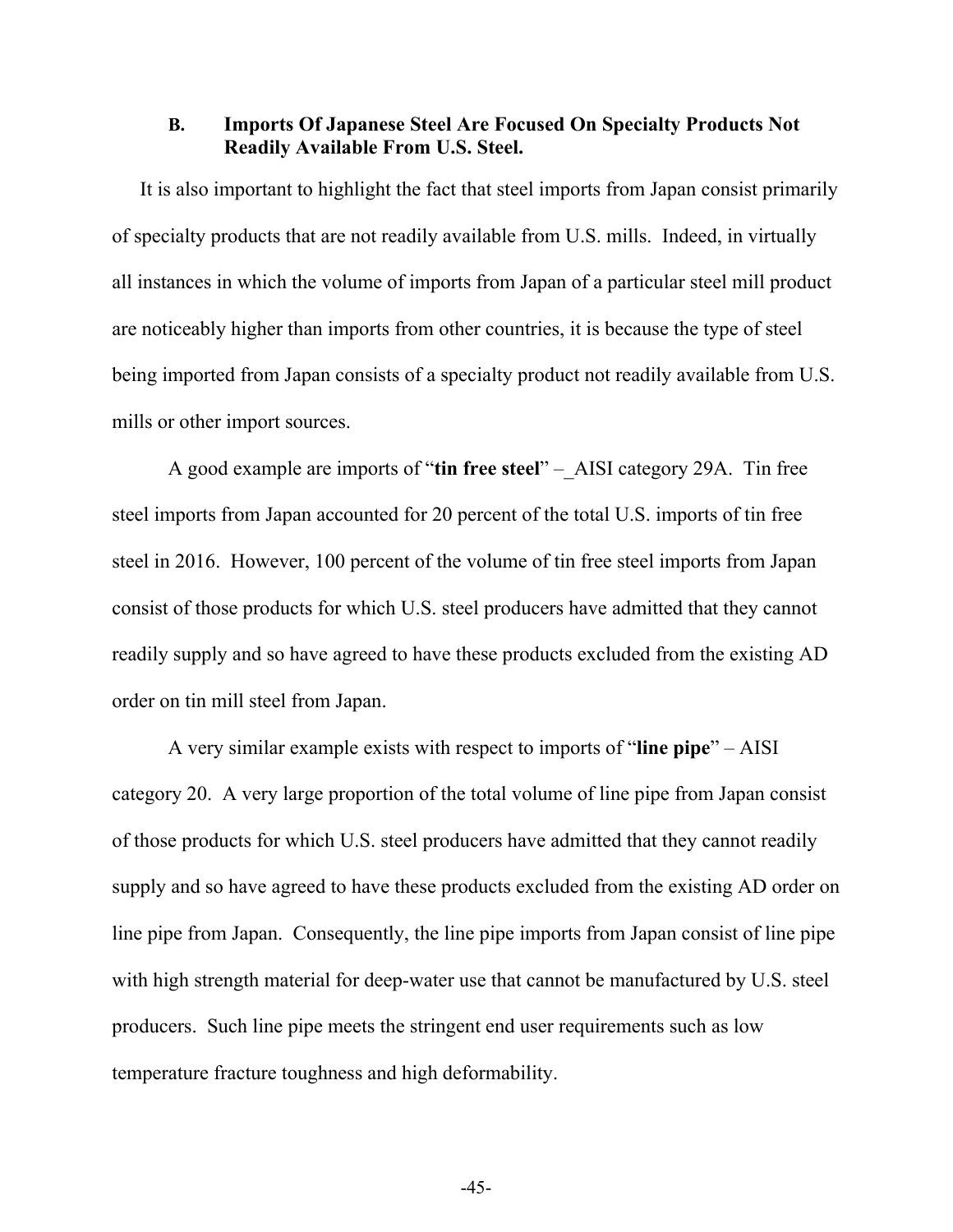Another example are imports from Japan of "**standard rails**" – AISI category 7. Standard rail imports from Japan accounted for more than 80 percent of all standard rail imports in 2016. However, it is well recognized that Japanese steel producers employ special production technologies to make a type of wear resistant rail that is highly desired by U.S. railroad companies, but which very few other steel producers in the world can produce. Specifically, Japanese premium steel rails have particular high performance characteristics that make the final rail products resistant to wear, surface defects and residual stress. Moreover, not a single U.S. steel producer has the capability of manufacturing a 480 foot long steel rail, as do Japanese steel suppliers.

Another example are imports from Japan of "**wire rod**" – AISI category 3. There is abundant evidence that such imports from Japan do not constitute harm to U.S. steel producers. Perhaps the best evidence is the fact that imports from Japan were not included in the large AD-CVD case just recently filed by U.S. wire rod producers, which targeted ten different countries. Notwithstanding that imports of Japanese wire rod in 2016 constituted a healthy proportion of total imports for wire rod, U.S. wire rod producers did not include Japan in the universe of countries targeted by the AD-CVD case.

The primary reason is because much of the imported wire rod from Japan consists of wire rod that was produced using a new steel production methodology which has not yet been adopted by U.S. wire rod producers. Just one example of a difference in the production process concerns the billet mill process. At NSSMC, for instance, after steel blooms are made through continuous casting, the blooms go through a reheating furnace

-46-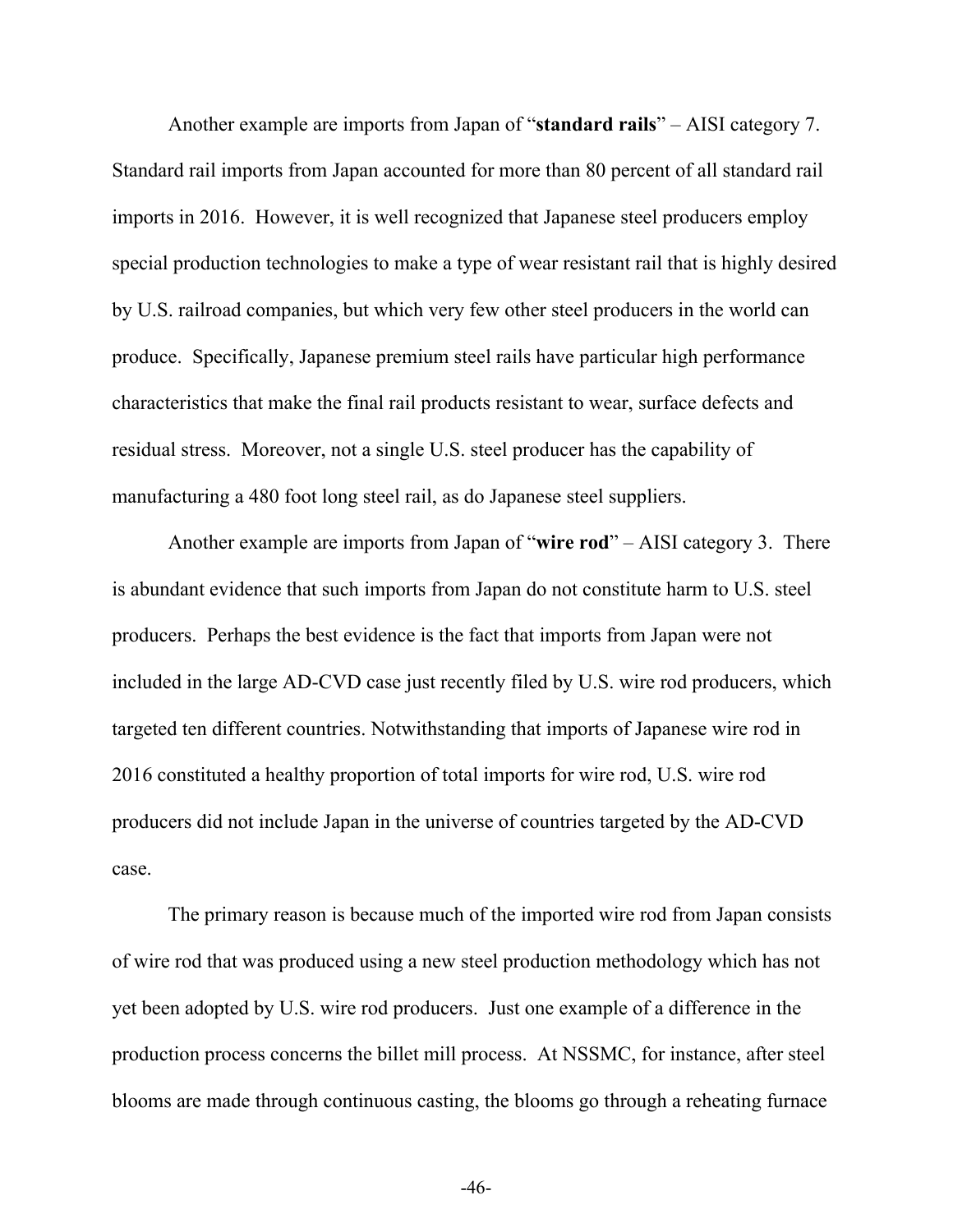and are rolled into billets (two heat billet process). This process ensures a smooth surface and enables better control over the distribution of impurities contained in the billets. The smooth, flat surface and uniform internal quality are preconditions for making CHQ wire rods. In comparison, U.S. wire rod producers manufacture wire rods using the one heat billet process, which cannot achieve the same level of surface smoothness or control over impurities required for CHQ wire rod.

These are just some examples – there are many more – of how and why a large proportion of steel imports from Japan consist of those types of steel products not reliably offered by U.S. steel producers, and therefore Japanese steel cannot possibly be designated as harming the ability of U.S. producers to meet the limited steel needs of the Department of Defense or those 28 "critical" steel consuming industries.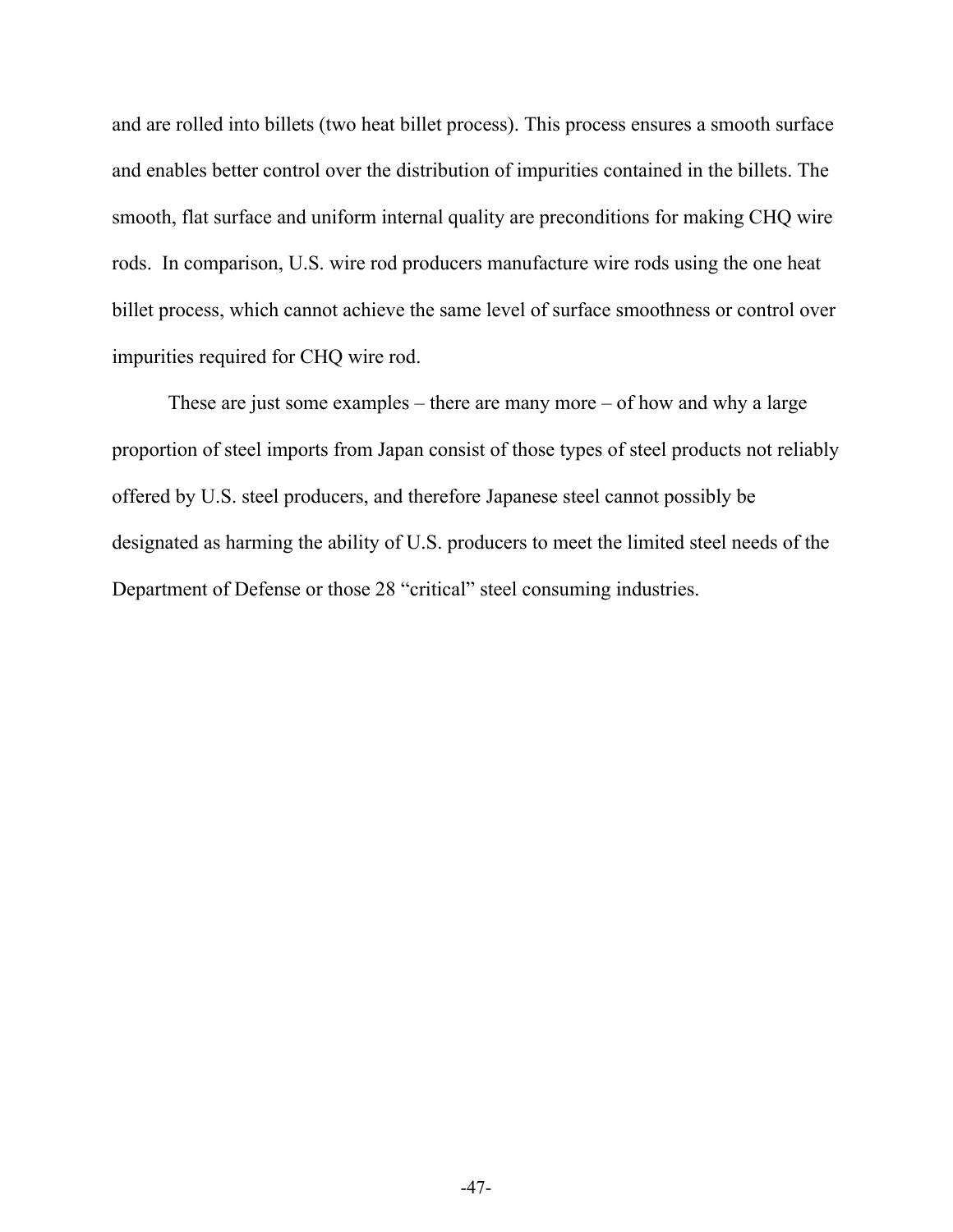## **VI. THE COMMERCE DEPARTMENT SHOULD RECOMMEND A MECHANISM FOR EXCLUDING STEEL IMPORTS THAT DO NOT THREATEN TO IMPAIR NATIONAL SECURITY.**

The Japan Steel Associations understand that, at the beginning of the Commerce Department's Section 232 hearing, Commerce Secretary Wilbur Ross requested consideration of the possibility that any Section 232 import restrictions many not apply to all countries and all products.

The Japan Steel Associations wholeheartedly support the suggestion by Secretary of Commerce Wilbur Ross that it may not be necessary to impose any Section 232 restrictions on imports from certain countries or on certain products. In particular, the Japan Steel Associations wholeheartedly support the possibility of a mechanism to allow foreign exporters and U.S. importers to apply for an exclusion from the imposition of any Section 232 restrictions.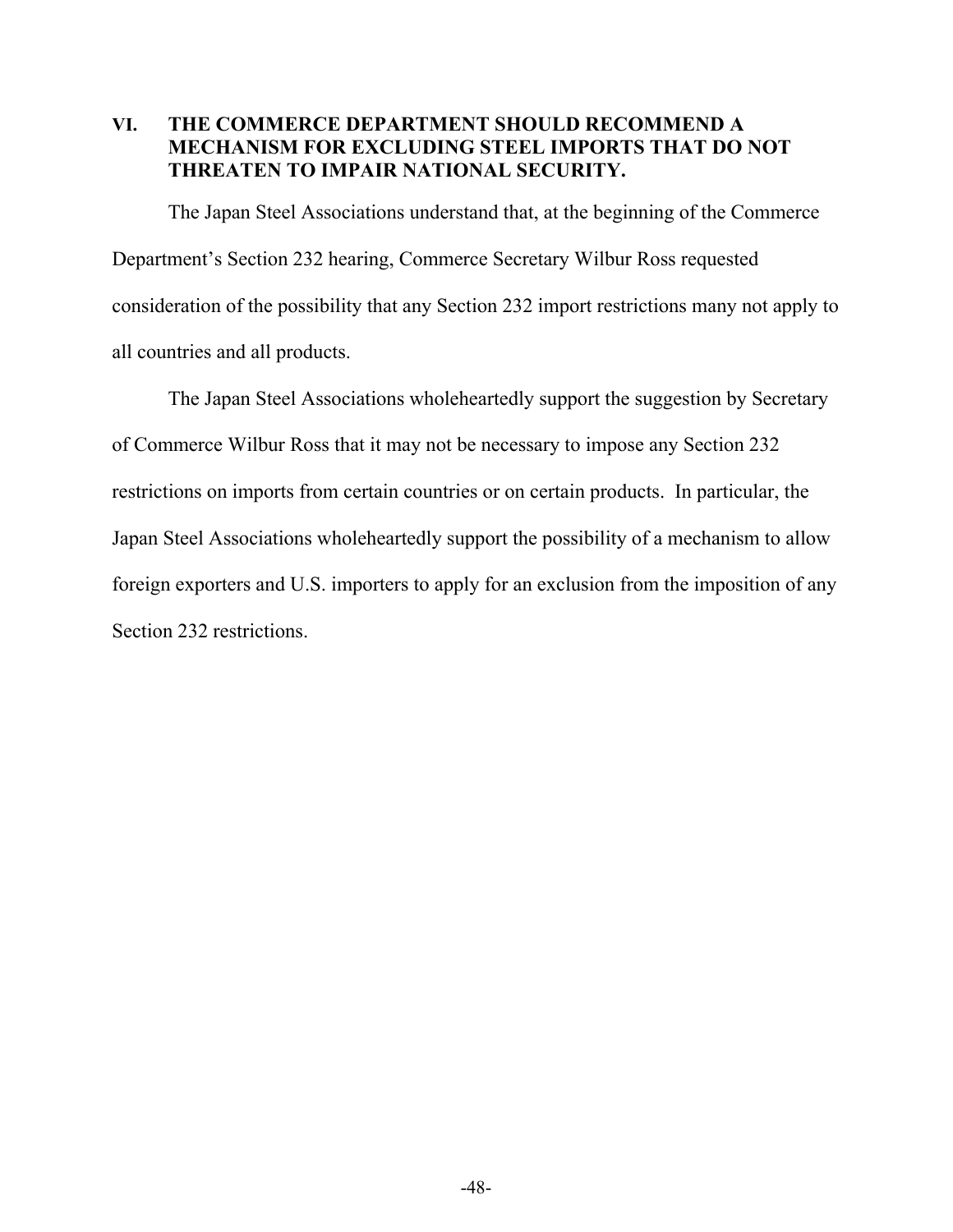#### **VII. THE SECTION 232 CONCLUSION MUST COMPLY WITH THE U.S. GOVERNMENT'S WTO OBLIGATIONS.**

As discussed above, Section 232 of the Trade Expansion Act of 1962 allows the President to impose restrictions on imports that are found to "threaten to impair the national security." But in carrying out any actions under section 232, the United States must keep in mind that as a member of the World Trade Organization (WTO), the United States has an obligation to adhere to the WTO's rules governing the multilateral trading system.

In general, restrictions on trade are disfavored and potentially violate many WTO obligations. Although there is an exception for national security provided for in Article XXI of the General Agreement on Tariffs and Trade of 1994 (GATT 1994)<sup>71</sup>, the language of this Article is narrowly construed and only allows WTO Members to impose restrictions that are *necessary* for the protection of *essential* security interests.<sup>72</sup> Such measures may also only be taken within the context of a time of "war or other emergency in international relations" or else must relate to arms, ammunition or fissionable materials.<sup>73</sup> Although there is limited jurisprudence in which a Panel or Appellate Body has provided a definitive interpretation of the Article XXI exception,  $74$  we note that from the plain text of the Article, the context of this provision, its object and purpose, as well

 $\overline{a}$ <sup>71</sup> General Agreement on Tariffs and Trade 1994 art. XXI, Apr. 15, 1994, Marrakesh Agreement Establishing the World Trade Organization, Annex 1A, 187 U.N.T.S. 154, 33 I.L.M. 1153 (1994) (hereinafter "GATT 1994").<br><sup>72</sup> GATT 1994, *supra* note 1, at art. XXI (emphasis added).<br><sup>73</sup> Id.<br><sup>74</sup> We note that there are GATT panel reports,

discussed. However, these reports provide very little analysis or interpretation of the precise meaning and scope of the Article XXI exception. These reports were also not adopted by the Contracting Parties. Most important to this discussion – the language found in paragraph (b) of Article XXI: "which it considers necessary for the protection of essential security interests" – has not been interpreted by a GATT or WTO Panel or Appellate Body.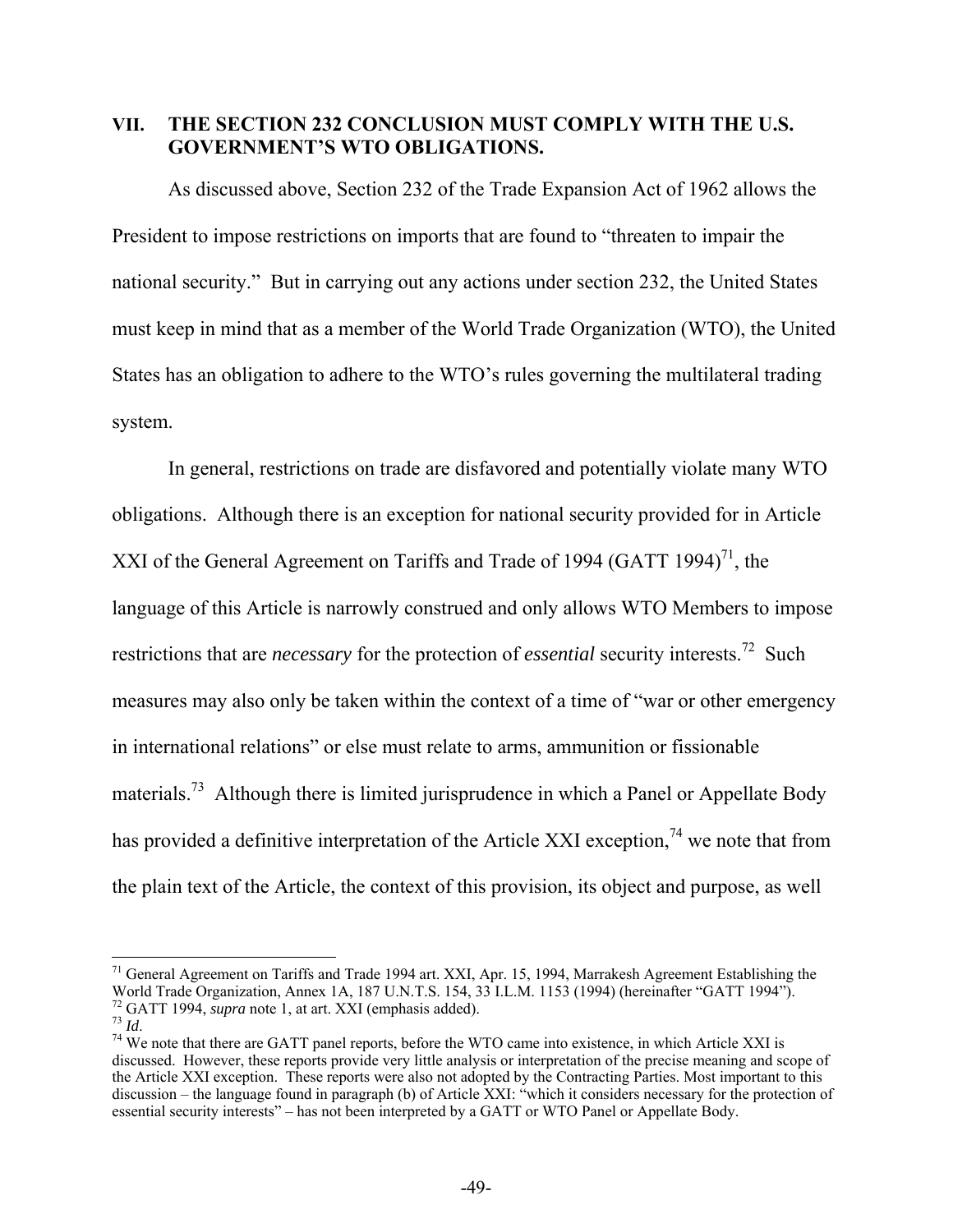as scholarly commentary, Article XXI provides a narrow exception that does not apply

broadly to generalized economic considerations that may relate peripherally to national

security.

The United States must adhere to its WTO obligations, and therefore may not

impose protectionist measures to broadly restrict imports for what is largely a commercial

or economic objective. The plain text of Article XXI states in relevant part:

Nothing in this Agreement shall be construed

(b) to prevent any contracting party from taking any action which it considers **necessary** for the protection of its **essential** security interests

- (i) relating to fissionable materials or the materials from which they are derived;
- (ii) relating to the traffic in arms, ammunition and implements of war and to such traffic in other goods and materials as is carried on directly or indirectly for the purpose of supplying a military establishment;
- (iii) taken in **time of war** or other **emergency in international relations**; . . .

As Article 3.2 of the Dispute Settlement Understanding (DSU) requires, panels and the

Appellate Body must "clarify" the WTO Agreements "in accordance with customary

rules of interpretation of public international law."75 The Appellate Body explained in

*United States – Standards for Reformulated and Conventional Gasoline*76 and *Japan –* 

*Taxes on Alcoholic Beverages*<sup>77</sup>, that this requirement refers to Articles 31 and 32 of the

 $\overline{a}$ <sup>75</sup> Appellate Body Report, United States – Standards for Reformulated and Conventional Gasoline, May 20, 1996, WTO Doc. WT/DS2/AB/R, at 16-17, 20, 23 *reprinted in* 35 I.L.M. 603 (1995) (hereinafter "*U.S.* – *Gasoline*").<br><sup>76</sup> Id.<br><sup>77</sup> Appellate Body Report. Japan – Taxes on Alcoholic Beverages. Nov. 1, 1996. WTO Doc. WT/DS8, 10,

at 10-15 (hereinafter "*Japan – Alcoholic Beverages*").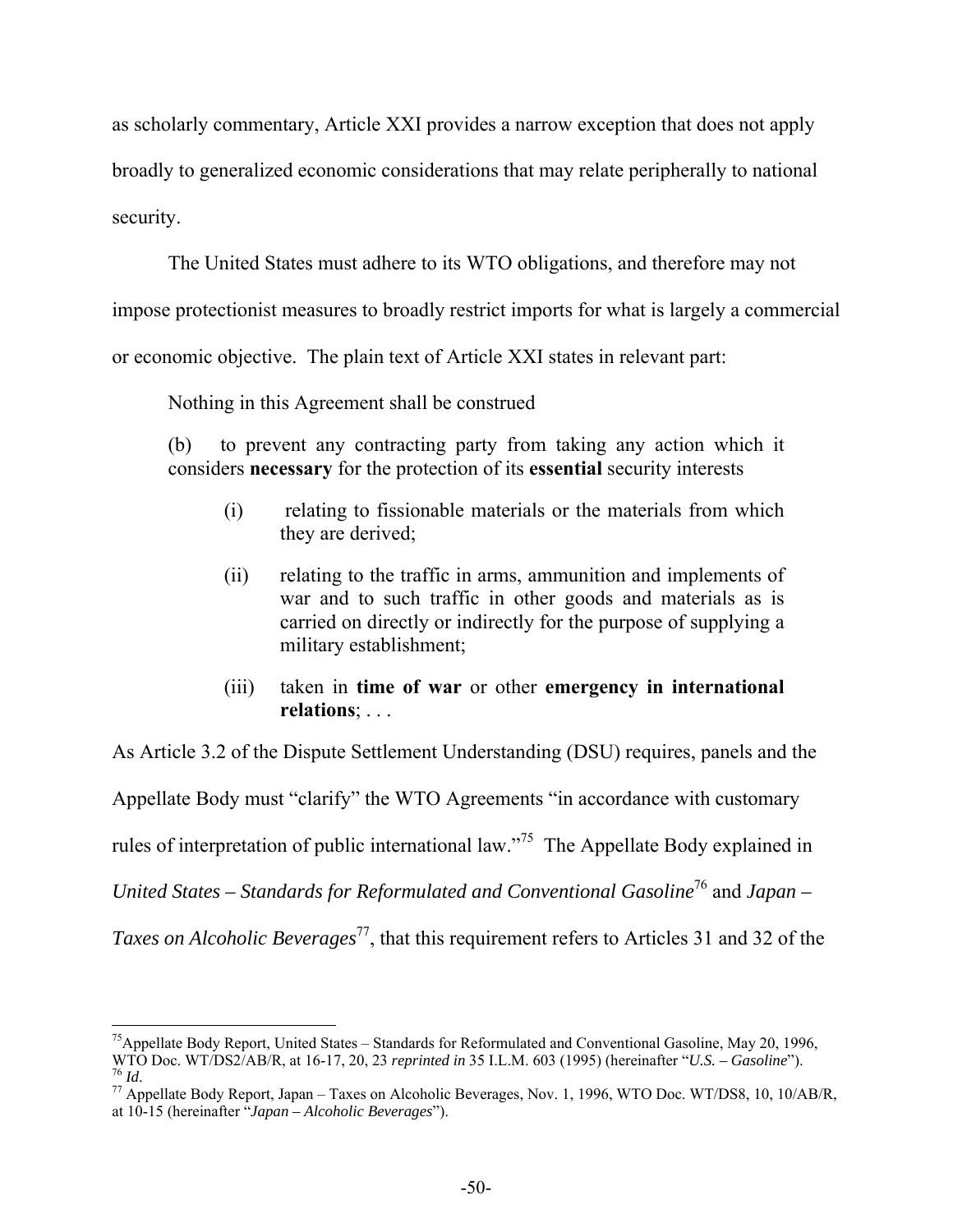Vienna Convention of the Law of Treaties.78 In interpreting GATT 1994 and other WTO Agreements, the Appellate Body therefore held that "the words of a treaty form the foundation for the interpretive process. The provisions of the treaty are to be given their ordinary meaning in their context. The object and purpose of the treaty are also to be taken into account in determining the meaning of its provisions."79

Moreover, even measures that are "necessary" for "essential" national security interests are further limited to specific circumstances. The sub-provisions of Article XXI(b) relate to specific items (such as "implements of war") and specific circumstances (such as "time of war" or an "emergency"). This language further narrows the scope of this exception. Moreover, this language is couched as objective terms, subject to external evaluation. A WTO Member is not free to offer its own definitions of what constitutes an "emergency."

Thus, beginning with the words of Article XXI itself, $80$  a Member may only take actions – such as imposing restrictions on imports that are otherwise in violation of GATT obligations, i.e., the obligation under Article XI of the GATT to *not* impose quantitative restrictions on imports – that are *necessary* for the protection of an *essential*  security interest. The plain meaning of the term "necessary" is: "needed to be done, achieved, or present; essential $\frac{81}{10}$ , while the meaning of "essential" is "absolutely

<sup>&</sup>lt;sup>78</sup> Vienna Convention on the Law of Treaties, May 23, 1969, Arts. 31-33, 1155 U.N.T.S. 331 (hereinafter "Vienna Convention on the Law of Treaties").

<sup>79</sup> *Japan – Alcoholic Beverages*, at 11-12.

 $80$  We note that we are assuming in this circumstance that the United States would most likely seek a defense under paragraph (b)(iii) of Article XXI.

<sup>81</sup> *Necessary*, OXFORD DICTIONARY (last updated 2017) https://en.oxforddictionaries.com/definition/necessary.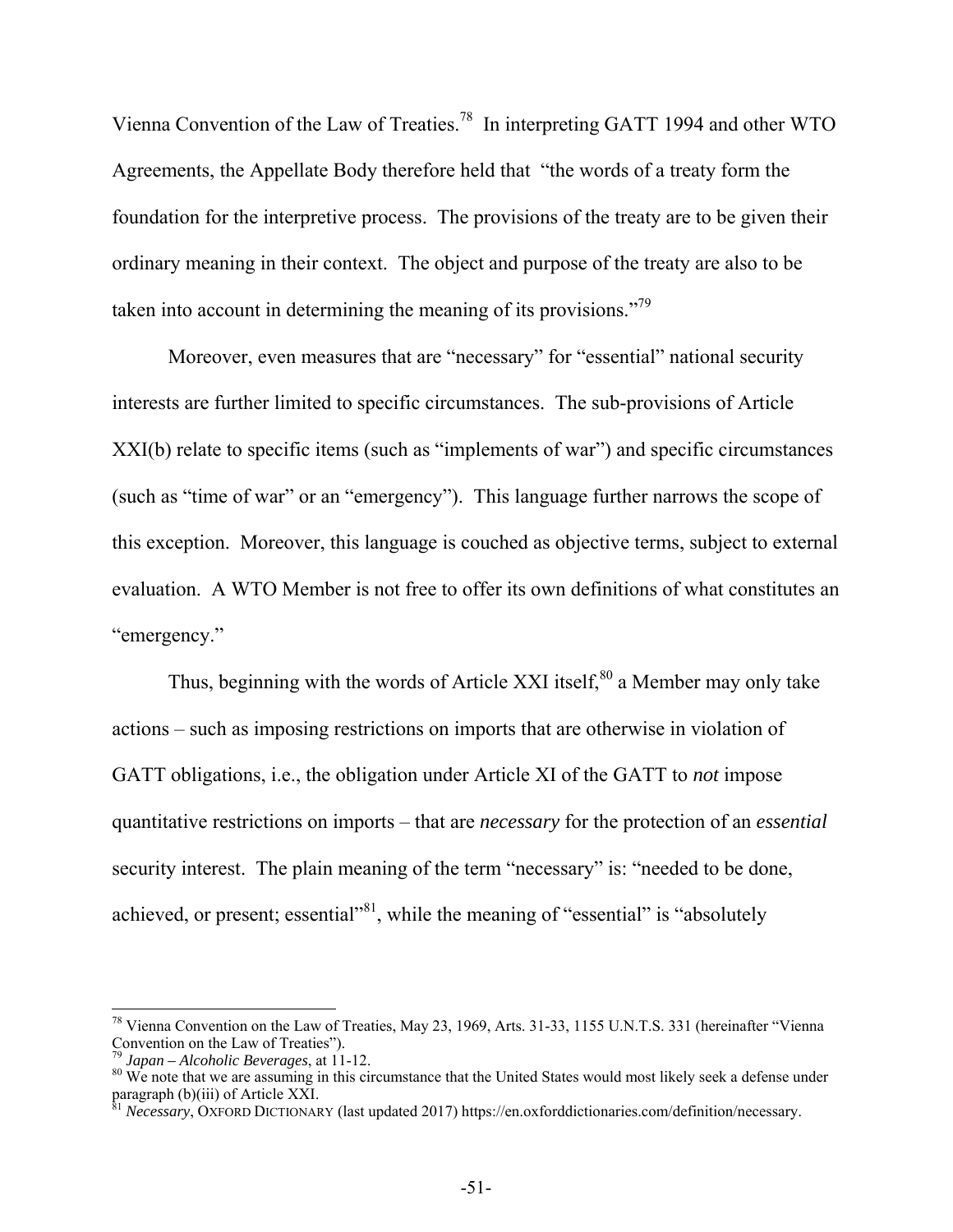necessary; extremely important<sup>382</sup>. By including these adjectives in the text of the Article, the contracting parties restricted a WTO Member's ability to have total discretion in taking any action it desired in the name of "national security."

Thus, although a Member is free to define its own security interests, the subset of such security interests that can be deemed as "essential" must clearly meet some higher standard (i.e., absolutely necessary; extremely important) in relation to other "normal" security interests.<sup>83</sup> In fact, we note that the drafting history of this Article confirms the intention of the Contracting Parties to include a provision that enabled Members to care for real security interests, while also limiting the exception "so as to prevent the adoption of protection for maintaining industries under every conceivable circumstance."84

The words "which it considers" included in paragraph (b) do not preclude an objective assessment of actions taken under Article XXI. Nor does this language preclude a WTO Panel from reviewing the actions of a Member, and we note that the Appellate Body has interpreted similar language in the past.<sup>85</sup> As scholars have explained, the act of "considering" whether an interest is threatened and which means are

<sup>85</sup> See European Communities – Regime for the Importation, Sale and Distribution of Bananas – Recourse to Arbitration by the European Communities Under Article 22.6 of the DSU: Decision by the Arbitrators, WT/DS27/ARB/ECU (Mar. 24, 2000) (hereinafter "*European Communities – Article 22.6 of the DSU*") (finding that the although the "party considers" language of DSU Article 22.3(b) and (c) "leave{s} a certain margin of appreciation to the complaining party" with respect to the practicality and effectiveness of suspending concessions in another sector or agreement, the "margin of appreciation by the complaining party . . . is subject to review by the arbitrators."); *see also* Peter Lindsay, Note, *The Ambiguity of GATT Article XXI: Subtle Success or Rampant Failure?*, 52 DUKE L. J. 1277, 1289 (2003) (using the example from *European Communities – Article 22.6 of the DSU* to argue that "WTO action in other areas in which it has examined the "it considers" language also suggests that a WTO panel would find jurisdiction to review a national security defense.").

<sup>&</sup>lt;sup>82</sup> *Essential*, OXFORD DICTIONARY (last updated 2017) https://en.oxforddictionaries.com/definition/essential. <sup>83</sup> See Hannes L. Schloemann and Stegan Ohlhoff, "Constitutionalization" and Dispute Settlement in the WTO:<br>National Security as an Issue of Competence, 93 AM. J. INT'L L. 424, 445 (1999).

<sup>&</sup>lt;sup>4</sup> Article XXI Security Exceptions, GATT, ANALYTICAL INDEX – GUIDE TO WTO LAW AND PRACTICE 600 (6<sup>th</sup> ed. 1994) (hereinafter "GATT ANALYTICAL INDEX"; *see also* Alan S. Alexandroff and Rajeef Sharma, *Chapter 35, The National Security Provision – GATT Article XXI*, THE WORLD TRADE ORGANIZATION: LEGAL, ECONOMIC AND POLITICAL ANALYSIS 1571-1579 (2005).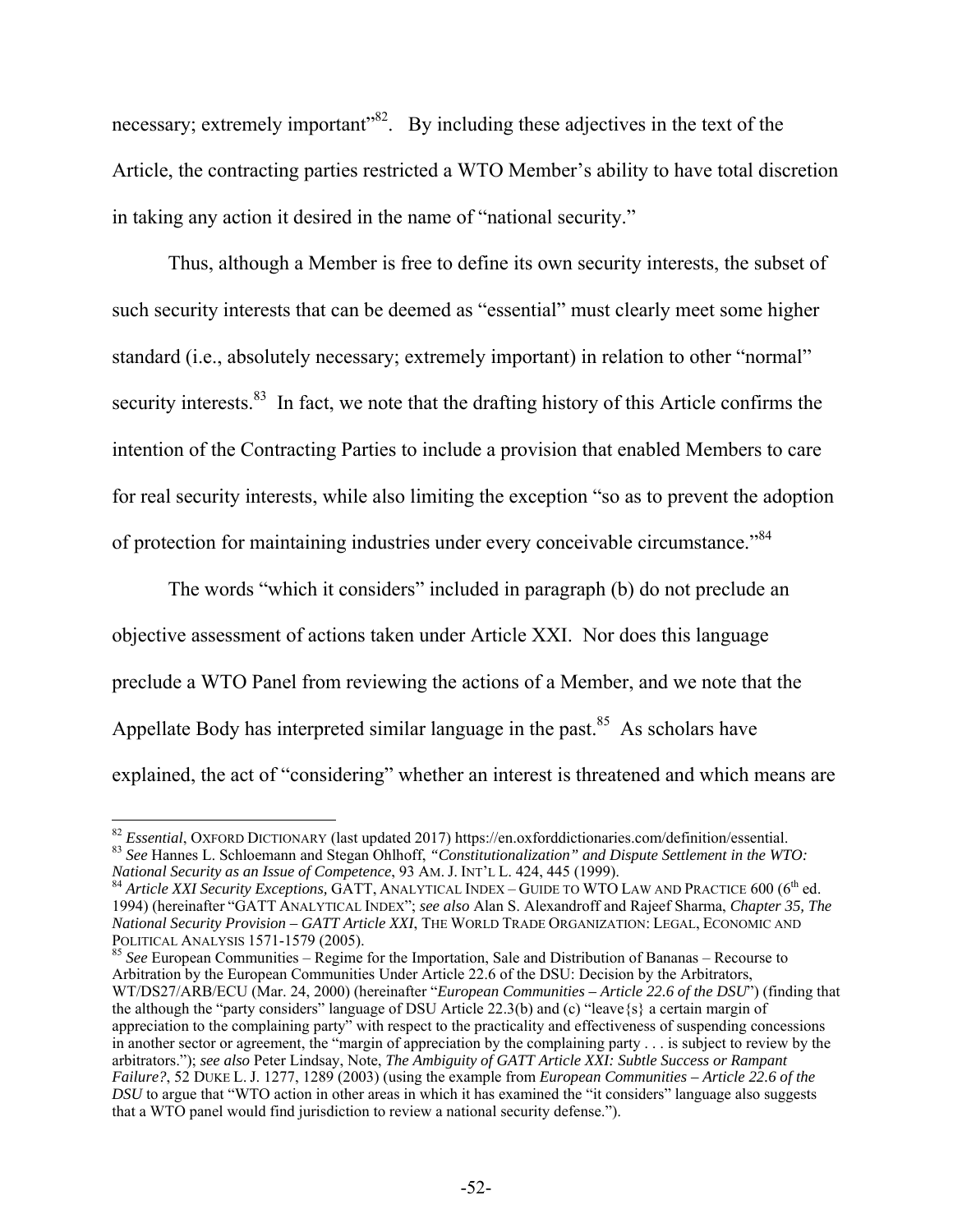necessary to protect it is technical in nature.<sup>86</sup> Once a State has specified or identified a threatened interest, the determination of the appropriate means for securing that interest is a matter of correctly assessing risks and possibilities.<sup>87</sup> {Context for following quote} "Where a risk to a defined interest does not exist, or a measure will have no effect on protecting the interest it is meant to protect, the corresponding state action cannot be justified under Article XXI."88

Scholars have further argued that the test for proportionality between the action taken by the State to address the identified interest should be, as it is in other areas of the law, the reasonableness of the measure in the context.<sup>89</sup> A WTO dispute settlement panel would thus review the Member's determination, sorting out cases that are objectively unreasonable.<sup>90</sup> The United States must therefore adhere to its obligations under Article XXI as it investigates and determines what action, if any, it will take pursuant to its section 232 investigation. The United States must be sure that any actions it does take relate to one of the three requirements listed in Article XXI, are actions necessary to the protection of essential security interests, and are reasonable in context – i.e., proportionate to the threat.

Although the language of Article XXI has not yet been interpreted by the WTO dispute settlement body, the Appellate Body has interpreted other exceptions found

<sup>86</sup> Hannes L. Schloemann and Stegan Ohlhoff, *"Constitutionalization" and Dispute Settlement in the WTO: National Security as an Issue of Competence*, 93 AM. J. INT'L L. 424, 443 (1999).<br><sup>87</sup> *Id.* 88 Schloemann & Ohlhoff, at 443.

<sup>89</sup> *Id.*, at 444-45

<sup>90</sup> *Id.*, at 444-45; *see also* Markus A. Reiterer, *Article XXI GATT – Does the National Security Exception Permit "Anything Under the Sun"?*, 2 AUSTRIAN REV. INT'L. & EUR. L. 191, 210 (1997).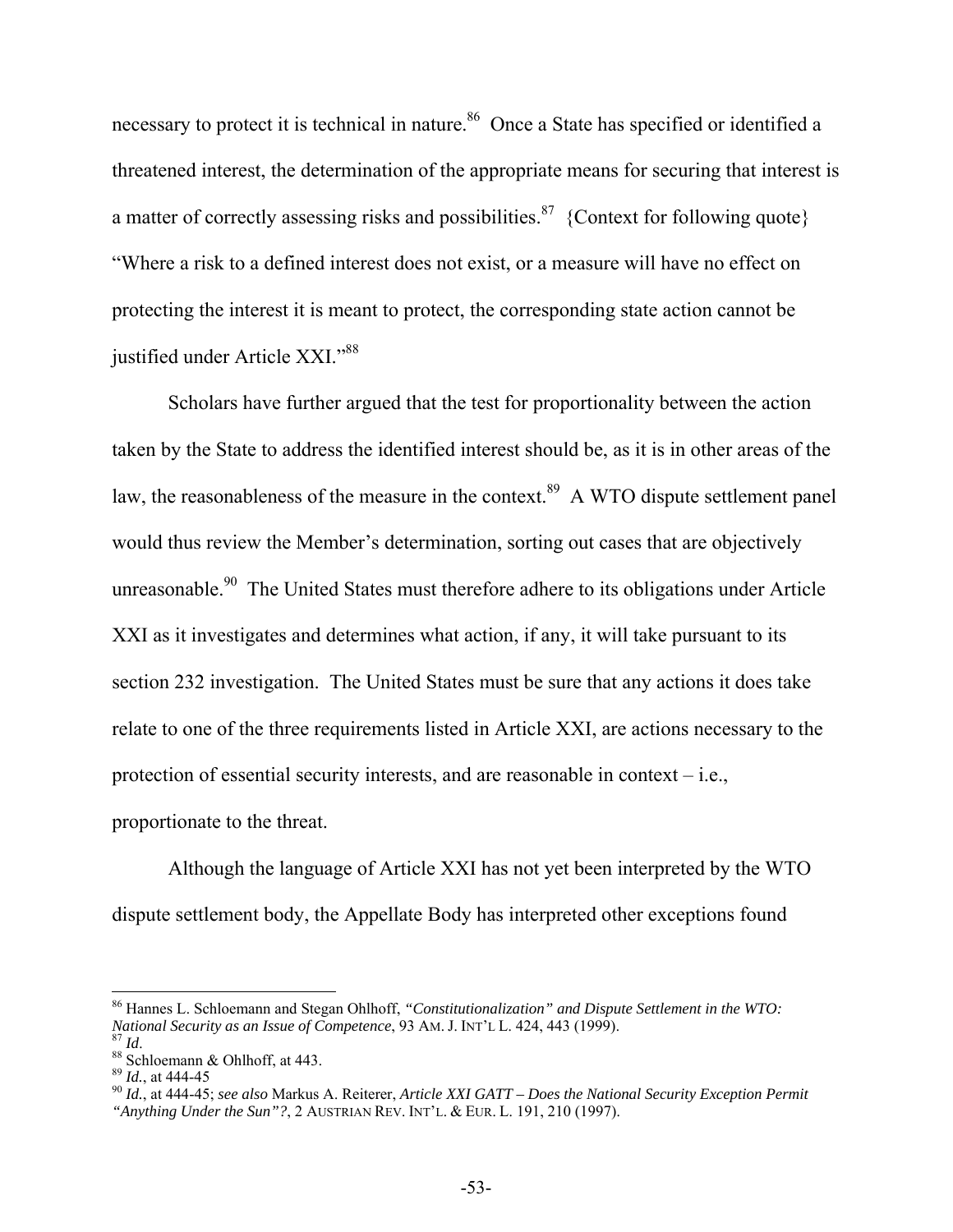within the GATT. In *United States – Import Prohibition of Certain Shrimp and Shrimp* 

*Products,* the Appellate Body pointed out:

"To permit one Member to abuse or misuse its right to invoke an exception would be effectively to allow that Member to degrade its own treaty obligations as well as to devalue the treaty rights of other Members. If the abuse or misuse is sufficiently grade or extensive, the Member, in effect reduces its treaty obligation to a merely facultative one and dissolves its juridical character, and, in doing so, negates altogether the treaty rights of other Members." $91$ 

Thus, a balance must be struck between the right of a Member to invoke an exception under the WTO Agreements based on legitimate policy interests, such as protection of *essential* security interests, on the one hand, and the substantive rights of the other members under those agreements on the other hand.<sup>92</sup> In *U.S. – Shrimp* the Appellate Body was analyzing the use of an exception under Article XX (general exceptions), which contains a chapeau that more explicitly establishes the balance between the right of the member to invoke the exception and its duty to respect the substantive rights of the other members.<sup>93</sup> Scholars have noted, however, " $\{o\}$ n the same grounds, an interpretation of Article XXI 'in light of {the WTO Agreements'} object and purpose' also requires a balanced approach". <sup>94</sup> Thus, should the United States decide to take action as a result of its section 232 investigation, its right to protect legitimate policy interests must be balanced with the substantive rights of other WTO Members.

 $\overline{a}$ 91 Appellate Body Report, *United States – Import Prohibition of Certain Shrimp and Shrimp Products*, Nov. 6, 1998, WTO Doc. WT/DS58/AB/R, para. 157, *reprinted in* 38 I.L.M. 118 (1999) (hereinafter "*U.S. – Shrimp*"). 92 Schloemann & Ohlhoff, at 438.

<sup>93</sup> *Id.*, at 438-39 (citing *U.S. – Shrimp* and *U.S. – Gasoline* and explaining that past practice shows that panels have consistently applied the GATT's exceptions in such a way as not to frustrate its substantive rules: "In particular, they have required contracting parties, where a prima facie violation of GATT principles has been established, to justify restrictive measures taken by them under an exception and to carry the burden of proof that the measure indeed comes under the exception.").

<sup>&</sup>lt;sup>94</sup> Schloemann & Ohlhoff, at 439 (citing Vienna Convention on the Law of Treaties, May 23, 1969, Art. 31(1) 1155 U.N.T.S. 331).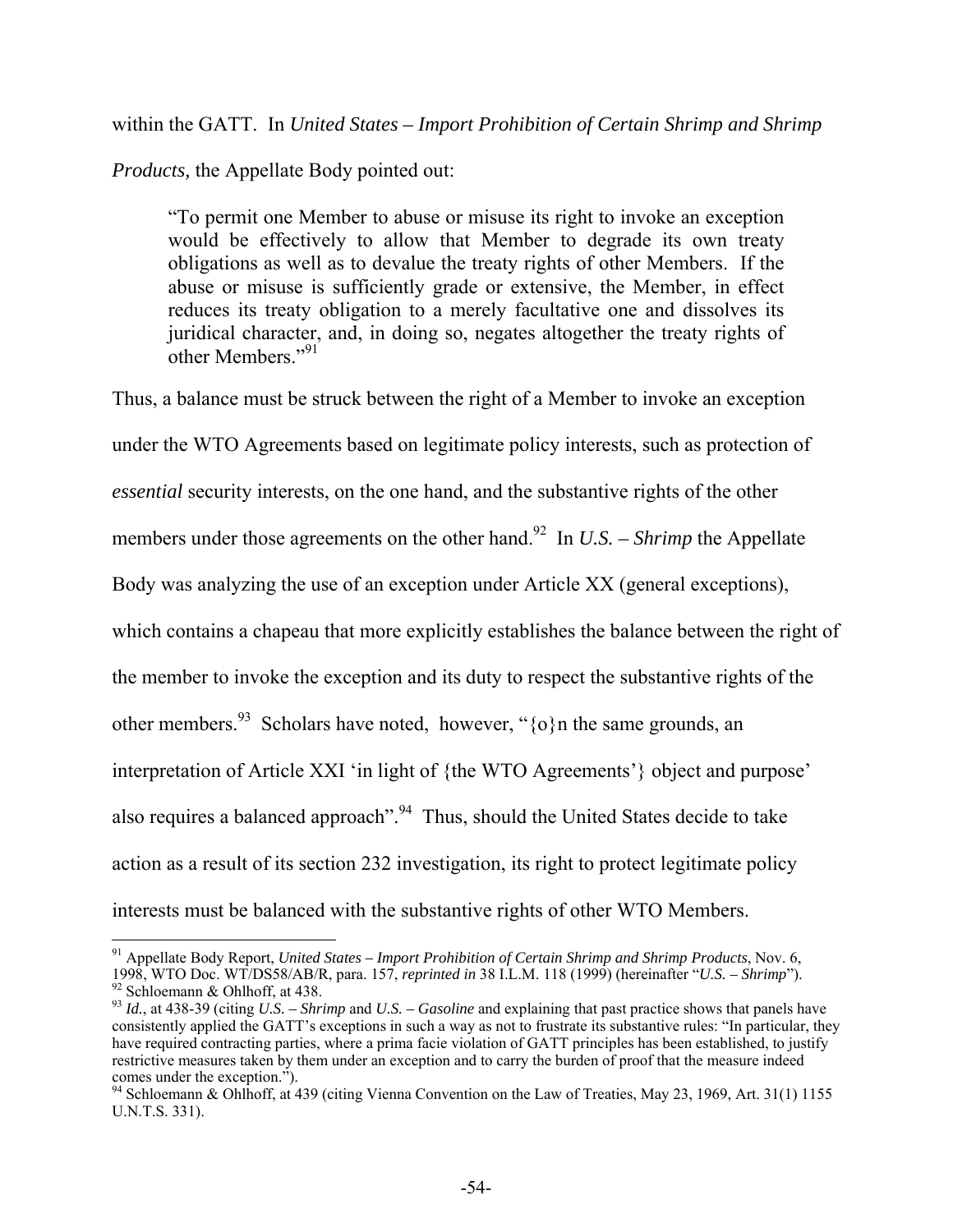Finally, we address the fact that if the United States does take action as a result of its section 232 investigation, and such action violates its WTO obligations and does not adhere to Article XXI, another WTO Member maintains the right to initiate a dispute under Article XXIII of the Dispute Settlement Understanding.<sup>95</sup> Article XXIII of the DSU requires members "{w}hen {they} seek the redress of a violation of obligations or other nullification or impairment of benefits under the covered agreements or an impediment to the attainment of any objective of the covered agreements, {to} have recourse to, and abide by, the rules and procedures" of the DSU.<sup>96</sup> Therefore, in order to resolve a trade dispute, members shall have recourse to the WTO's dispute settlement mechanism, and according to Article 1 of the DSU, it is applicable to all disputes between members unless there is an explicit reference to them in Appendix 2. There is no explicit reference to disputes concerning the national security exception, and thus the contracting parties decided that such disputes should not be treated differently from other disputes under the covered agreements. Moreover, the purpose of Article XXIII of the DSU, as made evident by its title, is the "strengthening of the multilateral system." If members were able to circumvent the application of the DSU, and all WTO obligations for that matter, by merely invoking the national security exception of GATT Article XXI, the purpose of "strengthening the system" would not be achieved.

<sup>95</sup> *See* Raj Bhala, *National Security and International Trade Law: What the GATT Says, and What the United States*  Does, 19 U. Pa. J. Int'l Econ. L. 263, 279 (1998); Schloemann & Ohlhoff, at 439; Reiterer, at 210; Lindsay, at 1294.<br><sup>96</sup> Understanding on Rules and Procedures Governing the Settlement of Disputes, Art. 23(1), *in* FINAL A EMBODYING THE RESULTS OF THE URUGUAY ROUND OF MULTILATERAL TRADE NEGOTIATIONS, MARRAKESH, 15 Apr. 1994 (1994), *reprinted in* 33 I.L.M. 1144, 1226.